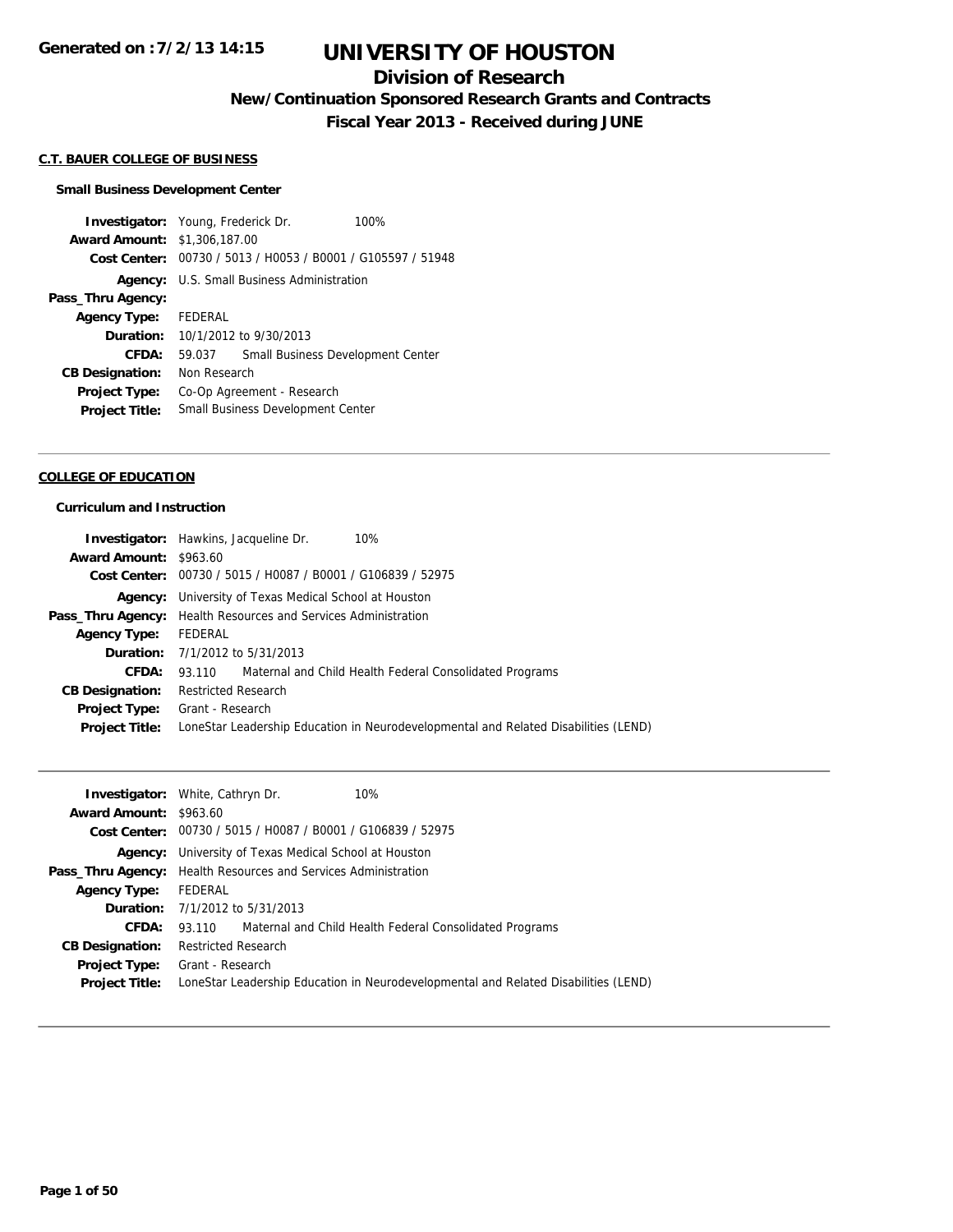## **Division of Research**

**New/Continuation Sponsored Research Grants and Contracts**

**Fiscal Year 2013 - Received during JUNE**

#### **COLLEGE OF EDUCATION**

### **Educational Psychology**

|                                 | <b>Investigator:</b> Arbona, Consuelo Dr.<br>100%                                                                                                                                                                   |  |
|---------------------------------|---------------------------------------------------------------------------------------------------------------------------------------------------------------------------------------------------------------------|--|
| <b>Award Amount: \$7,014.00</b> |                                                                                                                                                                                                                     |  |
|                                 | Cost Center: 00730 / 5013 / H0064 / B0001 / G106658 / 52814                                                                                                                                                         |  |
|                                 | <b>Agency:</b> Baylor College of Medicine                                                                                                                                                                           |  |
|                                 | Pass_Thru Agency: National Institutes of Health                                                                                                                                                                     |  |
| <b>Agency Type:</b>             | FEDERAL                                                                                                                                                                                                             |  |
|                                 | <b>Duration:</b> $3/1/2013$ to $5/31/2013$                                                                                                                                                                          |  |
| CFDA:                           | 93.242 Mental Health Research Grants                                                                                                                                                                                |  |
| <b>CB Designation:</b>          | <b>Restricted Research</b>                                                                                                                                                                                          |  |
| <b>Project Type:</b>            | Grant - Research                                                                                                                                                                                                    |  |
| <b>Project Title:</b>           | Salary Reimbursment for Several Projects:<br>1. BEHAVIORAL TREATMENT OF ANXIETY IN PARKINSON, S DISEASE (BEHTA-PD): A PILOT STUDY<br>2. CBT FOR LATE-LIFE GAD IN PRIMARY CARE: ENHANCING OUTCOMES AND TRANSLATIONAL |  |

### **COLLEGE OF LIBERAL ARTS AND SOCIAL SCIENCES**

### **Arte Publico Press**

|                                  | <b>Investigator:</b> Kanellos, Nicolas Dr.                  | 100% |
|----------------------------------|-------------------------------------------------------------|------|
| <b>Award Amount: \$33,200.00</b> |                                                             |      |
|                                  | Cost Center: 00730 / 5021 / H0093 / C0001 / C105115 / 52273 |      |
|                                  | <b>Agency:</b> The Houston Arts Alliance                    |      |
| Pass_Thru Agency:                |                                                             |      |
| <b>Agency Type:</b>              | NON PROFIT                                                  |      |
|                                  | <b>Duration:</b> 7/1/2012 to 6/30/2013                      |      |
| CFDA:                            |                                                             |      |
| <b>CB Designation:</b>           | Non Research                                                |      |
| <b>Project Type:</b>             | Grant - Public Service                                      |      |
| <b>Project Title:</b>            | <b>General Operation Support 2013</b>                       |      |
|                                  |                                                             |      |

### **Blaffer Gallery**

|                                 | <b>Investigator:</b> Schmuckli, Claudia Ms.<br>100%         |
|---------------------------------|-------------------------------------------------------------|
| <b>Award Amount: \$5,132.00</b> |                                                             |
|                                 | Cost Center: 00730 / 5016 / H0097 / C0001 / C105067 / 52602 |
|                                 | <b>Agency:</b> Texas Commission on the Arts                 |
| Pass_Thru Agency:               |                                                             |
| <b>Agency Type: STATE</b>       |                                                             |
|                                 | <b>Duration:</b> $9/1/2012$ to $8/31/2013$                  |
| CFDA:                           |                                                             |
| <b>CB Designation:</b>          | Non Research                                                |
| <b>Project Type:</b>            | Grant - Public Service                                      |
| <b>Project Title:</b>           | Arts Create                                                 |
|                                 |                                                             |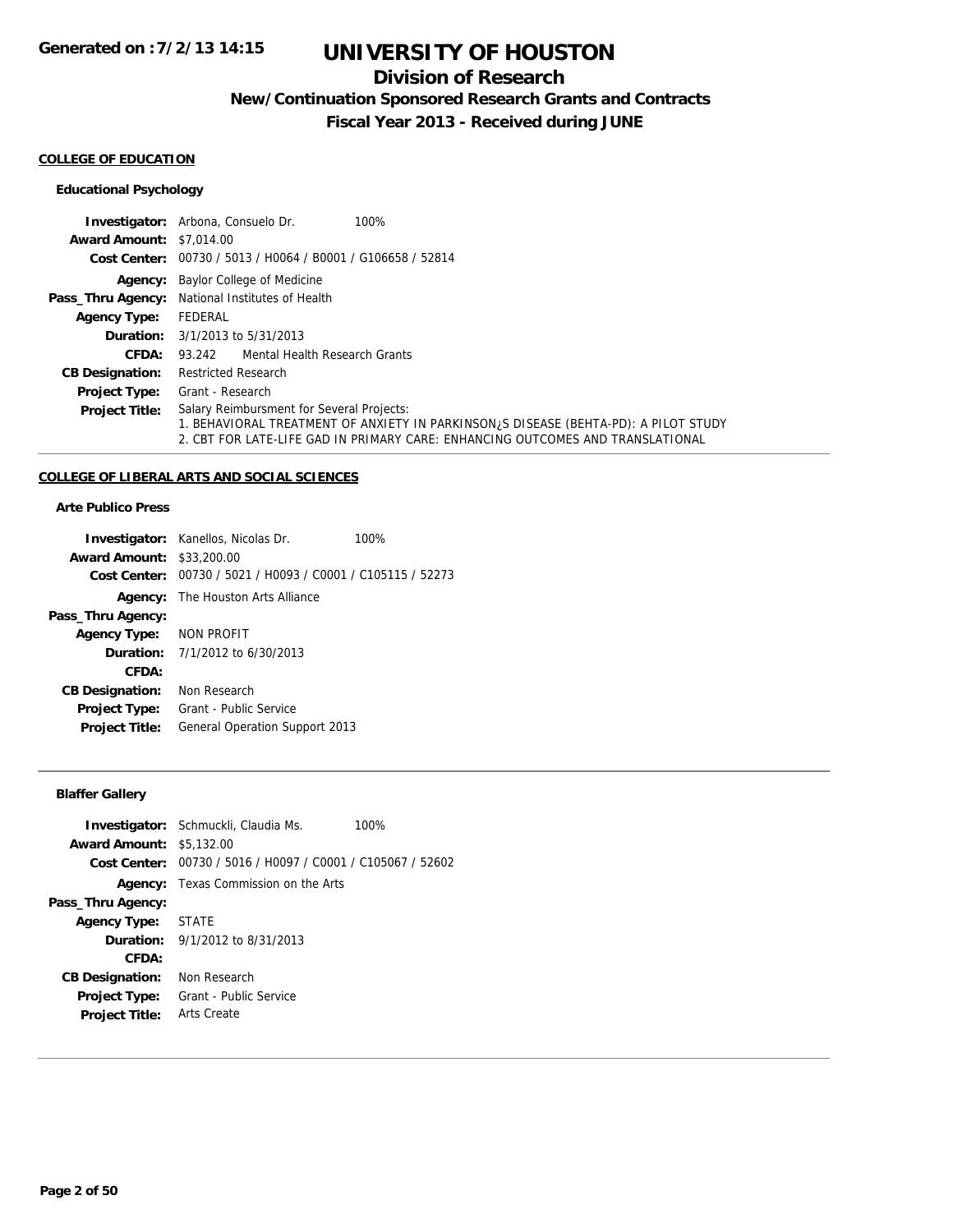## **Division of Research**

**New/Continuation Sponsored Research Grants and Contracts**

**Fiscal Year 2013 - Received during JUNE**

#### **COLLEGE OF LIBERAL ARTS AND SOCIAL SCIENCES**

#### **Communication Disorders**

**Investigator:** Maher, Lynn Dr. 100% **Award Amount:** \$54,922.00 **Cost Center:** 00730 / 5021 / H0087 / C0001 / C106344 / 53316 **Agency:** United Way of Greater Houston **Pass\_Thru Agency: Agency Type:** NON PROFIT **Duration:** 1/1/2013 to 12/31/2013 **CFDA: CB Designation:** Non Research **Project Type:** Grant - Public Service **Project Title:** United Way Support for Services: 2013

|                                 | <b>Investigator:</b> Ivey, Michelle Dr.                               | 25%                                                                                 |
|---------------------------------|-----------------------------------------------------------------------|-------------------------------------------------------------------------------------|
| <b>Award Amount: \$2,409.00</b> |                                                                       |                                                                                     |
|                                 | Cost Center: $00730 / 5015 / 10087 / 80001 / 6106839 / 52975$         |                                                                                     |
|                                 | <b>Agency:</b> University of Texas Medical School at Houston          |                                                                                     |
|                                 | <b>Pass_Thru Agency:</b> Health Resources and Services Administration |                                                                                     |
| <b>Agency Type:</b>             | FEDERAL                                                               |                                                                                     |
|                                 | <b>Duration:</b> 7/1/2012 to 5/31/2013                                |                                                                                     |
| CFDA:                           |                                                                       | 93.110 Maternal and Child Health Federal Consolidated Programs                      |
| <b>CB Designation:</b>          | <b>Restricted Research</b>                                            |                                                                                     |
|                                 | <b>Project Type:</b> Grant - Research                                 |                                                                                     |
| <b>Project Title:</b>           |                                                                       | LoneStar Leadership Education in Neurodevelopmental and Related Disabilities (LEND) |
|                                 |                                                                       |                                                                                     |

#### **Economics**

|                         | <b>Investigator:</b> Gregory, Paul R. Dr.                   | 100% |
|-------------------------|-------------------------------------------------------------|------|
| <b>Award Amount:</b>    | \$5,000.00                                                  |      |
|                         | Cost Center: 00730 / 5021 / H0122 / C0001 / G103665 / 49578 |      |
|                         | <b>Agency:</b> Charles G. Koch Charitable Foundation        |      |
| Pass_Thru Agency:       |                                                             |      |
| Agency Type: FOUNDATION |                                                             |      |
|                         | <b>Duration:</b> 9/1/2011 to 8/31/2013                      |      |
| CFDA:                   |                                                             |      |
| <b>CB Designation:</b>  | Non Research                                                |      |
| Project Type:           | Grant - Public Service                                      |      |
| <b>Project Title:</b>   | Lecture Series: Russian and Chinese Development             |      |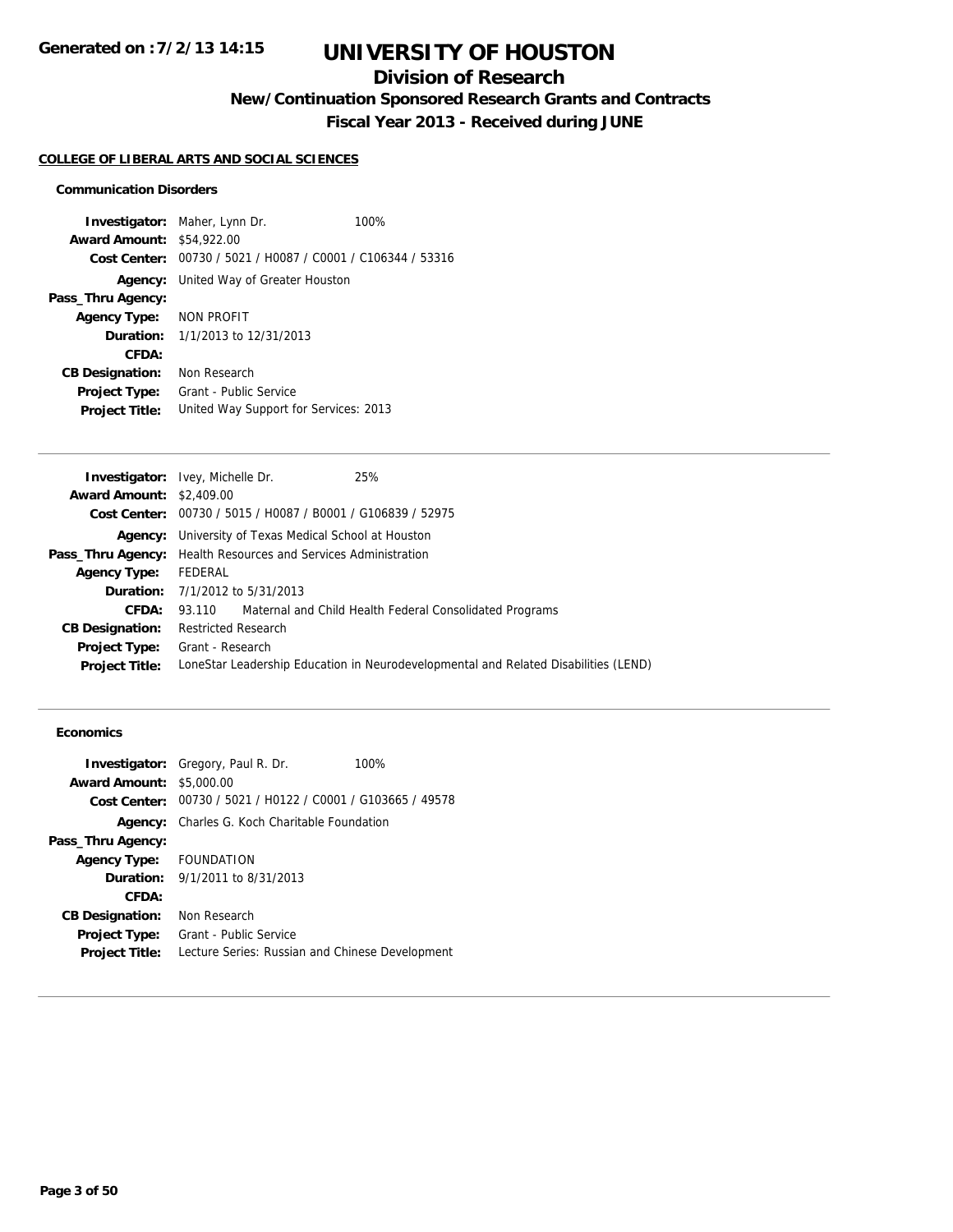## **Division of Research**

**New/Continuation Sponsored Research Grants and Contracts**

**Fiscal Year 2013 - Received during JUNE**

#### **COLLEGE OF LIBERAL ARTS AND SOCIAL SCIENCES**

### **Modern/Classical Languages**

|                                   | 100%<br><b>Investigator:</b> Due-Hackney, Casey Dr.                                                            |
|-----------------------------------|----------------------------------------------------------------------------------------------------------------|
| <b>Award Amount: \$276,115.00</b> |                                                                                                                |
|                                   | Cost Center: 00730 / 5013 / H0092 / B0100 / G104682 / 53054                                                    |
|                                   | <b>Agency:</b> National Endowment for the Humanities                                                           |
| Pass_Thru Agency:                 |                                                                                                                |
| <b>Agency Type:</b>               | FEDERAL                                                                                                        |
|                                   | <b>Duration:</b> $6/1/2013$ to $5/31/2016$                                                                     |
| <b>CFDA:</b>                      | 45.161 Promotion of the Humanities-Research (B)                                                                |
| <b>CB Designation:</b>            | Non Restricted Research                                                                                        |
| <b>Project Type:</b>              | Grant - Research                                                                                               |
| <b>Project Title:</b>             | Editing as a Discovery Process: Accessing centuries of scholarship in one 10th century manuscript of the Iliad |

| 50%<br><b>Investigator:</b> Zvolensky, Michael Dr.                             |
|--------------------------------------------------------------------------------|
| <b>Award Amount: \$6,761.00</b>                                                |
| Cost Center: 00730 / 5013 / H0125 / B0001 / G103471 / 50390                    |
| <b>Agency:</b> National Institute on Drug Abuse                                |
|                                                                                |
| Agency Type: FEDERAL                                                           |
| <b>Duration:</b> 3/1/2012 to 2/28/2014                                         |
| Drug Abuse Research Programs<br>93.279                                         |
| <b>Restricted Research</b>                                                     |
| <b>Project Type:</b> Grant - Research                                          |
| Augmenting Smoking Cessation with Transdiagnostic CBT for Smokers with Anxiety |
|                                                                                |

|                                 | <b>Investigator:</b> Spitzmueller, Christiane Dr.<br>100%            |
|---------------------------------|----------------------------------------------------------------------|
| <b>Award Amount: \$5,400.00</b> |                                                                      |
|                                 | <b>Cost Center:</b> $00730 / 5021 / 10125 / 80001 / 6106621 / 53150$ |
| Agency:                         | <b>INGAA Foundation</b>                                              |
| Pass_Thru Agency:               |                                                                      |
| Agency Type: FOUNDATION         |                                                                      |
|                                 | <b>Duration:</b> 1/30/2013 to 6/30/2013                              |
| CFDA:                           |                                                                      |
| <b>CB Designation:</b>          | <b>Restricted Research</b>                                           |
| <b>Project Type:</b>            | Grant - Research                                                     |
| <b>Project Title:</b>           | Assessing Incident Rates Among INGAA Foundation Member Organizations |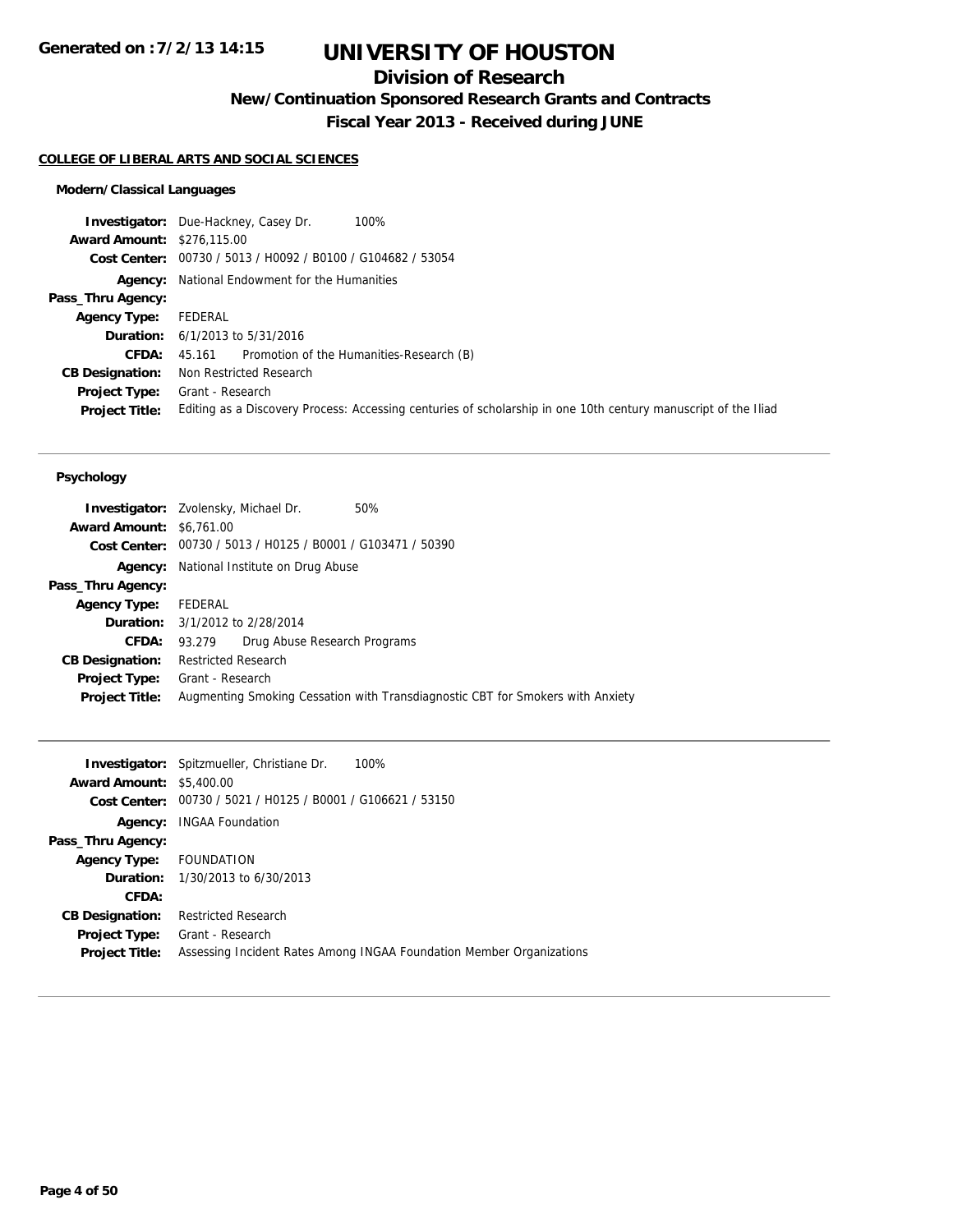# **UNIVERSITY OF HOUSTON**

## **Division of Research**

**New/Continuation Sponsored Research Grants and Contracts**

**Fiscal Year 2013 - Received during JUNE**

#### **COLLEGE OF LIBERAL ARTS AND SOCIAL SCIENCES**

| <b>Investigator:</b> Francis, David Dr.<br>3%<br><b>Award Amount: \$2,531,31</b> |
|----------------------------------------------------------------------------------|
| Cost Center: 00730 / 5013 / H0288 / B0001 / G103717 / 49978                      |
|                                                                                  |
| National Institute of Child Health and Human Development                         |
|                                                                                  |
| FEDERAL                                                                          |
| <b>Duration:</b> 12/1/2011 to 11/30/2016                                         |
| Center for Research for Mothers and Children<br>93.865                           |
| Restricted Research                                                              |
| Grant - Research                                                                 |
| Learning Disabilities Research Center                                            |
|                                                                                  |

|                                 | <b>Investigator:</b> Norton, Peter Dr.<br>50%                                  |
|---------------------------------|--------------------------------------------------------------------------------|
| <b>Award Amount: \$6,761.00</b> |                                                                                |
|                                 | <b>Cost Center:</b> $00730 / 5013 / 40125 / 80001 / 6103471 / 50390$           |
| Agency:                         | National Institute on Drug Abuse                                               |
| Pass_Thru Agency:               |                                                                                |
| <b>Agency Type:</b>             | FEDERAL                                                                        |
|                                 | <b>Duration:</b> 3/1/2012 to 2/28/2014                                         |
| CFDA:                           | Drug Abuse Research Programs<br>93.279                                         |
| <b>CB Designation:</b>          | <b>Restricted Research</b>                                                     |
| Project Type:                   | Grant - Research                                                               |
| <b>Project Title:</b>           | Augmenting Smoking Cessation with Transdiagnostic CBT for Smokers with Anxiety |

| <b>Award Amount: \$3,035,00</b> | <b>Investigator:</b> Vincent, John P. Dr.<br>100%                                                                                   |
|---------------------------------|-------------------------------------------------------------------------------------------------------------------------------------|
|                                 | Cost Center: 00730 / 5043 / H0125 / B0001 / G104485 / 49941                                                                         |
|                                 | <b>Agency:</b> Baylor College of Medicine                                                                                           |
|                                 | Pass_Thru Agency: National Institutes of Health                                                                                     |
| Agency Type:                    | FEDERAL                                                                                                                             |
|                                 | <b>Duration:</b> 9/1/2011 to 6/30/2013                                                                                              |
| CFDA:                           | 93.242 Mental Health Research Grants                                                                                                |
| <b>CB Designation:</b>          | <b>Restricted Research</b>                                                                                                          |
| <b>Project Type:</b>            | Contract - Research                                                                                                                 |
| <b>Project Title:</b>           | Lisa Hughes Graduate Student Placement: CBT for Late-Life GAD in Primary Care: Enhancing Outcomes and<br><b>Translational Value</b> |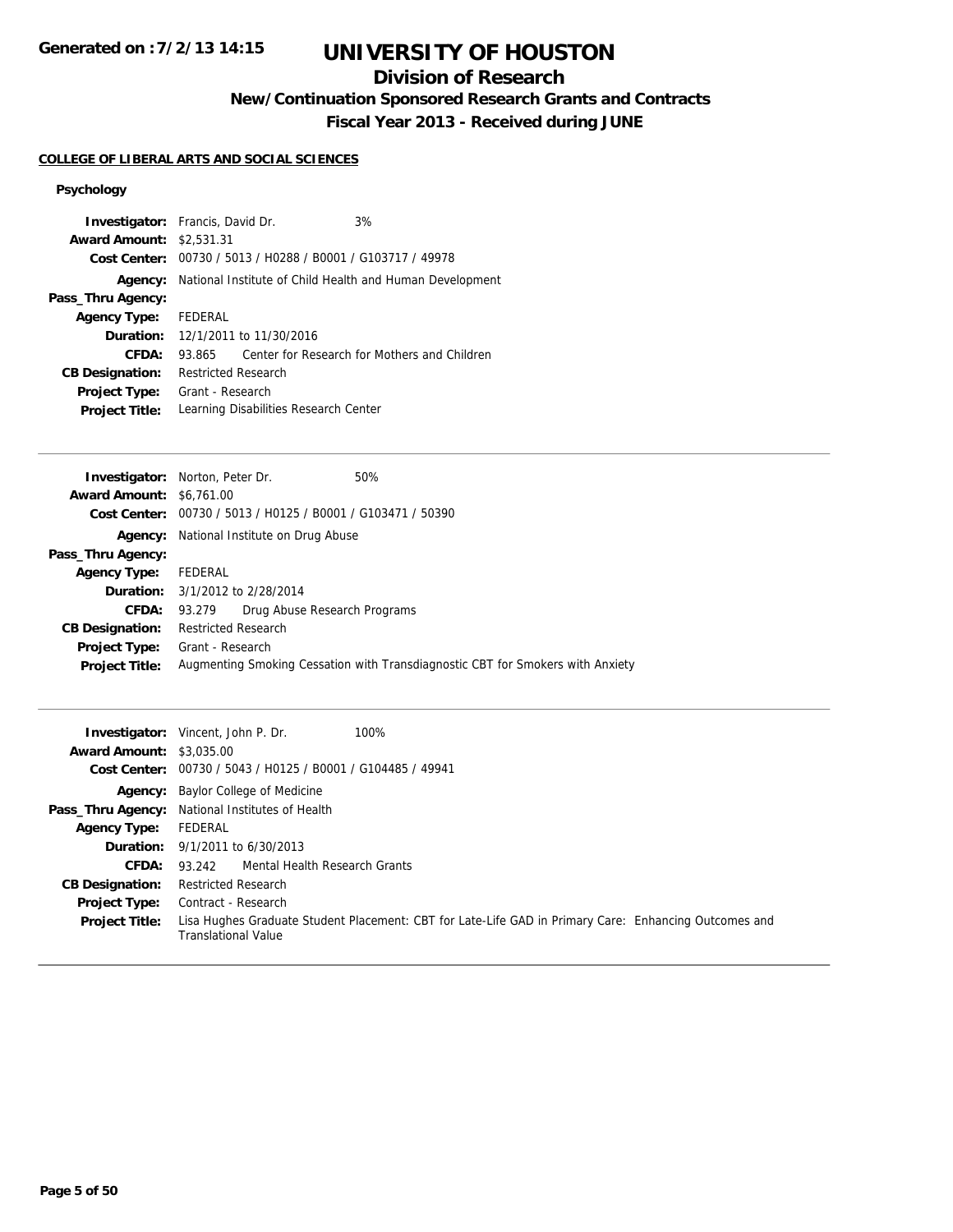# **UNIVERSITY OF HOUSTON**

## **Division of Research**

**New/Continuation Sponsored Research Grants and Contracts**

**Fiscal Year 2013 - Received during JUNE**

#### **COLLEGE OF LIBERAL ARTS AND SOCIAL SCIENCES**

| <b>Award Amount: \$19,748.00</b><br><b>Cost Center:</b><br>Pass_Thru Agency:<br><b>Agency Type:</b><br>Duration:<br>CFDA:<br><b>CB Designation:</b><br>Project Type:<br><b>Project Title:</b> | <b>Investigator:</b> Sharp, Carla Dr.<br>100%<br>00730 / 5021 / H0125 / B0001 / C106099 / 53356<br>Agency: American Psychoanalytic Association<br><b>NON PROFIT</b><br>5/1/2013 to 4/30/2014<br><b>Restricted Research</b><br>Grant - Research<br>The effects of exogenous oxytocin on mentalizing and the moderating role of attachment security in adolescents with<br>borderline traits                                                                                                        |
|-----------------------------------------------------------------------------------------------------------------------------------------------------------------------------------------------|---------------------------------------------------------------------------------------------------------------------------------------------------------------------------------------------------------------------------------------------------------------------------------------------------------------------------------------------------------------------------------------------------------------------------------------------------------------------------------------------------|
| Award Amount: \$963.60<br><b>Agency Type:</b><br>Duration:<br>CFDA:<br><b>CB Designation:</b><br><b>Project Type:</b><br><b>Project Title:</b>                                                | 10%<br><b>Investigator:</b> Fletcher, Jack Dr.<br>Cost Center: 00730 / 5015 / H0087 / B0001 / G106839 / 52975<br>Agency: University of Texas Medical School at Houston<br>Pass_Thru Agency: Health Resources and Services Administration<br><b>FEDERAL</b><br>7/1/2012 to 5/31/2013<br>Maternal and Child Health Federal Consolidated Programs<br>93.110<br><b>Restricted Research</b><br>Grant - Research<br>LoneStar Leadership Education in Neurodevelopmental and Related Disabilities (LEND) |
| <b>Award Amount: \$2,531.31</b><br>Pass_Thru Agency:<br><b>Agency Type:</b><br>Duration:<br>CFDA:<br><b>CB Designation:</b><br>Project Type:<br><b>Project Title:</b>                         | Investigator: Stuebing, Karla Dr.<br>3%<br>Cost Center: 00730 / 5013 / H0288 / B0001 / G103717 / 49978<br><b>Agency:</b> National Institute of Child Health and Human Development<br>FEDERAL<br>12/1/2011 to 11/30/2016<br>93.865<br>Center for Research for Mothers and Children<br><b>Restricted Research</b><br>Grant - Research<br>Learning Disabilities Research Center                                                                                                                      |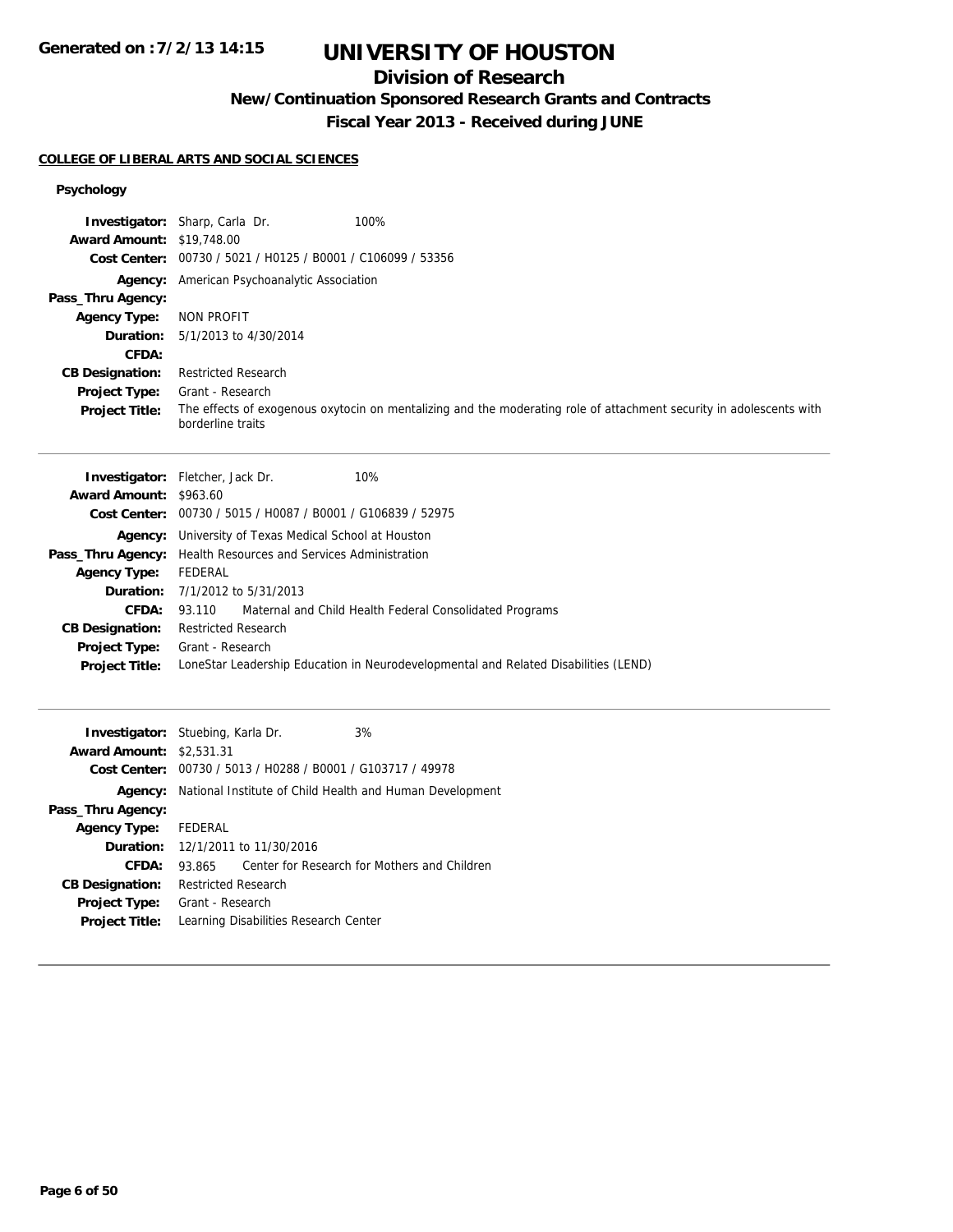# **UNIVERSITY OF HOUSTON**

## **Division of Research**

**New/Continuation Sponsored Research Grants and Contracts**

**Fiscal Year 2013 - Received during JUNE**

#### **COLLEGE OF LIBERAL ARTS AND SOCIAL SCIENCES**

| <b>Investigator:</b> Fletcher, Jack Dr. |                            |                                          | 22%                                                         |                                                          |
|-----------------------------------------|----------------------------|------------------------------------------|-------------------------------------------------------------|----------------------------------------------------------|
| <b>Award Amount: \$18,562.94</b>        |                            |                                          |                                                             |                                                          |
|                                         |                            |                                          | Cost Center: 00730 / 5013 / H0288 / B0001 / G103717 / 49978 |                                                          |
| Agency:                                 |                            |                                          |                                                             | National Institute of Child Health and Human Development |
| Pass_Thru Agency:                       |                            |                                          |                                                             |                                                          |
| <b>Agency Type:</b>                     | FEDERAL                    |                                          |                                                             |                                                          |
|                                         |                            | <b>Duration:</b> 12/1/2011 to 11/30/2016 |                                                             |                                                          |
| CFDA:                                   | 93.865                     |                                          |                                                             | Center for Research for Mothers and Children             |
| <b>CB Designation:</b>                  | <b>Restricted Research</b> |                                          |                                                             |                                                          |
| <b>Project Type:</b>                    | Grant - Research           |                                          |                                                             |                                                          |
| <b>Project Title:</b>                   |                            |                                          | Learning Disabilities Research Center                       |                                                          |
|                                         |                            |                                          |                                                             |                                                          |

| <b>Investigator:</b> Cirino, Paul Dr.    |                            |                                       | 3%                                                          |
|------------------------------------------|----------------------------|---------------------------------------|-------------------------------------------------------------|
| <b>Award Amount: \$2,531,31</b>          |                            |                                       |                                                             |
|                                          |                            |                                       | Cost Center: 00730 / 5013 / H0288 / B0001 / G103717 / 49978 |
| Agency:                                  |                            |                                       | National Institute of Child Health and Human Development    |
| Pass_Thru Agency:                        |                            |                                       |                                                             |
| Agency Type: FEDERAL                     |                            |                                       |                                                             |
| <b>Duration:</b> 12/1/2011 to 11/30/2016 |                            |                                       |                                                             |
| CFDA:                                    | 93.865                     |                                       | Center for Research for Mothers and Children                |
| <b>CB Designation:</b>                   | <b>Restricted Research</b> |                                       |                                                             |
| <b>Project Type:</b>                     | Grant - Research           |                                       |                                                             |
| <b>Project Title:</b>                    |                            | Learning Disabilities Research Center |                                                             |

| <b>Investigator:</b> Farris, Samantha Ms.<br><b>Award Amount: \$32,173.00</b> |                                            |                                                             | 100% |
|-------------------------------------------------------------------------------|--------------------------------------------|-------------------------------------------------------------|------|
|                                                                               |                                            | Cost Center: 00730 / 5013 / H0125 / B0100 / G105631 / 52916 |      |
|                                                                               |                                            | <b>Agency:</b> National Institute on Drug Abuse             |      |
| Pass_Thru Agency:                                                             |                                            |                                                             |      |
| <b>Agency Type:</b>                                                           | FEDERAL                                    |                                                             |      |
|                                                                               | <b>Duration:</b> $9/1/2013$ to $8/31/2015$ |                                                             |      |
| CFDA:                                                                         | 93.279                                     | Drug Abuse Research Programs                                |      |
| <b>CB Designation:</b>                                                        |                                            | Non Restricted Research                                     |      |
| <b>Project Type:</b>                                                          | Grant - Research                           |                                                             |      |
| <b>Project Title:</b>                                                         |                                            | Panic-Relevant Sensations and Smoking Motivation            |      |
|                                                                               |                                            |                                                             |      |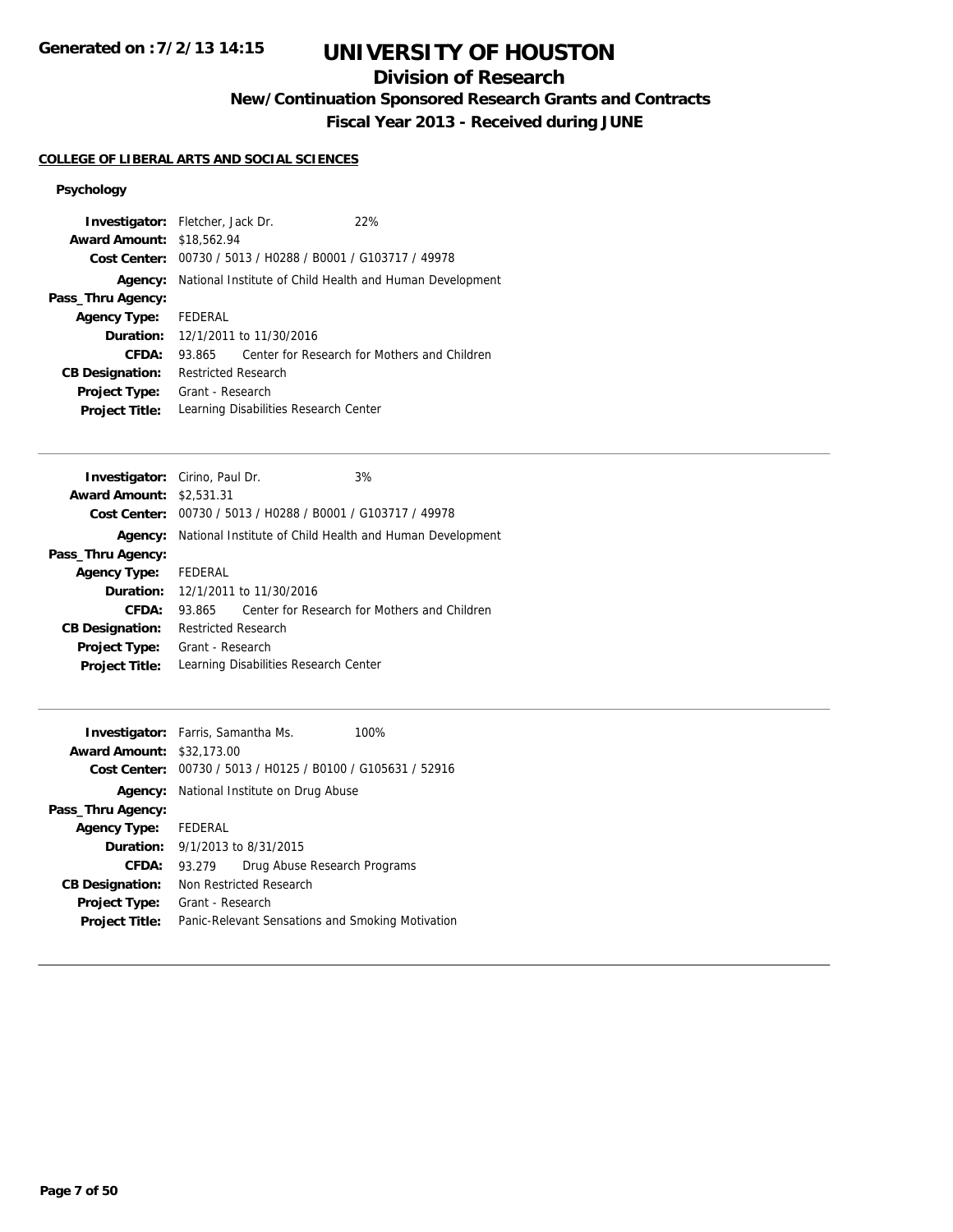## **Division of Research**

**New/Continuation Sponsored Research Grants and Contracts**

**Fiscal Year 2013 - Received during JUNE**

## **COLLEGE OF LIBERAL ARTS AND SOCIAL SCIENCES**

## **Psychology**

| <b>Investigator:</b> Ha, Carolyn | 100%                                                                                                                                                                       |
|----------------------------------|----------------------------------------------------------------------------------------------------------------------------------------------------------------------------|
| <b>Award Amount: \$34,471.00</b> |                                                                                                                                                                            |
|                                  | Cost Center: 00730 / 5013 / H0125 / B0100 / G105728 / 52922                                                                                                                |
|                                  | <b>Agency:</b> National Institute of Mental Health                                                                                                                         |
| Pass_Thru Agency:                |                                                                                                                                                                            |
| <b>Agency Type:</b>              | FEDERAL                                                                                                                                                                    |
|                                  | <b>Duration:</b> 4/1/2013 to 5/31/2015                                                                                                                                     |
| CFDA:                            | 93.242 Mental Health Research Grants                                                                                                                                       |
| <b>CB Designation:</b>           | Non Restricted Research                                                                                                                                                    |
| <b>Project Type:</b>             | Grant - Research                                                                                                                                                           |
| <b>Project Title:</b>            | The Effects of Intranasal Oxytocin on Social Cognitive Functioning in Adolescents with Borderline Personality Disorder<br>compared to a sample of Non-clinical Adolescents |

### **COLLEGE OF NATURAL SCIENCES AND MATHEMATICS**

|                                  | 100%<br><b>Investigator:</b> Ziburkus, Jokubas Dr.                                   |
|----------------------------------|--------------------------------------------------------------------------------------|
| <b>Award Amount: \$14,271.00</b> |                                                                                      |
|                                  | Cost Center: 00730 / 5013 / H0104 / B0001 / G105335 / 51315                          |
|                                  | <b>Agency:</b> Penn State Hershey College of Medicine                                |
|                                  | <b>Pass_Thru Agency:</b> National Institute of Biomedical Imaging and Bioengineering |
| <b>Agency Type:</b>              | <b>FEDERAL</b>                                                                       |
|                                  | <b>Duration:</b> 6/1/2012 to 7/31/2013                                               |
| CFDA:                            | Biomedical Imaging Research<br>93.286                                                |
| <b>CB Designation:</b>           | <b>Restricted Research</b>                                                           |
| <b>Project Type:</b>             | Grant - Research                                                                     |
| <b>Project Title:</b>            | CRCNS: Collaborative Research: Model-Based Control Of Spreading Depression           |
|                                  |                                                                                      |

|                         | <b>Investigator:</b> Schwartz, Robert Dr.                     | 100% |
|-------------------------|---------------------------------------------------------------|------|
| <b>Award Amount:</b>    | \$4,000.00                                                    |      |
|                         | Cost Center: 00730 / 5021 / H0104 / B0001 / G106982 / 53243   |      |
|                         | <b>Agency:</b> American Heart Association-SouthWest Affiliate |      |
| Pass_Thru Agency:       |                                                               |      |
| Agency Type: NON PROFIT |                                                               |      |
|                         | <b>Duration:</b> $6/1/2013$ to $8/31/2013$                    |      |
| CFDA:                   |                                                               |      |
| <b>CB Designation:</b>  | <b>Restricted Research</b>                                    |      |
| <b>Project Type:</b>    | Grant - Research                                              |      |
| <b>Project Title:</b>   | Using ETS factor to generate cardiac progenitor cells         |      |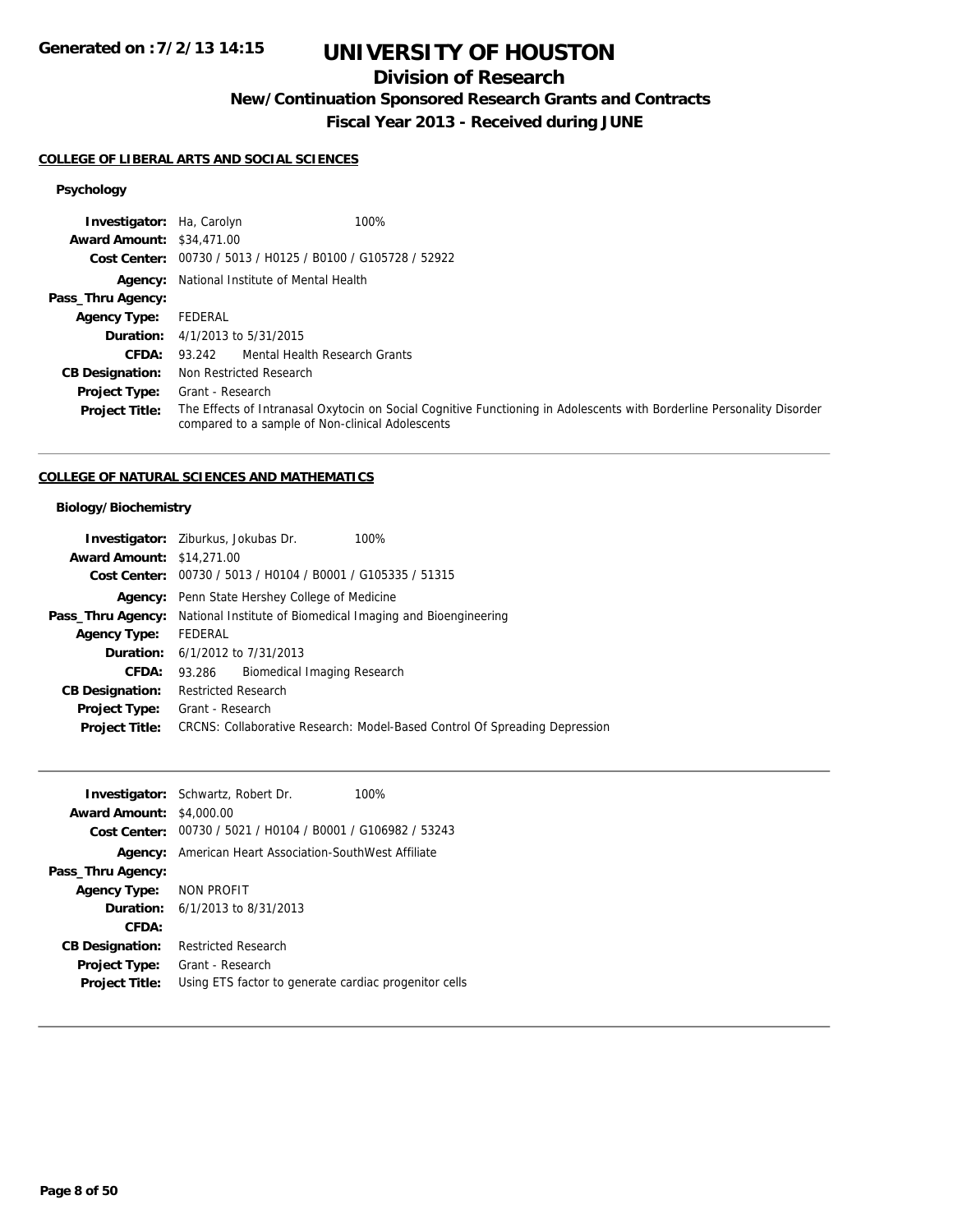## **Division of Research**

**New/Continuation Sponsored Research Grants and Contracts**

**Fiscal Year 2013 - Received during JUNE**

#### **COLLEGE OF NATURAL SCIENCES AND MATHEMATICS**

| <b>Investigator:</b> Strych, Ulrich Dr.                     | 16.5%                                                                                   |
|-------------------------------------------------------------|-----------------------------------------------------------------------------------------|
| <b>Award Amount: \$4,125.00</b>                             |                                                                                         |
| Cost Center: 00730 / 5022 / H0067 / B0001 / C105846 / 53075 |                                                                                         |
| <b>Agency:</b> Med Center labs                              |                                                                                         |
|                                                             |                                                                                         |
| PROFIT                                                      |                                                                                         |
| <b>Duration:</b> $4/1/2013$ to $3/31/2014$                  |                                                                                         |
|                                                             |                                                                                         |
| <b>Restricted Research</b>                                  |                                                                                         |
| Grant - Research                                            |                                                                                         |
|                                                             | Identification of real-time PCR primers for bacterial urinary tract infection organisms |
|                                                             |                                                                                         |

|                                  | <b>Investigator:</b> Gunaratne, Preethi Dr.<br>100%                             |
|----------------------------------|---------------------------------------------------------------------------------|
| <b>Award Amount: \$40,000.00</b> |                                                                                 |
|                                  | <b>Cost Center:</b> $00730 / 5015 / 40104 / 80001 / 6106947 / 53328$            |
| Agency:                          | University of Texas MD Anderson Cancer Center                                   |
|                                  | Pass_Thru Agency: National Cancer Institute                                     |
| <b>Agency Type:</b>              | FEDERAL                                                                         |
|                                  | <b>Duration:</b> 5/1/2013 to 3/31/2014                                          |
| CFDA:                            | 93.393 Cancer Cause and Prevention Research                                     |
| <b>CB Designation:</b>           | <b>Restricted Research</b>                                                      |
| <b>Project Type:</b>             | Grant - Research                                                                |
| <b>Project Title:</b>            | Roles of p63 in regulation of microRNA and LincRNA targets in metastatic cancer |
|                                  |                                                                                 |

|                                 | <b>Investigator:</b> Willson, Richard C. Dr.<br>8%             |  |
|---------------------------------|----------------------------------------------------------------|--|
| <b>Award Amount: \$1,053.12</b> |                                                                |  |
|                                 | Cost Center: 00730 / 5015 / H0104 / B0001 / G106955 / 53195    |  |
| Agency:                         | University of Texas Medical Branch at Galveston                |  |
| Pass_Thru Agency:               | National Institute of Allergy and Infectious Diseases          |  |
| <b>Agency Type:</b>             | FEDERAL                                                        |  |
|                                 | <b>Duration:</b> 3/1/2013 to 2/28/2014                         |  |
| CFDA:                           | Allergy, Immunology, and Transplantation Research<br>93.855    |  |
| <b>CB Designation:</b>          | <b>Restricted Research</b>                                     |  |
| <b>Project Type:</b>            | Grant - Research                                               |  |
| <b>Project Title:</b>           | Towards the Development of a Syndrome-Specific Diagnostic Tool |  |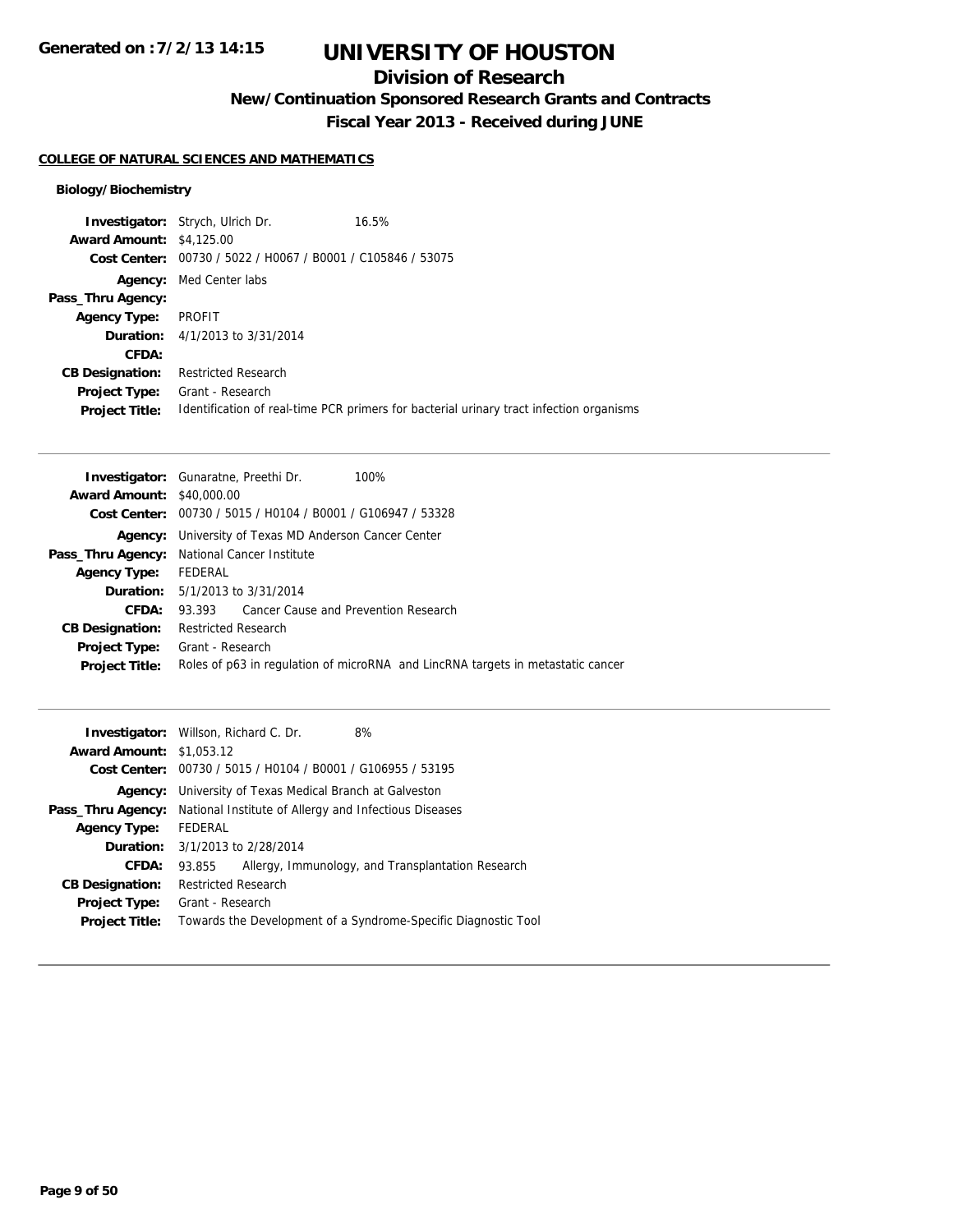## **Division of Research**

**New/Continuation Sponsored Research Grants and Contracts**

**Fiscal Year 2013 - Received during JUNE**

### **COLLEGE OF NATURAL SCIENCES AND MATHEMATICS**

|                                  | <b>Investigator:</b> Cole, Blaine J. Dr.       | 25%                                                                |
|----------------------------------|------------------------------------------------|--------------------------------------------------------------------|
| <b>Award Amount: \$22,109.75</b> |                                                |                                                                    |
| Cost Center:                     | 00730 / 5013 / H0104 / B0001 / G104024 / 50831 |                                                                    |
| Agency:                          | National Science Foundation                    |                                                                    |
| Pass_Thru Agency:                |                                                |                                                                    |
| <b>Agency Type:</b>              | FEDERAL                                        |                                                                    |
|                                  | <b>Duration:</b> 5/1/2012 to 4/30/2017         |                                                                    |
| CFDA:                            | <b>Biological Sciences</b><br>47.074           |                                                                    |
| <b>CB Designation:</b>           | <b>Restricted Research</b>                     |                                                                    |
| Project Type:                    | Grant - Research                               |                                                                    |
| <b>Project Title:</b>            |                                                | LTREB: Sources of variation in lifetime fitness of harvester ants. |

|                                  | <b>Investigator:</b> Wiernasz, Diane Dr.                    | 25%                                                                |
|----------------------------------|-------------------------------------------------------------|--------------------------------------------------------------------|
| <b>Award Amount: \$22,109.75</b> |                                                             |                                                                    |
|                                  | Cost Center: 00730 / 5013 / H0104 / B0001 / G104024 / 50831 |                                                                    |
| Agency:                          | National Science Foundation                                 |                                                                    |
| Pass_Thru Agency:                |                                                             |                                                                    |
| Agency Type: FEDERAL             |                                                             |                                                                    |
|                                  | <b>Duration:</b> $5/1/2012$ to $4/30/2017$                  |                                                                    |
| <b>CFDA:</b>                     | <b>Biological Sciences</b><br>47.074                        |                                                                    |
| <b>CB Designation:</b>           | <b>Restricted Research</b>                                  |                                                                    |
| <b>Project Type:</b>             | Grant - Research                                            |                                                                    |
| <b>Project Title:</b>            |                                                             | LTREB: Sources of variation in lifetime fitness of harvester ants. |
|                                  |                                                             |                                                                    |

|                                 | <b>Investigator:</b> Widger, William R. Dr.                 | 50%                                                                                            |
|---------------------------------|-------------------------------------------------------------|------------------------------------------------------------------------------------------------|
| <b>Award Amount: \$5,000.00</b> |                                                             |                                                                                                |
|                                 | Cost Center: 00730 / 5022 / H0104 / B0001 / C107053 / 53332 |                                                                                                |
|                                 | Agency: ChemTreat, Inc.                                     |                                                                                                |
| Pass_Thru Agency:               |                                                             |                                                                                                |
| <b>Agency Type:</b>             | PROFIT                                                      |                                                                                                |
|                                 | <b>Duration:</b> $4/1/2013$ to $4/1/2014$                   |                                                                                                |
| CFDA:                           |                                                             |                                                                                                |
| <b>CB Designation:</b>          | <b>Restricted Research</b>                                  |                                                                                                |
| Project Type:                   | Grant - Research                                            |                                                                                                |
| <b>Project Title:</b>           |                                                             | Analysis of Industrial Metagenomics and Analysis of Bacterial-Induced Corrosion and Biofouling |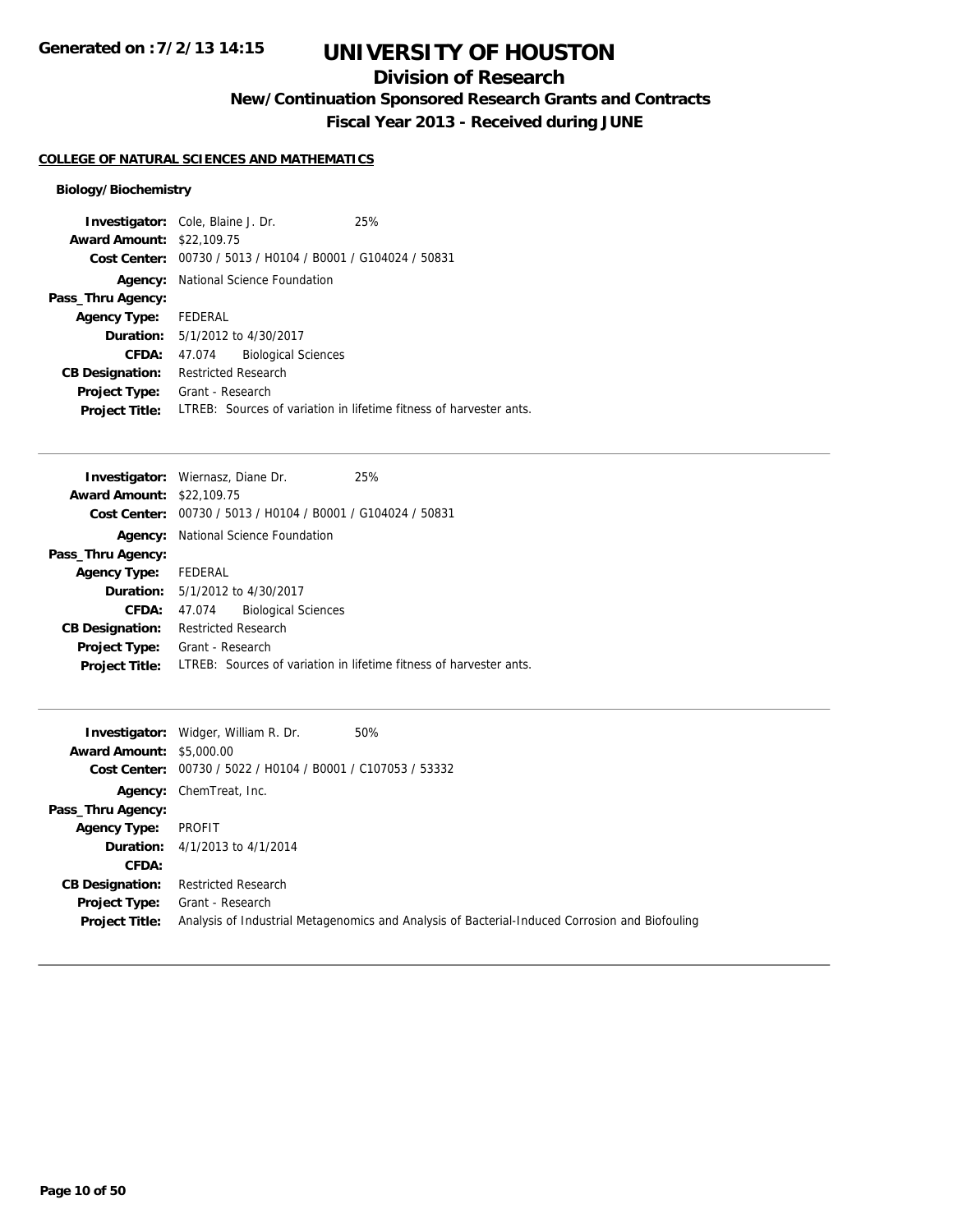## **Division of Research**

**New/Continuation Sponsored Research Grants and Contracts**

**Fiscal Year 2013 - Received during JUNE**

#### **COLLEGE OF NATURAL SCIENCES AND MATHEMATICS**

|                                   | <b>Investigator:</b> Gunaratne, Preethi Dr.<br>100%                                    |
|-----------------------------------|----------------------------------------------------------------------------------------|
| <b>Award Amount: \$119,029.00</b> |                                                                                        |
|                                   | Cost Center: 00730 / 5018 / H0104 / B0001 / G106550 / 52662                            |
|                                   | <b>Agency:</b> University of Texas MD Anderson Cancer Center                           |
|                                   | <b>Pass_Thru Agency:</b> Cancer Prevention and Research Institute of Texas             |
| <b>Agency Type:</b>               | STATE                                                                                  |
|                                   | <b>Duration:</b> 12/1/2012 to 11/30/2013                                               |
| CFDA:                             |                                                                                        |
| <b>CB Designation:</b>            | <b>Restricted Research</b>                                                             |
| Project Type:                     | Grant - Research                                                                       |
| <b>Project Title:</b>             | Investigating the Roles of p63 in miRNA Regulation in EMT and Metastatic Breast Cancer |

|                                  | <b>Investigator:</b> Willson, Richard C. Dr.<br>8%              |  |  |
|----------------------------------|-----------------------------------------------------------------|--|--|
| <b>Award Amount: \$10,794.80</b> |                                                                 |  |  |
|                                  | Cost Center: 00730 / 5015 / H0070 / B0001 / G106613 / 52696     |  |  |
| Agency:                          | University of Texas Medical Branch at Galveston                 |  |  |
| Pass_Thru Agency:                | National Institute of Allergy and Infectious Diseases           |  |  |
| <b>Agency Type:</b>              | FEDERAL                                                         |  |  |
|                                  | <b>Duration:</b> 3/1/2013 to 2/28/2014                          |  |  |
| CFDA:                            | Allergy, Immunology, and Transplantation Research<br>93.855     |  |  |
| <b>CB Designation:</b>           | <b>Restricted Research</b>                                      |  |  |
| <b>Project Type:</b>             | Grant - Research                                                |  |  |
| <b>Project Title:</b>            | Towards the Development of a Syndrome-Specific Diagonostic Tool |  |  |
|                                  |                                                                 |  |  |

|                                  | <b>Investigator:</b> Willson, Richard C. Dr.                | 8%                                                             |  |
|----------------------------------|-------------------------------------------------------------|----------------------------------------------------------------|--|
| <b>Award Amount: \$14,480.80</b> |                                                             |                                                                |  |
|                                  | Cost Center: 00730 / 5015 / H0067 / B0001 / G106741 / 52882 |                                                                |  |
| Agency:                          | University of Texas Medical Branch at Galveston             |                                                                |  |
| Pass_Thru Agency:                | National Institute of Allergy and Infectious Diseases       |                                                                |  |
| <b>Agency Type:</b>              | FEDERAL                                                     |                                                                |  |
|                                  | <b>Duration:</b> 3/1/2013 to 2/28/2014                      |                                                                |  |
| CFDA:                            | 93.855                                                      | Allergy, Immunology, and Transplantation Research              |  |
| <b>CB Designation:</b>           | <b>Restricted Research</b>                                  |                                                                |  |
| Project Type:                    | Grant - Research                                            |                                                                |  |
| <b>Project Title:</b>            |                                                             | Towards the Development of a Syndrome-Specific Diagnostic Tool |  |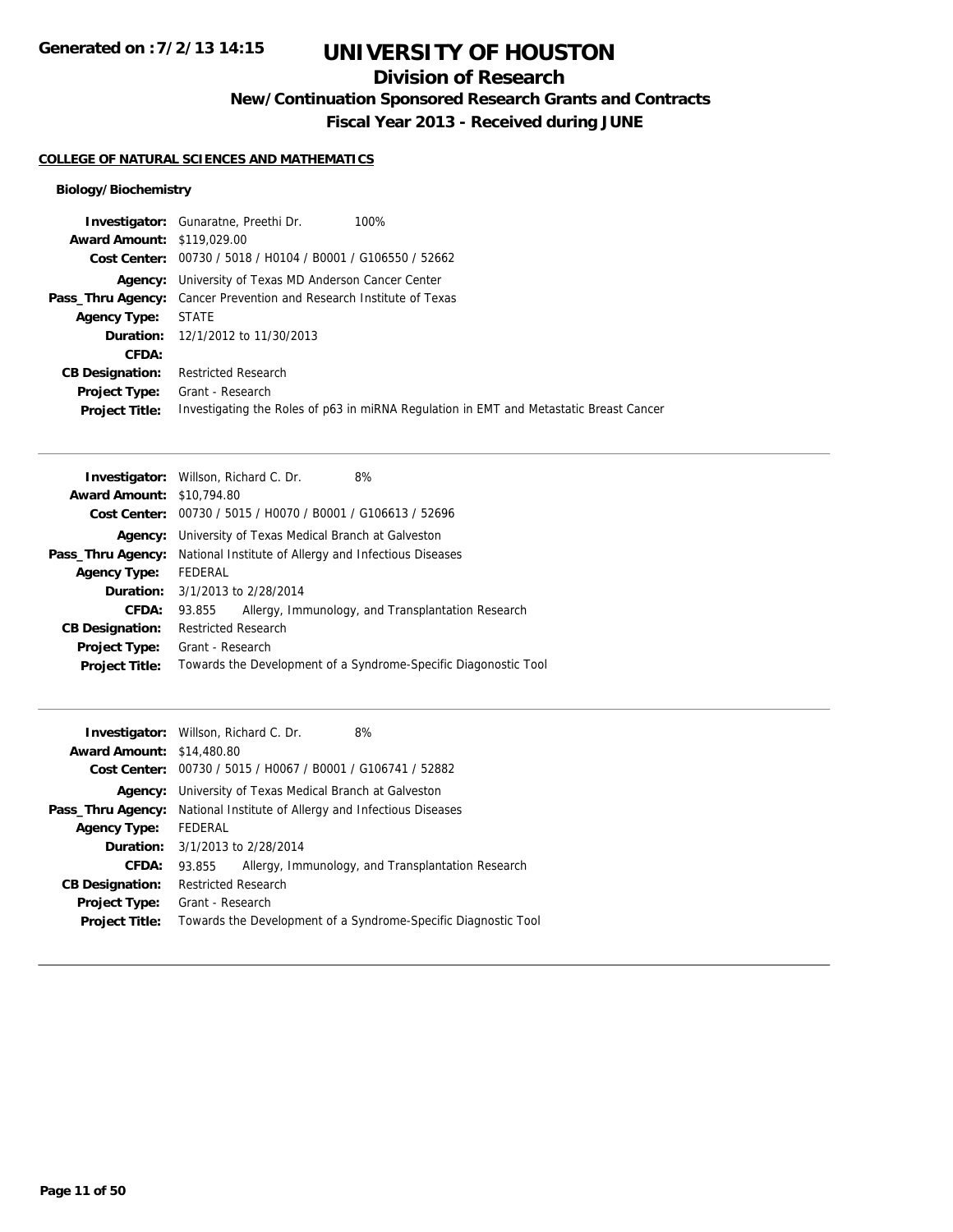## **Division of Research**

**New/Continuation Sponsored Research Grants and Contracts**

**Fiscal Year 2013 - Received during JUNE**

### **COLLEGE OF NATURAL SCIENCES AND MATHEMATICS**

### **Center for Nuclear Receptors and Cell Signaling**

| <b>Investigator:</b> Frigo, Daniel Dr. |                                                             |                                             | 100%                                                                           |
|----------------------------------------|-------------------------------------------------------------|---------------------------------------------|--------------------------------------------------------------------------------|
| <b>Award Amount: \$17,625.00</b>       |                                                             |                                             |                                                                                |
|                                        | Cost Center: 00730 / 5013 / H0515 / B0001 / G103369 / 51028 |                                             |                                                                                |
|                                        | <b>Agency:</b> National Cancer Institute                    |                                             |                                                                                |
| Pass_Thru Agency:                      |                                                             |                                             |                                                                                |
| <b>Agency Type:</b>                    | FEDERAL                                                     |                                             |                                                                                |
|                                        |                                                             | <b>Duration:</b> $5/14/2012$ to $4/30/2014$ |                                                                                |
| CFDA:                                  | 93.393                                                      | Cancer Cause and Prevention Research        |                                                                                |
| <b>CB Designation:</b>                 | <b>Restricted Research</b>                                  |                                             |                                                                                |
| <b>Project Type:</b>                   | Grant - Research                                            |                                             |                                                                                |
| <b>Project Title:</b>                  |                                                             |                                             | Modulation of Branched-Chain Fatty Acids for the Prevention of Prostate Cancer |
|                                        |                                                             |                                             |                                                                                |

#### **Chemistry**

|                        | <b>Investigator:</b> Gilbertson, Scott Dr.<br>100%          |  |
|------------------------|-------------------------------------------------------------|--|
| <b>Award Amount:</b>   | \$30,000.00                                                 |  |
|                        | Cost Center: 00730 / 5016 / H0107 / B0001 / G104349 / 49959 |  |
| Agency:                | Methodist Hospital Research Institute                       |  |
| Pass_Thru Agency:      |                                                             |  |
| <b>Agency Type:</b>    | NON PROFIT                                                  |  |
|                        | <b>Duration:</b> $10/1/2011$ to $1/31/2014$                 |  |
| CFDA:                  |                                                             |  |
| <b>CB Designation:</b> | <b>Restricted Research</b>                                  |  |
| <b>Project Type:</b>   | Grant - Research                                            |  |
| <b>Project Title:</b>  | Design and Synthesis of PPAR-gamma inhibitors               |  |
|                        |                                                             |  |

|                                 | 17.5%<br><b>Investigator:</b> Guloy, Arnold M. Dr.                                                       |
|---------------------------------|----------------------------------------------------------------------------------------------------------|
| <b>Award Amount: \$3,991.58</b> |                                                                                                          |
|                                 | Cost Center: 00730 / 5013 / H0112 / B0001 / G105456 / 51499                                              |
|                                 | <b>Agency:</b> National Science Foundation                                                               |
| Pass_Thru Agency:               |                                                                                                          |
| <b>Agency Type:</b>             | FEDERAL                                                                                                  |
|                                 | <b>Duration:</b> 8/1/2012 to 7/31/2014                                                                   |
| <b>CFDA:</b>                    | <b>Engineering Grants</b><br>47.041                                                                      |
| <b>CB Designation:</b>          | <b>Restricted Research</b>                                                                               |
| Project Type:                   | Grant - Research                                                                                         |
| <b>Project Title:</b>           | Layered two-dimensional nanostructures as the building blocks for high frequency nano-electronic devices |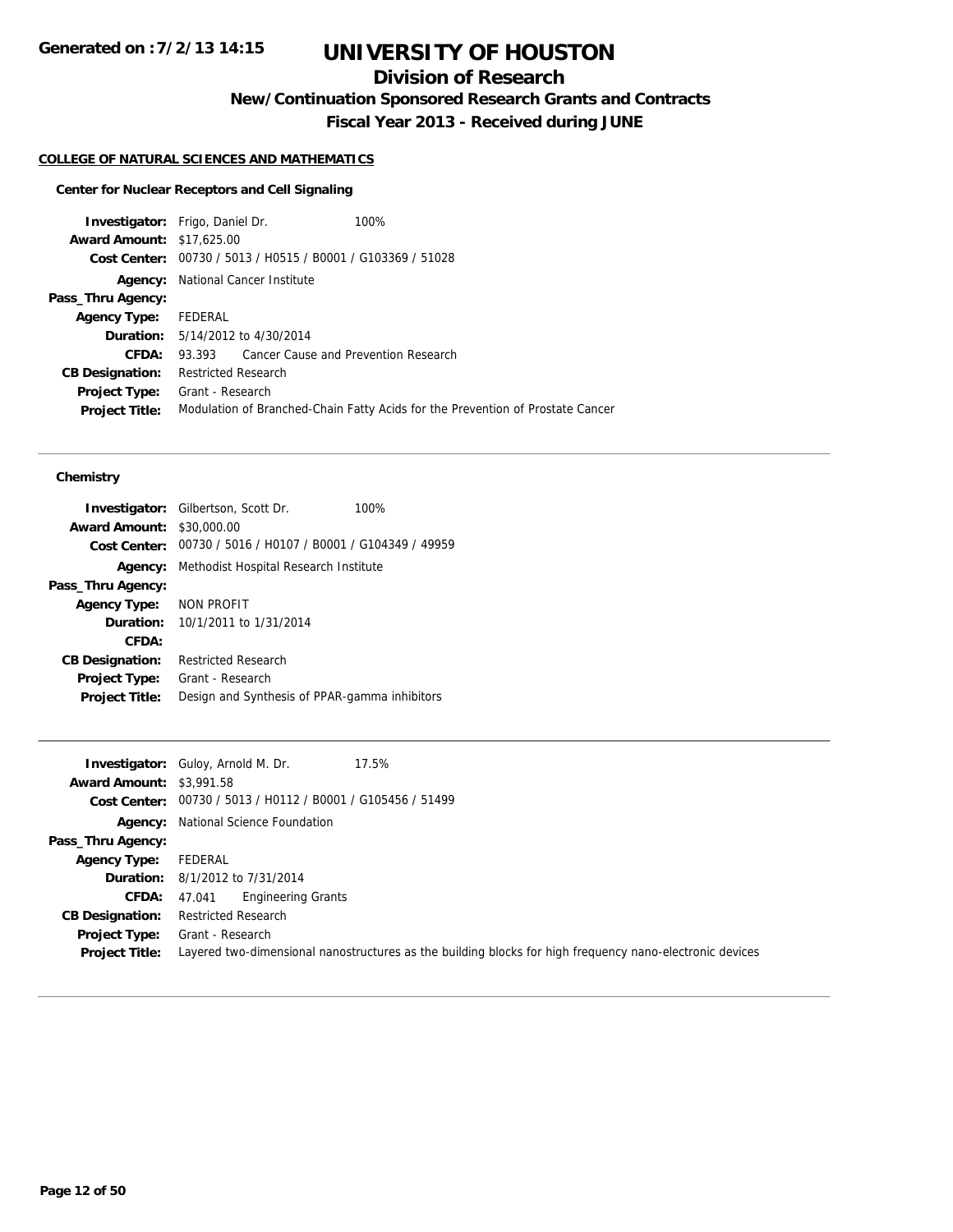# **UNIVERSITY OF HOUSTON**

## **Division of Research**

**New/Continuation Sponsored Research Grants and Contracts**

**Fiscal Year 2013 - Received during JUNE**

#### **COLLEGE OF NATURAL SCIENCES AND MATHEMATICS**

### **Chemistry**

| <b>Investigator:</b> Meen, James Dr.    |                                                                               |  | 30%                                                |
|-----------------------------------------|-------------------------------------------------------------------------------|--|----------------------------------------------------|
| <b>Award Amount: \$7,800.00</b>         |                                                                               |  |                                                    |
|                                         | Cost Center: 00730 / 5043 / H0452 / B0001 / G106026 / 52087                   |  |                                                    |
|                                         | Agency: Clarkson Aerospace Corporation                                        |  |                                                    |
| <b>Pass_Thru Agency:</b> U.S. Air Force |                                                                               |  |                                                    |
| <b>Agency Type:</b>                     | FEDERAL                                                                       |  |                                                    |
|                                         | <b>Duration:</b> 10/1/2012 to 11/29/2013                                      |  |                                                    |
| CFDA:                                   |                                                                               |  | 12.800 Air Force Defense Research Sciences Program |
| <b>CB Designation:</b>                  | <b>Restricted Research</b>                                                    |  |                                                    |
| Project Type:                           | Contract - Research                                                           |  |                                                    |
| <b>Project Title:</b>                   | Minority Leaders Program, Materials and Manufacturing Nanotechnology Research |  |                                                    |

|                                   | Investigator: Thummel, Randolph P. Dr.<br>100%                   |
|-----------------------------------|------------------------------------------------------------------|
| <b>Award Amount: \$170,000.00</b> |                                                                  |
|                                   | Cost Center: 00730 / 5013 / H0107 / B0001 / G102386 / 49348      |
|                                   | <b>Agency:</b> U.S. Department of Energy                         |
| Pass_Thru Agency:                 |                                                                  |
| <b>Agency Type:</b>               | FEDERAL                                                          |
|                                   | <b>Duration:</b> $7/1/2011$ to $6/30/2014$                       |
| CFDA:                             | Office of Energy Research Financial Assistance Program<br>81.049 |
| <b>CB Designation:</b>            | <b>Restricted Research</b>                                       |
| <b>Project Type:</b>              | Grant - Research                                                 |
| <b>Project Title:</b>             | Further Studies on Photocatalytic Water Decomposition            |
|                                   |                                                                  |

### **Computer Science**

|                                  | <b>Investigator:</b> Cheng, Albert M. K. Dr.                       | 100%                                                                         |  |  |
|----------------------------------|--------------------------------------------------------------------|------------------------------------------------------------------------------|--|--|
| <b>Award Amount: \$16,000.00</b> |                                                                    |                                                                              |  |  |
|                                  | <b>Cost Center:</b> 00730 / 5013 / H0108 / B0001 / G106930 / 53238 |                                                                              |  |  |
| Agency:                          |                                                                    | National Science Foundation                                                  |  |  |
| Pass_Thru Agency:                |                                                                    |                                                                              |  |  |
| <b>Agency Type:</b>              | FEDERAL                                                            |                                                                              |  |  |
|                                  | <b>Duration:</b> 5/17/2013 to 8/31/2015                            |                                                                              |  |  |
| CFDA:                            | 47.070                                                             | Computer and Information Science and Engineering (CISE)                      |  |  |
| <b>CB Designation:</b>           | <b>Restricted Research</b>                                         |                                                                              |  |  |
| <b>Project Type:</b>             | Grant - Research                                                   |                                                                              |  |  |
| <b>Project Title:</b>            |                                                                    | SHF: Small: Real-Time Scheduling and Analysis of Functional Reactive Systems |  |  |
|                                  |                                                                    |                                                                              |  |  |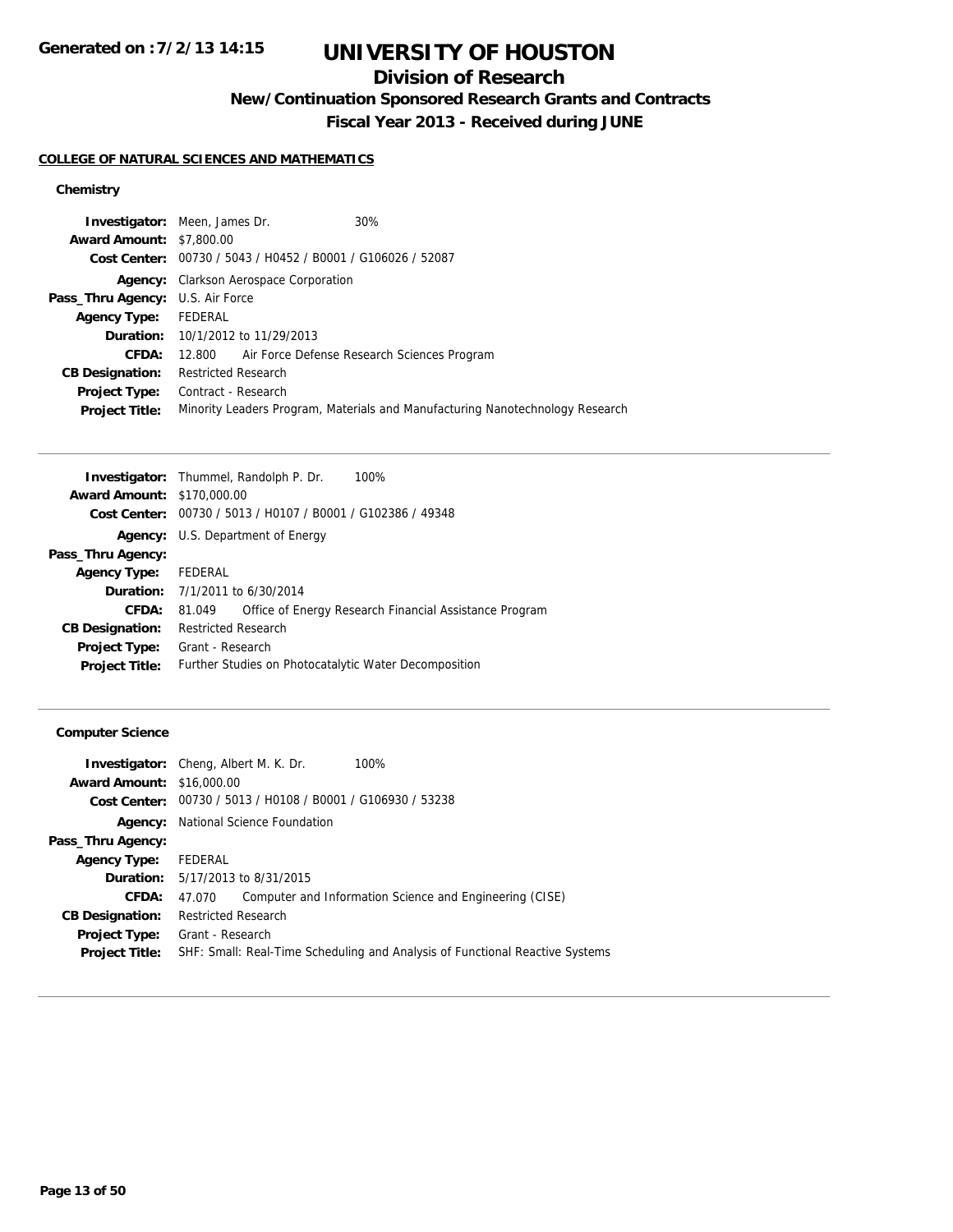## **Division of Research**

**New/Continuation Sponsored Research Grants and Contracts**

**Fiscal Year 2013 - Received during JUNE**

#### **COLLEGE OF NATURAL SCIENCES AND MATHEMATICS**

#### **Computer Science**

| <b>Investigator:</b> Chapman, Barbara M. Dr.<br>50%                                                           |
|---------------------------------------------------------------------------------------------------------------|
| <b>Award Amount: \$21,500.00</b>                                                                              |
| Cost Center: 00730 / 5043 / H0546 / B0001 / G105937 / 51951                                                   |
| <b>Agency:</b> UT-Battelle, LLC                                                                               |
| <b>Pass_Thru Agency:</b> U.S. Department of Energy                                                            |
| FEDERAL                                                                                                       |
| <b>Duration:</b> 11/1/2012 to 9/30/2013                                                                       |
| Department of Energy<br>81.000                                                                                |
| <b>Restricted Research</b>                                                                                    |
| Contract - Research                                                                                           |
| OpenSHMEM: Support for Standardization Effort, Enhanced Reference Implementation, and Publication of Standard |
|                                                                                                               |

|                                 | <b>Investigator:</b> Fofanov, Yuriy Dr.                     | 25%                                                                                            |
|---------------------------------|-------------------------------------------------------------|------------------------------------------------------------------------------------------------|
| <b>Award Amount: \$2,500.00</b> |                                                             |                                                                                                |
|                                 | Cost Center: 00730 / 5022 / H0104 / B0001 / C107053 / 53332 |                                                                                                |
|                                 | <b>Agency:</b> ChemTreat, Inc.                              |                                                                                                |
| Pass_Thru Agency:               |                                                             |                                                                                                |
| <b>Agency Type:</b>             | PROFIT                                                      |                                                                                                |
|                                 | <b>Duration:</b> $4/1/2013$ to $4/1/2014$                   |                                                                                                |
| CFDA:                           |                                                             |                                                                                                |
| <b>CB Designation:</b>          | <b>Restricted Research</b>                                  |                                                                                                |
| <b>Project Type:</b>            | Grant - Research                                            |                                                                                                |
| <b>Project Title:</b>           |                                                             | Analysis of Industrial Metagenomics and Analysis of Bacterial-Induced Corrosion and Biofouling |

### **Earth & Atmospheric Sciences**

| <b>Investigator:</b> Choi, Yunsoo |                                                                      | 100%                                                                          |
|-----------------------------------|----------------------------------------------------------------------|-------------------------------------------------------------------------------|
| <b>Award Amount: \$100,000.00</b> |                                                                      |                                                                               |
|                                   | <b>Cost Center:</b> $00730 / 5021 / 10109 / 80001 / 0106814 / 53348$ |                                                                               |
| Agency:                           | Korean Institute of Atmospheric Prediction Systems                   |                                                                               |
| Pass_Thru Agency:                 |                                                                      |                                                                               |
| <b>Agency Type:</b>               | NON PROFIT                                                           |                                                                               |
|                                   | <b>Duration:</b> 6/18/2013 to 12/16/2013                             |                                                                               |
| CFDA:                             |                                                                      |                                                                               |
| <b>CB Designation:</b>            | <b>Restricted Research</b>                                           |                                                                               |
|                                   | <b>Project Type:</b> Grant - Research                                |                                                                               |
| <b>Project Title:</b>             |                                                                      | Development of Chemistry and Transport Module in numerical weather prediction |
|                                   |                                                                      |                                                                               |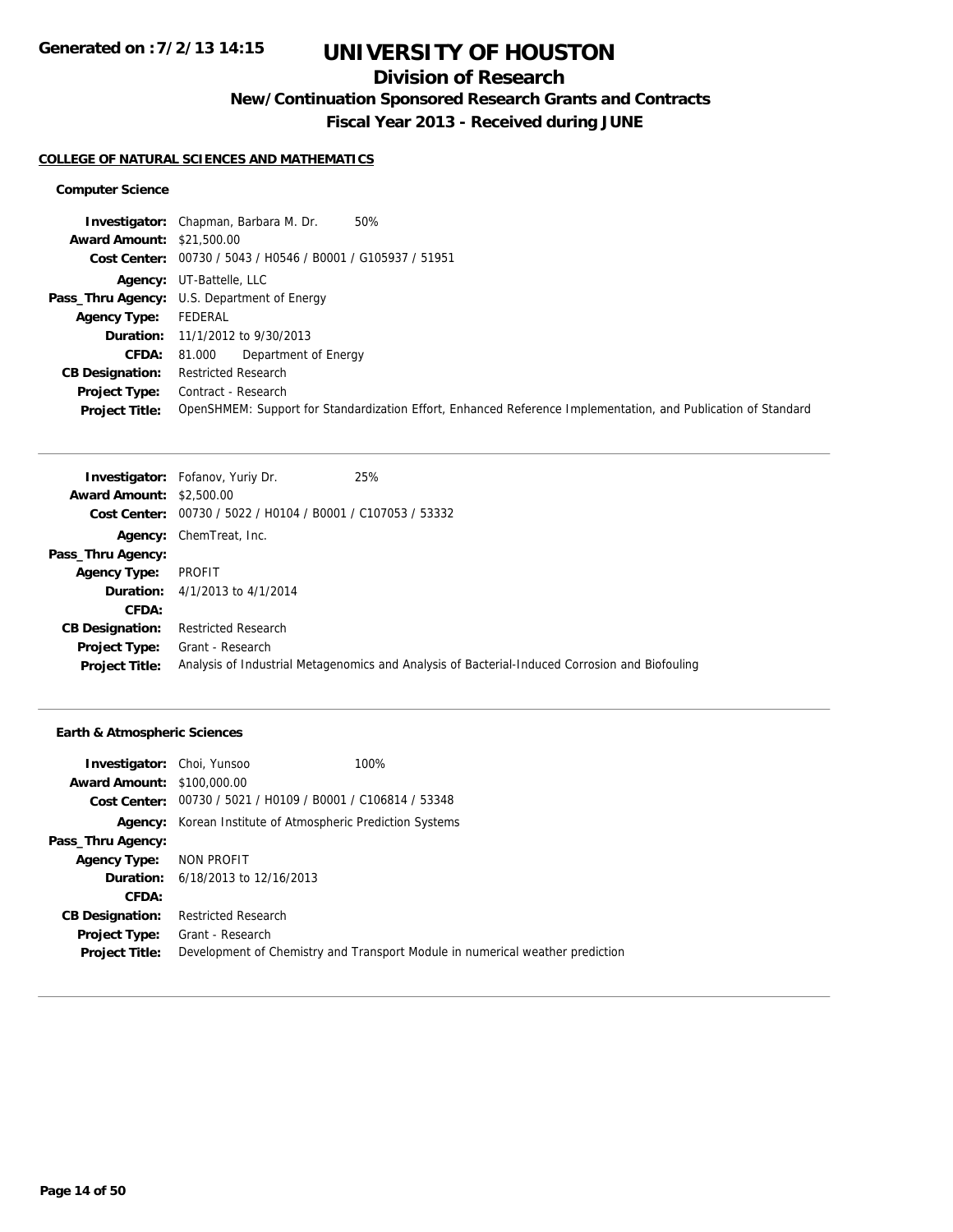## **Division of Research**

**New/Continuation Sponsored Research Grants and Contracts**

**Fiscal Year 2013 - Received during JUNE**

#### **COLLEGE OF NATURAL SCIENCES AND MATHEMATICS**

#### **Earth & Atmospheric Sciences**

| Investigator: Sager, William     | 100%                                                                                                                                                               |
|----------------------------------|--------------------------------------------------------------------------------------------------------------------------------------------------------------------|
| <b>Award Amount: \$38,734.00</b> |                                                                                                                                                                    |
|                                  | Cost Center: 00730 / 5015 / H0109 / B0001 / G106964 / 53252                                                                                                        |
|                                  | Agency: Texas A&M University                                                                                                                                       |
|                                  | Pass_Thru Agency: National Science Foundation                                                                                                                      |
| <b>Agency Type:</b>              | <b>FEDERAL</b>                                                                                                                                                     |
| Duration:                        | 6/1/2013 to 7/31/2013                                                                                                                                              |
| <b>CFDA:</b>                     | Geosciences<br>47.050                                                                                                                                              |
| <b>CB Designation:</b>           | <b>Restricted Research</b>                                                                                                                                         |
| Project Type:                    | Grant - Research                                                                                                                                                   |
| <b>Project Title:</b>            | Salary Reimbursement Agreement: "Collaborative Research: Geophysical Constraints on Mechanisms of Ocean<br>Plateau Formation from Shatsky Rise, Northwest Pacific" |
| Investigator: Fu, Qi             | 100%                                                                                                                                                               |
| <b>Award Amount: \$88,487.73</b> |                                                                                                                                                                    |
|                                  | Cost Center: 00730 / 5013 / H0109 / B0001 / G106516 / 53033                                                                                                        |
| Agency:                          | NASA - National Aeronautics and Space Administration - Goddard Space Flight Center                                                                                 |
| Pass_Thru Agency:                |                                                                                                                                                                    |
| <b>Agency Type:</b>              | <b>FEDERAL</b>                                                                                                                                                     |
| Duration:                        | 1/25/2013 to 4/24/2014                                                                                                                                             |
| CFDA:                            | Aerospace Education Services Program<br>43.001                                                                                                                     |
| <b>CB Designation:</b>           | <b>Restricted Research</b>                                                                                                                                         |
| Project Type:                    | Grant - Research                                                                                                                                                   |
| <b>Project Title:</b>            | Experimental Investigations on Reaction Pathways and Isotope Signatures of Abiotic Organic Synthesis in<br><b>Hydrothermal Systems</b>                             |
|                                  | 48%<br>Investigator: Lefer, Barry Dr.                                                                                                                              |
| <b>Award Amount: \$72,847.68</b> |                                                                                                                                                                    |
|                                  | Cost Center: 00730 / 5021 / H0429 / B0001 / G106085 / 53151                                                                                                        |
|                                  | <b>Agency:</b> Rice University                                                                                                                                     |
| Pass_Thru Agency:                | Houston Endowment, Inc.                                                                                                                                            |
| <b>Agency Type:</b>              | <b>FOUNDATION</b>                                                                                                                                                  |
| Duration:                        | 4/3/2013 to 5/31/2014                                                                                                                                              |
| CFDA:                            |                                                                                                                                                                    |

**CB Designation:** Restricted Research **Project Type:** Grant - Research

**Project Title:** Houston Aerosol Characterization and Health Experiment (HACHE)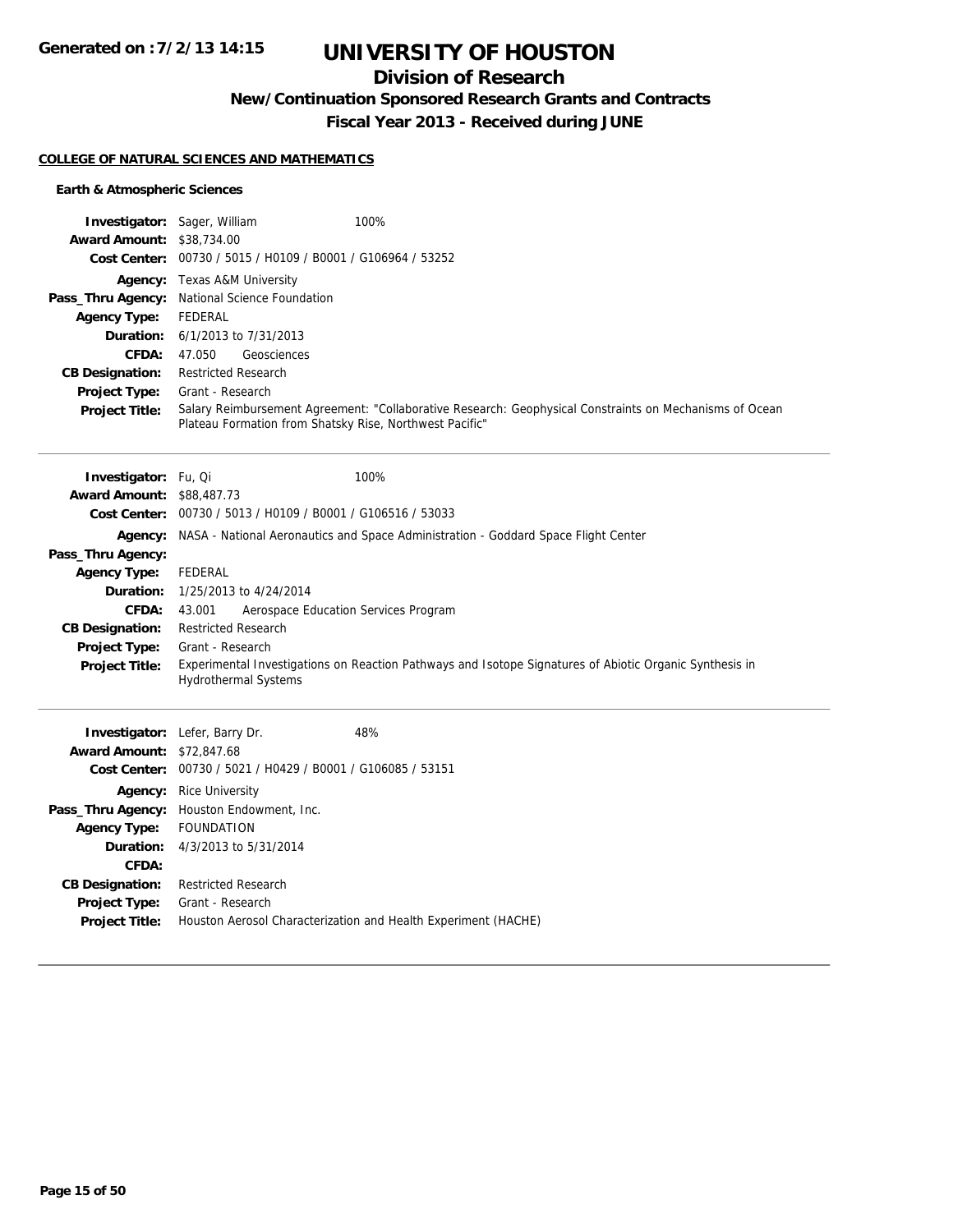## **Division of Research**

**New/Continuation Sponsored Research Grants and Contracts**

**Fiscal Year 2013 - Received during JUNE**

#### **COLLEGE OF NATURAL SCIENCES AND MATHEMATICS**

#### **Earth & Atmospheric Sciences**

**Investigator:** Mann, Paul Dr. 100% **Award Amount:** \$240,000.00 **Cost Center:** 00730 / 5022 / H0109 / B0001 / G103956 / 49251 **Agency:** Various Private Profit Agencies **Pass\_Thru Agency: Agency Type:** PROFIT **Duration:** 6/1/2011 to 6/30/2013 **CFDA: CB Designation:** Restricted Research **Project Type:** Contract - Research **Project Title:** Caribbean Basins, Tectonics, and Hydrocarbons - Phase III

#### **Institute for Climate and Atmospheric Science**

|                                  | <b>Investigator:</b> Lefer, Barry Dr.                       | 48%                                                            |
|----------------------------------|-------------------------------------------------------------|----------------------------------------------------------------|
| <b>Award Amount: \$72,847.68</b> |                                                             |                                                                |
|                                  | Cost Center: 00730 / 5021 / H0429 / B0001 / G106085 / 53151 |                                                                |
| Agency:                          | <b>Rice University</b>                                      |                                                                |
| Pass_Thru Agency:                | Houston Endowment, Inc.                                     |                                                                |
| <b>Agency Type:</b>              | <b>FOUNDATION</b>                                           |                                                                |
|                                  | <b>Duration:</b> 4/3/2013 to 5/31/2014                      |                                                                |
| CFDA:                            |                                                             |                                                                |
| <b>CB Designation:</b>           | Restricted Research                                         |                                                                |
| <b>Project Type:</b>             | Grant - Research                                            |                                                                |
| <b>Project Title:</b>            |                                                             | Houston Aerosol Characterization and Health Experiment (HACHE) |
|                                  |                                                             |                                                                |

#### **Mathematics**

|                                  | <b>Investigator:</b> Paulsen, Vern I. Dr.                   | 100%                                                               |
|----------------------------------|-------------------------------------------------------------|--------------------------------------------------------------------|
| <b>Award Amount: \$72,029.00</b> |                                                             |                                                                    |
|                                  | Cost Center: 00730 / 5013 / H0110 / B0001 / G102458 / 49356 |                                                                    |
|                                  | <b>Agency:</b> National Science Foundation                  |                                                                    |
| Pass_Thru Agency:                |                                                             |                                                                    |
| <b>Agency Type:</b>              | FEDERAL                                                     |                                                                    |
|                                  | <b>Duration:</b> 8/15/2011 to 7/31/2014                     |                                                                    |
| CFDA:                            | Mathematical and Physical Sciences<br>47.049                |                                                                    |
| <b>CB Designation:</b>           | <b>Restricted Research</b>                                  |                                                                    |
| Project Type:                    | Grant - Research                                            |                                                                    |
| <b>Project Title:</b>            |                                                             | Tensor Products of Operator Systems and the Kadison-Singer Problem |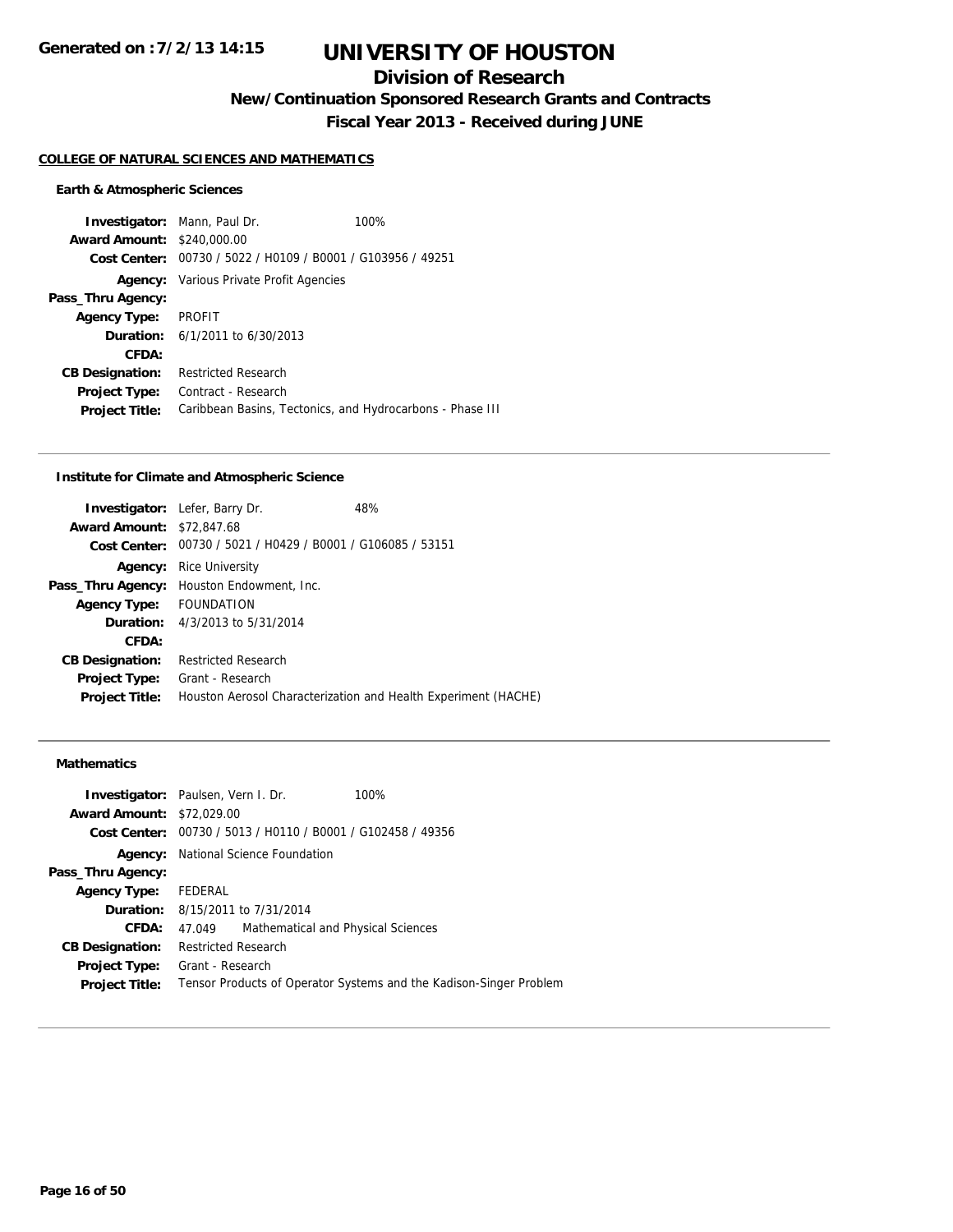# **UNIVERSITY OF HOUSTON**

## **Division of Research**

**New/Continuation Sponsored Research Grants and Contracts**

**Fiscal Year 2013 - Received during JUNE**

### **COLLEGE OF NATURAL SCIENCES AND MATHEMATICS**

### **Mathematics**

|                                  | 100%<br><b>Investigator:</b> Nicol, Matthew Dr.                                                                                        |
|----------------------------------|----------------------------------------------------------------------------------------------------------------------------------------|
| <b>Award Amount: \$53,377.00</b> |                                                                                                                                        |
| <b>Cost Center:</b>              | 00730 / 5013 / H0110 / B0001 / G102474 / 49107                                                                                         |
|                                  | <b>Agency:</b> National Science Foundation                                                                                             |
| Pass_Thru Agency:                |                                                                                                                                        |
| <b>Agency Type:</b>              | FEDERAL                                                                                                                                |
| <b>Duration:</b>                 | 5/1/2011 to 7/31/2014                                                                                                                  |
| <b>CFDA:</b>                     | Mathematical and Physical Sciences<br>47.049                                                                                           |
| <b>CB Designation:</b>           | <b>Restricted Research</b>                                                                                                             |
| Project Type:                    | Grant - Research                                                                                                                       |
| <b>Project Title:</b>            | Statistical properties of dynamical systems: large deviations, extremes, return time statitics and dynamical<br>Borel-Cantelli lemmas. |

|                                   | <b>Investigator:</b> Canic, Suncica Dr.     | 100%                                                        |
|-----------------------------------|---------------------------------------------|-------------------------------------------------------------|
| <b>Award Amount: \$204,577.00</b> |                                             |                                                             |
|                                   |                                             | Cost Center: 00730 / 5013 / H0110 / B0001 / G106029 / 53369 |
|                                   | <b>Agency:</b> National Science Foundation  |                                                             |
| Pass_Thru Agency:                 |                                             |                                                             |
| Agency Type: FEDERAL              |                                             |                                                             |
|                                   | <b>Duration:</b> $6/15/2013$ to $5/31/2016$ |                                                             |
| <b>CFDA:</b>                      | 47.049                                      | Mathematical and Physical Sciences                          |
| <b>CB Designation:</b>            | <b>Restricted Research</b>                  |                                                             |
| Project Type:                     | Grant - Research                            |                                                             |
| <b>Project Title:</b>             |                                             | Coupled fluid-multi-layered-structure interaction problems  |
|                                   |                                             |                                                             |

### **Physics**

|                                         | <b>Investigator:</b> Ren, Zhifeng Dr.                       | 50%                                         |  |
|-----------------------------------------|-------------------------------------------------------------|---------------------------------------------|--|
|                                         |                                                             |                                             |  |
| <b>Award Amount: \$110.625.00</b>       |                                                             |                                             |  |
|                                         | Cost Center: 00730 / 5013 / H0452 / B0001 / G106779 / 53093 |                                             |  |
|                                         | <b>Agency:</b> Ohio State University                        |                                             |  |
| <b>Pass_Thru Agency:</b> U.S. Air Force |                                                             |                                             |  |
| <b>Agency Type:</b>                     | FEDERAL                                                     |                                             |  |
|                                         | <b>Duration:</b> $1/1/2013$ to $9/14/2013$                  |                                             |  |
| CFDA:                                   | 12.800                                                      | Air Force Defense Research Sciences Program |  |
| <b>CB Designation:</b>                  | <b>Restricted Research</b>                                  |                                             |  |
| <b>Project Type:</b>                    | Grant - Research                                            |                                             |  |
| <b>Project Title:</b>                   | MURI: Cryogenic Peltier Cooling                             |                                             |  |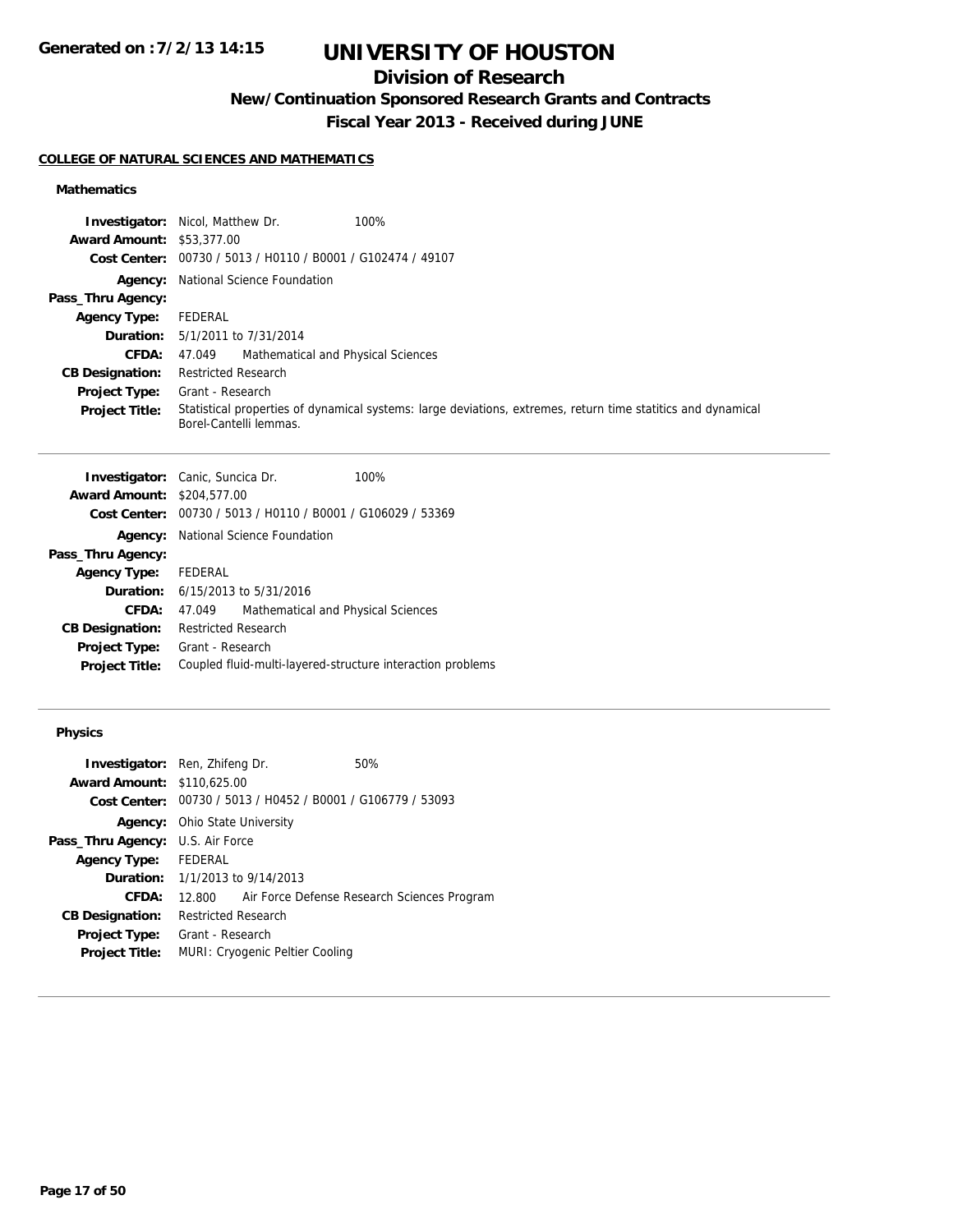# **UNIVERSITY OF HOUSTON**

## **Division of Research**

**New/Continuation Sponsored Research Grants and Contracts**

**Fiscal Year 2013 - Received during JUNE**

### **COLLEGE OF NATURAL SCIENCES AND MATHEMATICS**

#### **Physics**

|                                  | <b>Investigator:</b> Hor, Pei-Herng Dr.                     | 50%                                                                  |
|----------------------------------|-------------------------------------------------------------|----------------------------------------------------------------------|
| <b>Award Amount: \$25,612.28</b> |                                                             |                                                                      |
|                                  | Cost Center: 00730 / 5021 / H0112 / B0001 / G100470 / 45459 |                                                                      |
|                                  | <b>Agency:</b> St. Luke's Episcopal Hospital                |                                                                      |
| Pass_Thru Agency:                |                                                             |                                                                      |
| Agency Type: NON PROFIT          |                                                             |                                                                      |
|                                  | <b>Duration:</b> $6/1/2009$ to $5/31/2014$                  |                                                                      |
| CFDA:                            |                                                             |                                                                      |
| <b>CB Designation:</b>           | <b>Restricted Research</b>                                  |                                                                      |
| Project Type:                    | Grant - Research                                            |                                                                      |
| <b>Project Title:</b>            |                                                             | Simulation & Optimization of High Intensity Focus Ultrasound Surgery |

|                                  | <b>Investigator:</b> Bassler, Kevin E. Dr.                         | 60%                                                                             |
|----------------------------------|--------------------------------------------------------------------|---------------------------------------------------------------------------------|
| <b>Award Amount: \$66,990.00</b> |                                                                    |                                                                                 |
|                                  | Cost Center: $00730 / 5013 / 40112 / 80001 / 6104757 / 51548$      |                                                                                 |
|                                  | <b>Agency:</b> University of Notre Dame                            |                                                                                 |
|                                  | <b>Pass_Thru Agency:</b> Defense Advanced Research Projects Agency |                                                                                 |
| <b>Agency Type:</b>              | FEDERAL                                                            |                                                                                 |
|                                  | <b>Duration:</b> 8/1/2012 to 1/1/2014                              |                                                                                 |
| <b>CFDA:</b>                     | 12.910                                                             | Research and Technology Development                                             |
| <b>CB Designation:</b>           | <b>Restricted Research</b>                                         |                                                                                 |
| <b>Project Type:</b>             | Grant - Research                                                   |                                                                                 |
| <b>Project Title:</b>            |                                                                    | Ensemble-Based Modeling of Large Graphs and Its Applications to Social Networks |
|                                  |                                                                    |                                                                                 |

|                                  | <b>Investigator:</b> Pinsky, Lawrence S. Dr.<br>50%                                                          |
|----------------------------------|--------------------------------------------------------------------------------------------------------------|
| <b>Award Amount: \$95,533,53</b> |                                                                                                              |
|                                  | Cost Center: 00730 / 5043 / H0112 / B0001 / G104670 / 50110                                                  |
|                                  | <b>Agency:</b> Wyle Science Technology and Engineering Group                                                 |
|                                  | <b>Pass_Thru Agency:</b> NASA - National Aeronautics and Space Administration - Marshall Space Flight Center |
| <b>Agency Type:</b>              | FEDERAL                                                                                                      |
|                                  | <b>Duration:</b> 11/28/2011 to 9/30/2013                                                                     |
| CFDA:                            | National Aeronautics and Space Administration<br>43.000                                                      |
| <b>CB Designation:</b>           | <b>Restricted Research</b>                                                                                   |
| <b>Project Type:</b>             | Contract - Research                                                                                          |
| <b>Project Title:</b>            | Medipix 3 Collaboration and support for on orbit technology development and demonstration                    |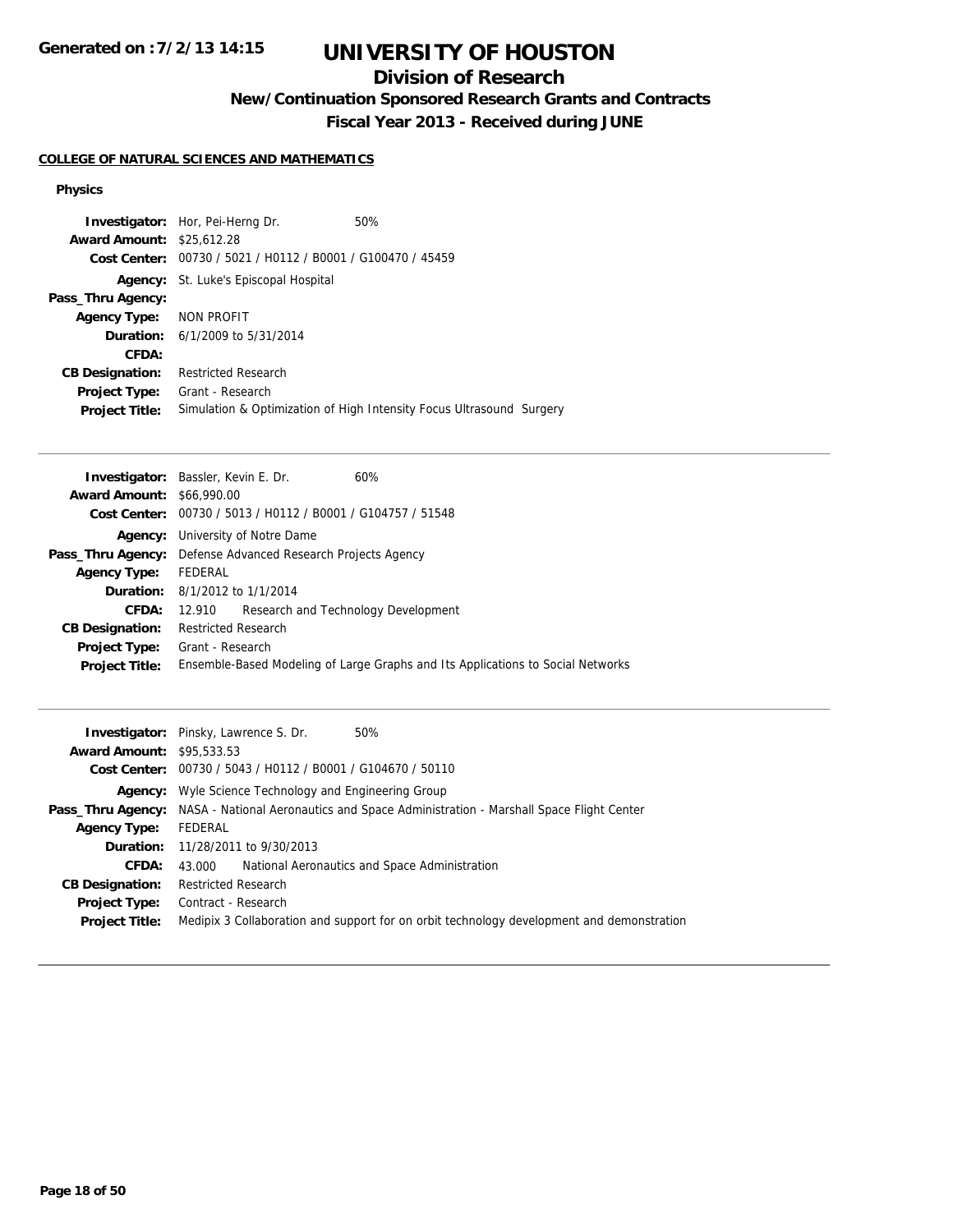# **UNIVERSITY OF HOUSTON**

## **Division of Research**

**New/Continuation Sponsored Research Grants and Contracts**

**Fiscal Year 2013 - Received during JUNE**

#### **COLLEGE OF NATURAL SCIENCES AND MATHEMATICS**

#### **Physics**

|                                 | <b>Investigator:</b> Peng, Haibing Dr.<br>32.5%                                                          |
|---------------------------------|----------------------------------------------------------------------------------------------------------|
| <b>Award Amount: \$7,412.93</b> |                                                                                                          |
|                                 | Cost Center: 00730 / 5013 / H0112 / B0001 / G105456 / 51499                                              |
|                                 | <b>Agency:</b> National Science Foundation                                                               |
| Pass_Thru Agency:               |                                                                                                          |
| <b>Agency Type:</b>             | FEDERAL                                                                                                  |
|                                 | <b>Duration:</b> 8/1/2012 to 7/31/2014                                                                   |
| <b>CFDA:</b>                    | <b>Engineering Grants</b><br>47.041                                                                      |
| <b>CB Designation:</b>          | <b>Restricted Research</b>                                                                               |
| <b>Project Type:</b>            | Grant - Research                                                                                         |
| <b>Project Title:</b>           | Layered two-dimensional nanostructures as the building blocks for high frequency nano-electronic devices |

|                                  | <b>Investigator:</b> Gunaratne, Gemunu H. Dr.<br>100%                                                       |
|----------------------------------|-------------------------------------------------------------------------------------------------------------|
| <b>Award Amount: \$42,000.00</b> |                                                                                                             |
|                                  | Cost Center: 00730 / 5043 / H0112 / B0001 / G106958 / 53367                                                 |
|                                  | <b>Agency:</b> Spectral Energies, LLC                                                                       |
|                                  | <b>Pass_Thru Agency:</b> U.S. Air Force Office of Scientific Research                                       |
| <b>Agency Type:</b>              | FEDERAL                                                                                                     |
|                                  | <b>Duration:</b> 6/3/2013 to 12/31/2013                                                                     |
| CFDA:                            | Air Force Defense Research Sciences Program<br>12.800                                                       |
| <b>CB Designation:</b>           | <b>Restricted Research</b>                                                                                  |
| Project Type:                    | Contract - Research                                                                                         |
| <b>Project Title:</b>            | Spatiotemporal Nonlinear Data Analysis Tools and Reduced Order Models (ROM) for Prediction of High-Pressure |
|                                  | Reacting Flow Dynamics and Control                                                                          |
|                                  |                                                                                                             |
|                                  |                                                                                                             |
|                                  | 100%                                                                                                        |
| <b>Award Amount: \$69,764.00</b> | <b>Investigator:</b> Gunaratne, Gemunu H. Dr.                                                               |
|                                  | Cost Center: 00730 / 5043 / H0112 / B0001 / G106942 / 53260                                                 |
|                                  | <b>Agency:</b> Spectral Energies, LLC                                                                       |
|                                  | <b>Pass_Thru Agency:</b> U.S. Air Force Office of Scientific Research                                       |
| <b>Agency Type:</b>              | <b>FEDERAL</b>                                                                                              |
|                                  | <b>Duration:</b> 5/3/2013 to 5/4/2015                                                                       |
| CFDA:                            | Air Force Defense Research Sciences Program<br>12.800                                                       |

**Project Type:** Contract - Research **Project Title:** High-Bandwidth Laser-Based Measurements and Modeling for Thermo-acoustic Instabilities in High-Pressure Combustors for Aerospace Fuels and Emerging Alternatives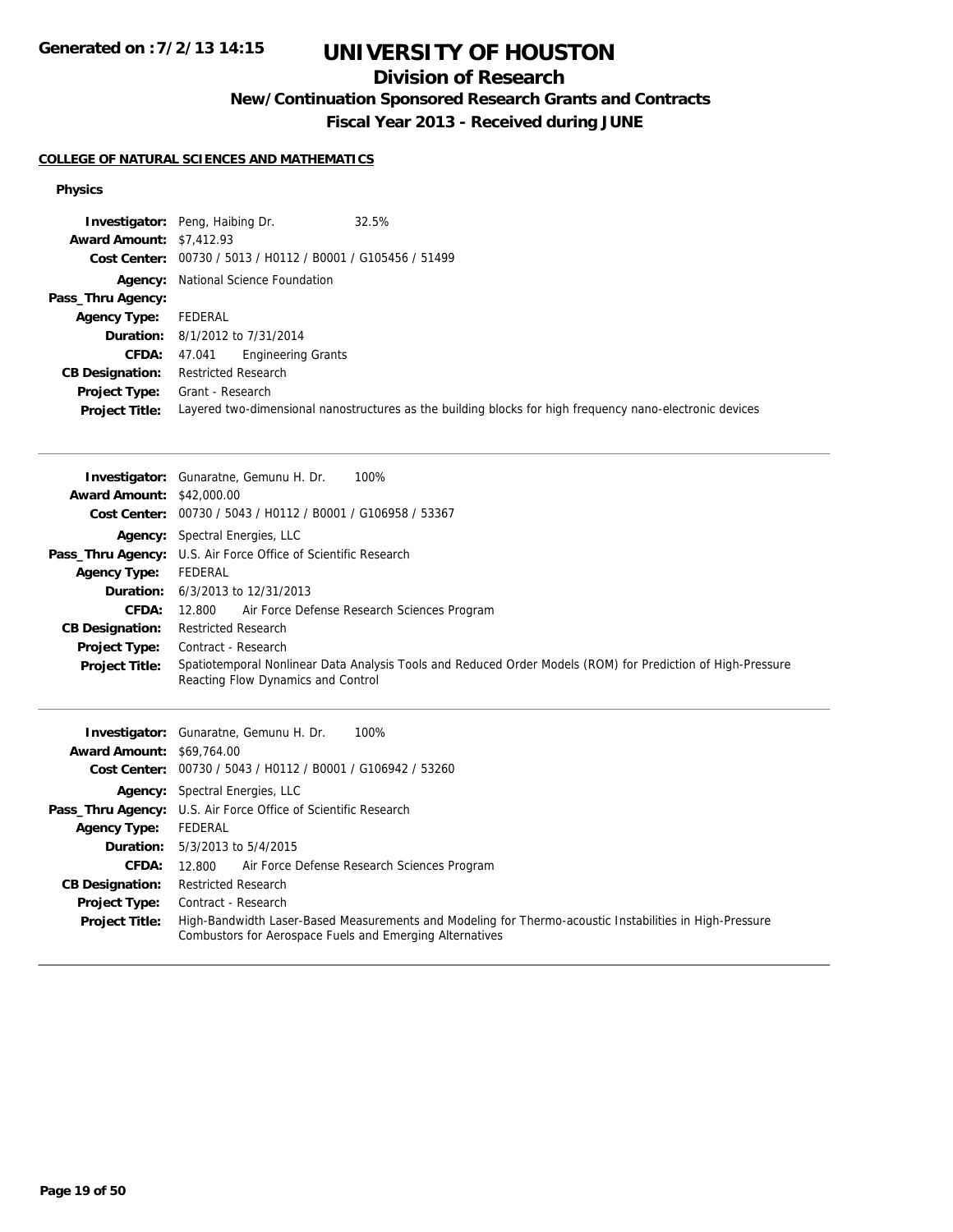## **Division of Research**

**New/Continuation Sponsored Research Grants and Contracts**

**Fiscal Year 2013 - Received during JUNE**

#### **COLLEGE OF OPTOMETRY**

| <b>Optometry, Community</b>       |                                                                                                                                                                                                                                                           |  |
|-----------------------------------|-----------------------------------------------------------------------------------------------------------------------------------------------------------------------------------------------------------------------------------------------------------|--|
|                                   | 100%<br><b>Investigator:</b> Nichols, Jason Dr.                                                                                                                                                                                                           |  |
| <b>Award Amount: \$1,080.00</b>   |                                                                                                                                                                                                                                                           |  |
|                                   | Cost Center: 00730 / 5022 / H0114 / B0001 / G106781 / 52936                                                                                                                                                                                               |  |
|                                   | Agency: Allergan, Inc.                                                                                                                                                                                                                                    |  |
| Pass_Thru Agency:                 |                                                                                                                                                                                                                                                           |  |
| <b>Agency Type:</b>               | <b>PROFIT</b>                                                                                                                                                                                                                                             |  |
| Duration:                         | 4/5/2013 to 10/31/2014                                                                                                                                                                                                                                    |  |
| CFDA:                             |                                                                                                                                                                                                                                                           |  |
| <b>CB Designation:</b>            | <b>Restricted Research</b>                                                                                                                                                                                                                                |  |
| <b>Project Type:</b>              | Contract - Research                                                                                                                                                                                                                                       |  |
| <b>Project Title:</b>             | 10077X-001 : A Multi-center, Double-masked, Randomized, Parallel Group Investigation to Compare an<br>Investigational Eye Drop Formulation with Refresh Contacts with Used for 90 Days with Hydrogel, Silicone Hydrogel<br>and Rigid Gas Permeable Lenses |  |
|                                   | <b>Investigator:</b> Frishman, PhD, Laura J. Dr.<br>100%                                                                                                                                                                                                  |  |
| <b>Award Amount: \$106,240.00</b> |                                                                                                                                                                                                                                                           |  |
|                                   | Cost Center: 00730 / 5013 / H0114 / B0001 / G106824 / 52949                                                                                                                                                                                               |  |
|                                   | Agency: National Eye Institute                                                                                                                                                                                                                            |  |
| Pass_Thru Agency:                 |                                                                                                                                                                                                                                                           |  |
| <b>Agency Type:</b>               | <b>FEDERAL</b>                                                                                                                                                                                                                                            |  |
| Duration:                         | 4/1/2013 to 3/31/2014                                                                                                                                                                                                                                     |  |
| CFDA:                             | Vision Research<br>93.867                                                                                                                                                                                                                                 |  |
| <b>CB Designation:</b>            | <b>Restricted Research</b>                                                                                                                                                                                                                                |  |
| Project Type:                     | Grant - Research                                                                                                                                                                                                                                          |  |
| <b>Project Title:</b>             | Short-term Training in Health Professional Schools                                                                                                                                                                                                        |  |
|                                   |                                                                                                                                                                                                                                                           |  |
|                                   | Investigator: Chino, Yuzo M. Dr.<br>65%                                                                                                                                                                                                                   |  |
| <b>Award Amount: \$11,700.00</b>  |                                                                                                                                                                                                                                                           |  |
|                                   | Cost Center: 00730 / 5013 / H0114 / B0001 / G098703 / 45878                                                                                                                                                                                               |  |
|                                   | Agency: National Eye Institute                                                                                                                                                                                                                            |  |
| Pass_Thru Agency:                 |                                                                                                                                                                                                                                                           |  |
| <b>Agency Type:</b>               | <b>FEDERAL</b>                                                                                                                                                                                                                                            |  |
| Duration:                         | 2/1/2010 to 1/31/2014                                                                                                                                                                                                                                     |  |
| CFDA:                             | 93.867<br>Vision Research                                                                                                                                                                                                                                 |  |
| <b>CB Designation:</b>            | <b>Restricted Research</b>                                                                                                                                                                                                                                |  |
| <b>Project Type:</b>              | Grant - Research                                                                                                                                                                                                                                          |  |
| <b>Project Title:</b>             | Amblyopia and Study of Cortical Mechanisms                                                                                                                                                                                                                |  |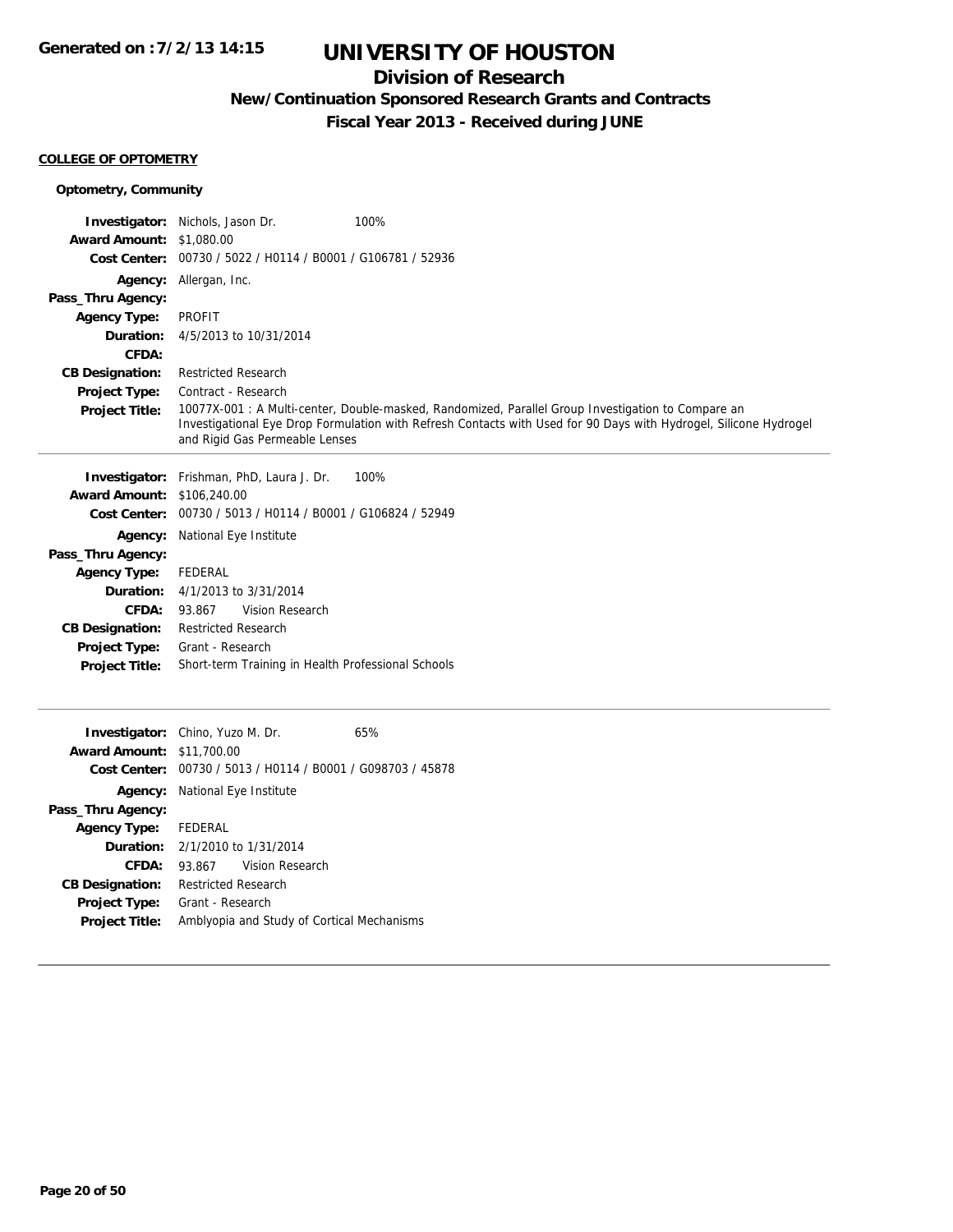## **Division of Research**

**New/Continuation Sponsored Research Grants and Contracts**

**Fiscal Year 2013 - Received during JUNE**

### **COLLEGE OF OPTOMETRY**

### **Optometry, Community**

| <b>Investigator:</b> Wensveen, Janice Dr. |                                            |                                                             | 25% |
|-------------------------------------------|--------------------------------------------|-------------------------------------------------------------|-----|
| <b>Award Amount: \$4,500.00</b>           |                                            |                                                             |     |
|                                           |                                            | Cost Center: 00730 / 5013 / H0114 / B0001 / G098703 / 45878 |     |
|                                           | <b>Agency:</b> National Eye Institute      |                                                             |     |
| Pass_Thru Agency:                         |                                            |                                                             |     |
| <b>Agency Type:</b> FEDERAL               |                                            |                                                             |     |
|                                           | <b>Duration:</b> $2/1/2010$ to $1/31/2014$ |                                                             |     |
| CFDA:                                     |                                            | 93.867 Vision Research                                      |     |
| <b>CB Designation:</b>                    | Restricted Research                        |                                                             |     |
| <b>Project Type:</b>                      | Grant - Research                           |                                                             |     |
| <b>Project Title:</b>                     |                                            | Amblyopia and Study of Cortical Mechanisms                  |     |

| <b>Investigator:</b> Smith III, Earl L. Dr. |                                       |                                                                      | 5% |
|---------------------------------------------|---------------------------------------|----------------------------------------------------------------------|----|
| <b>Award Amount:</b>                        | \$900.00                              |                                                                      |    |
|                                             |                                       | <b>Cost Center:</b> $00730 / 5013 / 40114 / 80001 / 6098703 / 45878$ |    |
|                                             | <b>Agency:</b> National Eye Institute |                                                                      |    |
| Pass_Thru Agency:                           |                                       |                                                                      |    |
| Agency Type: FEDERAL                        |                                       |                                                                      |    |
| <b>Duration:</b> $2/1/2010$ to $1/31/2014$  |                                       |                                                                      |    |
| CFDA:                                       | 93.867                                | Vision Research                                                      |    |
| <b>CB Designation:</b>                      | <b>Restricted Research</b>            |                                                                      |    |
| Project Type:                               | Grant - Research                      |                                                                      |    |
| <b>Project Title:</b>                       |                                       | Amblyopia and Study of Cortical Mechanisms                           |    |
|                                             |                                       |                                                                      |    |

| <b>Investigator:</b> Harwerth, Ronald S. Dr. |                                            |                                                             | 5% |
|----------------------------------------------|--------------------------------------------|-------------------------------------------------------------|----|
| <b>Award Amount:</b>                         | \$900.00                                   |                                                             |    |
|                                              |                                            | Cost Center: 00730 / 5013 / H0114 / B0001 / G098703 / 45878 |    |
|                                              | <b>Agency:</b> National Eye Institute      |                                                             |    |
| Pass_Thru Agency:                            |                                            |                                                             |    |
| Agency Type:                                 | FEDERAL                                    |                                                             |    |
|                                              | <b>Duration:</b> $2/1/2010$ to $1/31/2014$ |                                                             |    |
| CFDA:                                        | 93.867                                     | Vision Research                                             |    |
| <b>CB Designation:</b>                       | Restricted Research                        |                                                             |    |
| <b>Project Type:</b>                         | Grant - Research                           |                                                             |    |
| <b>Project Title:</b>                        |                                            | Amblyopia and Study of Cortical Mechanisms                  |    |
|                                              |                                            |                                                             |    |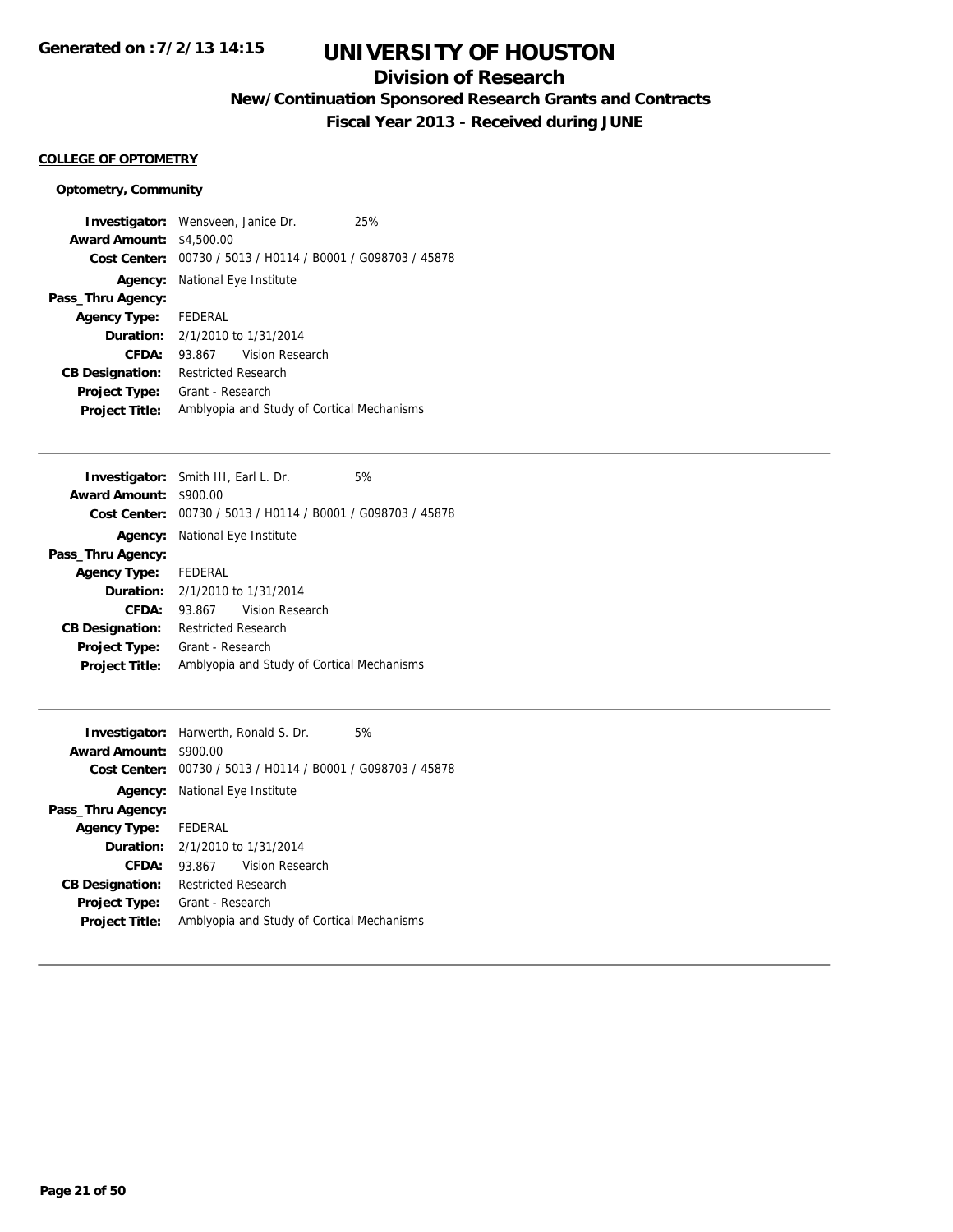## **Division of Research**

**New/Continuation Sponsored Research Grants and Contracts**

**Fiscal Year 2013 - Received during JUNE**

#### **COLLEGE OF PHARMACY**

#### **Clinical Sciences and Administration**

|                                           | 25%<br><b>Investigator:</b> Coyle, Elizabeth Dr.             |                                                                                                           |
|-------------------------------------------|--------------------------------------------------------------|-----------------------------------------------------------------------------------------------------------|
| <b>Award Amount: \$4,225,00</b>           |                                                              |                                                                                                           |
|                                           | Cost Center: 00730 / 5016 / H0118 / B0001 / G105669 / 53337  |                                                                                                           |
|                                           | <b>Agency:</b> University of Texas MD Anderson Cancer Center |                                                                                                           |
| <b>Pass_Thru Agency:</b> Theravance, Inc. |                                                              |                                                                                                           |
| <b>Agency Type:</b>                       | PROFIT                                                       |                                                                                                           |
|                                           | <b>Duration:</b> 7/9/2012 to 3/31/2015                       |                                                                                                           |
| CFDA:                                     |                                                              |                                                                                                           |
| <b>CB Designation:</b>                    | <b>Restricted Research</b>                                   |                                                                                                           |
| <b>Project Type:</b>                      | Grant - Research                                             |                                                                                                           |
| <b>Project Title:</b>                     |                                                              | In vitro Bactericidal Activity of Telavancin against Gram-positive Clinical Isolates from a Cancer Center |

|                                  | <b>Investigator:</b> Garey, Kevin Dr.                       | 50%                                                                                                     |
|----------------------------------|-------------------------------------------------------------|---------------------------------------------------------------------------------------------------------|
| <b>Award Amount: \$66,672.00</b> |                                                             |                                                                                                         |
|                                  | Cost Center: 00730 / 5022 / H0118 / B0001 / C105839 / 52199 |                                                                                                         |
|                                  | Agency: Merck & Co. Inc.                                    |                                                                                                         |
| Pass_Thru Agency:                |                                                             |                                                                                                         |
| <b>Agency Type:</b>              | PROFIT                                                      |                                                                                                         |
|                                  | <b>Duration:</b> 11/7/2012 to 11/30/2013                    |                                                                                                         |
| CFDA:                            |                                                             |                                                                                                         |
| <b>CB Designation:</b>           | <b>Restricted Research</b>                                  |                                                                                                         |
| <b>Project Type:</b>             | Contract - Research                                         |                                                                                                         |
| <b>Project Title:</b>            |                                                             | Development and validation of Clostridium difficile infection health-related quality of life instrument |

| <b>Award Amount: \$66,672.00</b>       | 50%<br><b>Investigator:</b> Shah, Dhara Dr.<br>Cost Center: 00730 / 5022 / H0118 / B0001 / C105839 / 52199 |                                                                                                         |
|----------------------------------------|------------------------------------------------------------------------------------------------------------|---------------------------------------------------------------------------------------------------------|
| Pass_Thru Agency:                      | <b>Agency:</b> Merck & Co. Inc.                                                                            |                                                                                                         |
| <b>Agency Type:</b>                    | PROFIT                                                                                                     |                                                                                                         |
|                                        | <b>Duration:</b> 11/7/2012 to 11/30/2013                                                                   |                                                                                                         |
| CFDA:                                  |                                                                                                            |                                                                                                         |
| <b>CB Designation:</b>                 | <b>Restricted Research</b>                                                                                 |                                                                                                         |
| Project Type:<br><b>Project Title:</b> | Contract - Research                                                                                        | Development and validation of Clostridium difficile infection health-related quality of life instrument |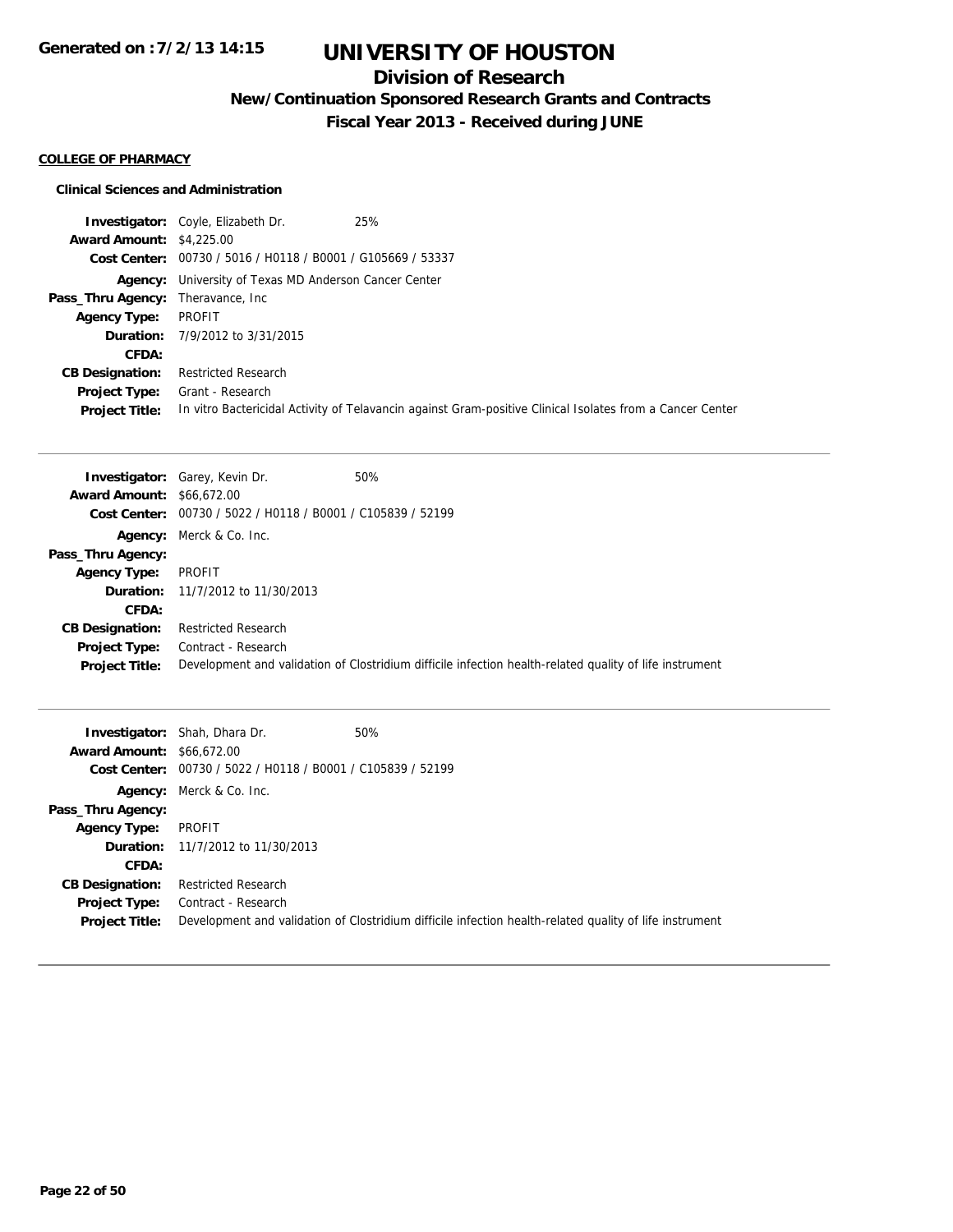## **Division of Research**

**New/Continuation Sponsored Research Grants and Contracts**

**Fiscal Year 2013 - Received during JUNE**

#### **COLLEGE OF PHARMACY**

#### **Clinical Sciences and Administration**

**Investigator:** Prince, Randall A. Dr. 75% **Award Amount:** \$12,675.00 **Cost Center:** 00730 / 5016 / H0118 / B0001 / G105669 / 53337 **Agency:** University of Texas MD Anderson Cancer Center Pass\_Thru Agency: Theravance, Inc **Agency Type:** PROFIT **Duration:** 7/9/2012 to 3/31/2015 **CFDA: CB Designation:** Restricted Research **Project Type:** Grant - Research **Project Title:** In vitro Bactericidal Activity of Telavancin against Gram-positive Clinical Isolates from a Cancer Center

### **COLLEGE OF TECHNOLOGY**

#### **Abramson Center for the Future of Health**

|                                 | <b>Investigator:</b> Queen, Courtney Dr.<br>100%                                                     |
|---------------------------------|------------------------------------------------------------------------------------------------------|
| <b>Award Amount: \$8,240.44</b> |                                                                                                      |
|                                 | Cost Center: 00730 / 5013 / H0469 / B0001 / G104217 / 51661                                          |
|                                 | <b>Agency:</b> Baylor College of Medicine                                                            |
|                                 | Pass_Thru Agency: U.S. Army Medical Research and Material Command                                    |
| <b>Agency Type:</b>             | FEDERAL                                                                                              |
|                                 | <b>Duration:</b> 5/1/2012 to 4/30/2013                                                               |
| CFDA:                           | 12.A45 Self-Adaptive Processing Systems                                                              |
| <b>CB Designation:</b>          | <b>Restricted Research</b>                                                                           |
| <b>Project Type:</b>            | Grant - Research                                                                                     |
| <b>Project Title:</b>           | A translational approach to validate in-vivo anti-tumor effects of chloroguine on breast cancer risk |

### **Engineering Technology**

|                                  | <b>Investigator:</b> Gurkan, Deniz Dr.<br>100%                                             |
|----------------------------------|--------------------------------------------------------------------------------------------|
| <b>Award Amount: \$54,936.00</b> |                                                                                            |
|                                  | Cost Center: 00730 / 5013 / H0139 / B0001 / G105049 / 52891                                |
|                                  | <b>Agency:</b> University of Massachusetts Amherst                                         |
|                                  | Pass_Thru Agency: National Science Foundation                                              |
| <b>Agency Type:</b>              | FEDERAL                                                                                    |
|                                  | <b>Duration:</b> 10/1/2012 to 9/30/2013                                                    |
| CFDA:                            | Computer and Information Science and Engineering (CISE)<br>47.070                          |
| <b>CB Designation:</b>           | <b>Restricted Research</b>                                                                 |
| <b>Project Type:</b>             | Grant - Research                                                                           |
| <b>Project Title:</b>            | Physical Layer Measurement Abstractions for GENI Instrumentation and Measurement Framework |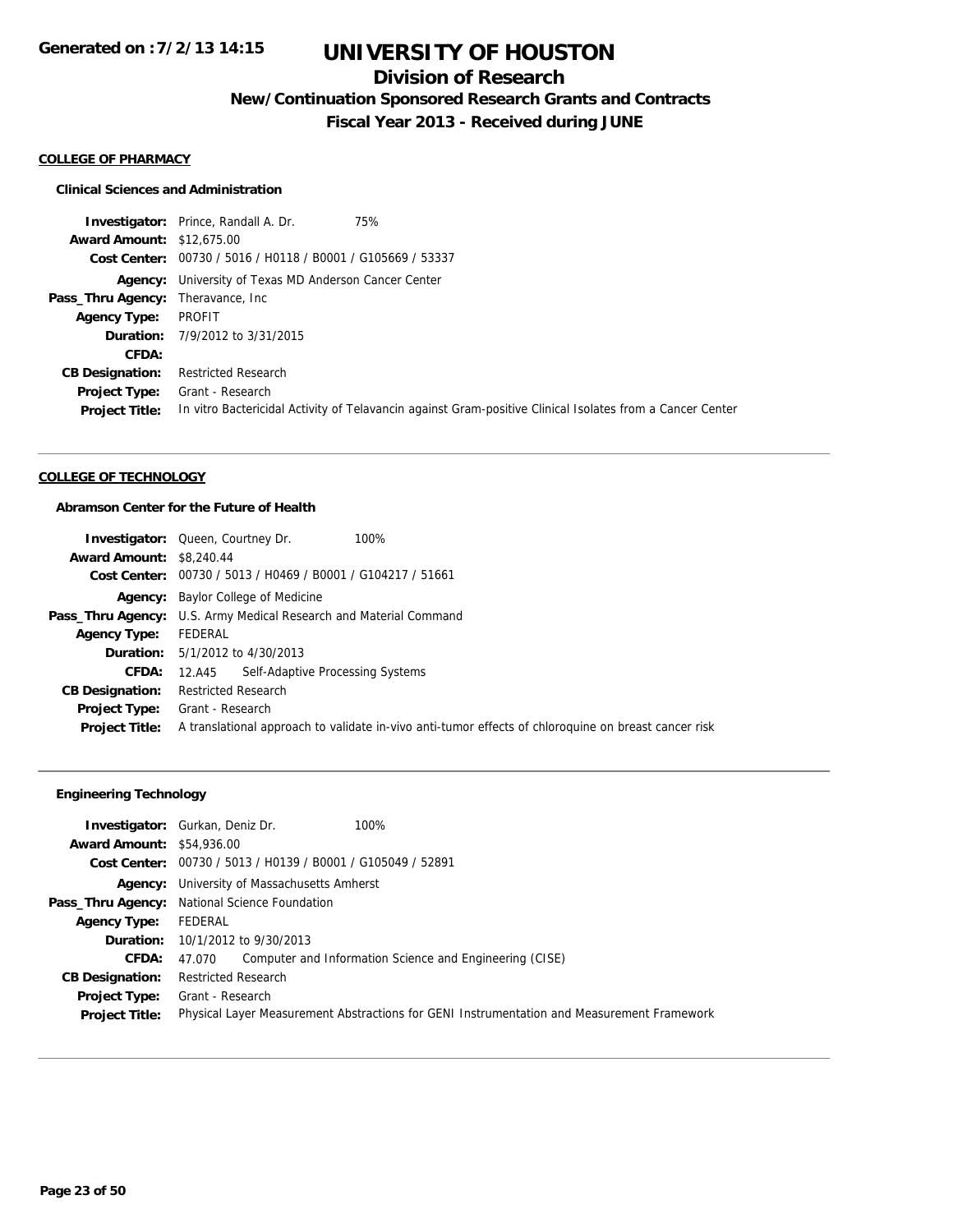## **Division of Research**

**New/Continuation Sponsored Research Grants and Contracts**

**Fiscal Year 2013 - Received during JUNE**

#### **COLLEGE OF TECHNOLOGY**

#### **Engineering Technology**

**Investigator:** Gurkan, Deniz Dr. 100% **Award Amount:** \$33,821.00 **Cost Center:** 00730 / 5022 / H0139 / B0001 / C106373 / 52732 **Agency:** vArmour Networks, Inc. **Pass\_Thru Agency: Agency Type:** PROFIT **Duration:** 1/15/2013 to 12/31/2013 **CFDA: CB Designation:** Restricted Research **Project Type:** Grant - Research **Project Title:** Investigation of Performance: Distributed Security Policy Enforcement Engine (vArmour) over Research Testbeds with OpenFlow Slices

#### **CULLEN COLLEGE OF ENGINEERING**

#### **Biomedical Engineering**

| <b>Investigator:</b> Larin, Kirill Dr. |                                            | 100%                                                        |
|----------------------------------------|--------------------------------------------|-------------------------------------------------------------|
| <b>Award Amount: \$379,635,00</b>      |                                            |                                                             |
|                                        |                                            | Cost Center: 00730 / 5013 / H0071 / B0001 / G103851 / 51329 |
|                                        | <b>Agency:</b> National Eye Institute      |                                                             |
| Pass_Thru Agency:                      |                                            |                                                             |
| Agency Type: FEDERAL                   |                                            |                                                             |
|                                        | <b>Duration:</b> $6/1/2012$ to $5/31/2015$ |                                                             |
| CFDA:                                  | 93.867 Vision Research                     |                                                             |
| <b>CB Designation:</b>                 | <b>Restricted Research</b>                 |                                                             |
| Project Type:                          | Grant - Research                           |                                                             |
| <b>Project Title:</b>                  |                                            | Optical Coherence Elastography of the Cornea                |

| <b>Investigator:</b> Birla, Ravi Mr. | 100%                                                                       |
|--------------------------------------|----------------------------------------------------------------------------|
| <b>Award Amount: \$275,527.00</b>    |                                                                            |
|                                      | Cost Center: $00730 / 5013 / 40071 / 80001 / 6105069 / 50828$              |
|                                      | <b>Agency:</b> National Institute of Biomedical Imaging and Bioengineering |
| Pass_Thru Agency:                    |                                                                            |
| <b>Agency Type:</b>                  | FEDERAL                                                                    |
|                                      | <b>Duration:</b> 12/1/2011 to 3/31/2014                                    |
| <b>CFDA:</b>                         | 93.286 Biomedical Imaging Research                                         |
| <b>CB Designation:</b>               | <b>Restricted Research</b>                                                 |
| <b>Project Type:</b>                 | Grant - Research                                                           |
| <b>Project Title:</b>                | Fabrication of 3D Cardiac Patches for Myocardial Recovery                  |
|                                      |                                                                            |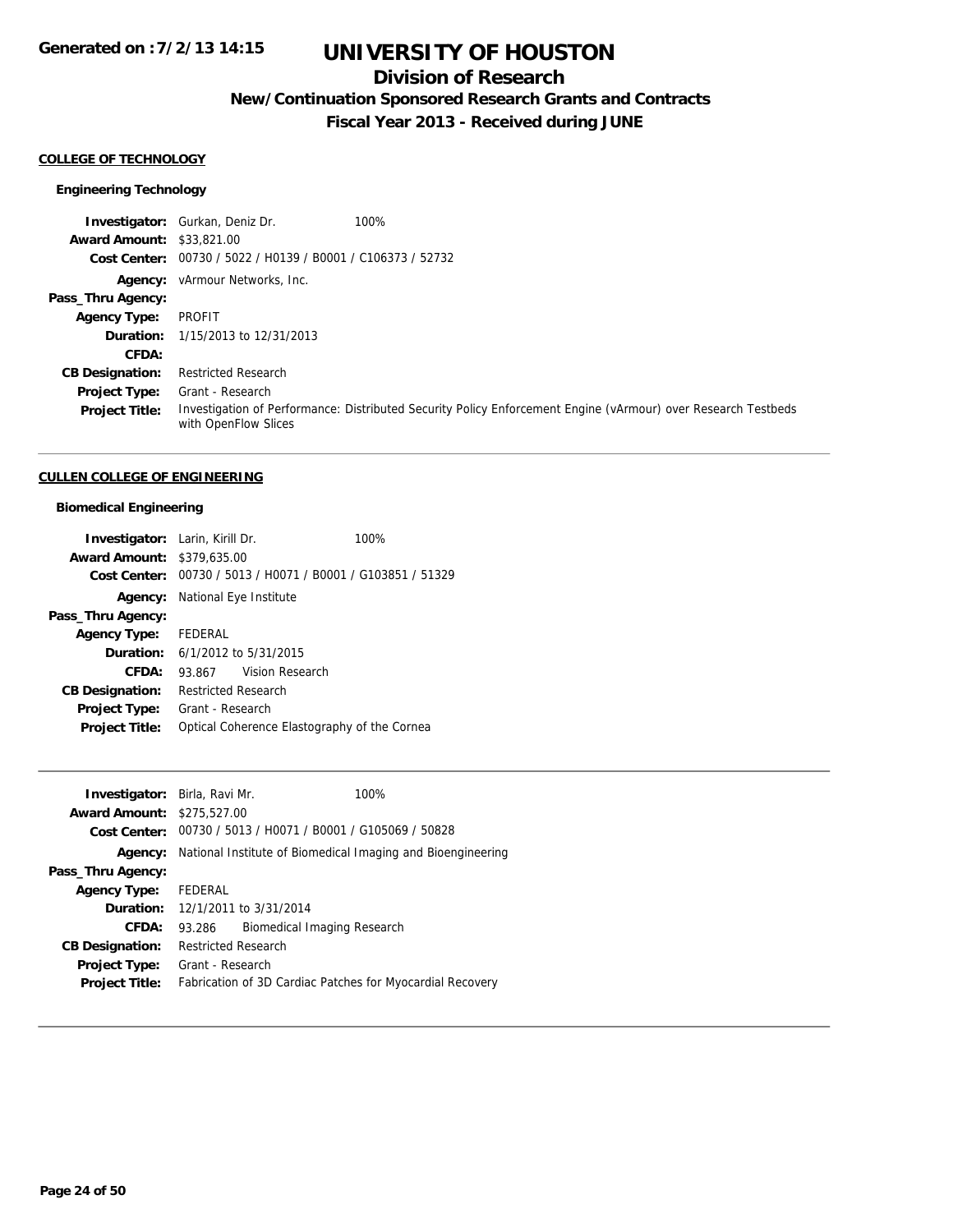## **Division of Research**

**New/Continuation Sponsored Research Grants and Contracts**

**Fiscal Year 2013 - Received during JUNE**

#### **CULLEN COLLEGE OF ENGINEERING**

### **Biomedical Engineering**

|                                 | <b>Investigator:</b> Akay, Metin Dr.                           | 100% |
|---------------------------------|----------------------------------------------------------------|------|
| <b>Award Amount: \$2,000.00</b> |                                                                |      |
| Cost Center:                    | 00730 / 5021 / H0071 / H0001 / C106870 / 53176                 |      |
| Agency:                         | American Heart Association - National Center                   |      |
| Pass_Thru Agency:               |                                                                |      |
| Agency Type:                    | NON PROFIT                                                     |      |
| Duration:                       | 6/1/2013 to 10/31/2013                                         |      |
| CFDA:                           |                                                                |      |
| <b>CB Designation:</b>          | Non Research                                                   |      |
| <b>Project Type:</b>            | Grant - Scholarship/Fellowship                                 |      |
| <b>Project Title:</b>           | Allison Post: Scholarship in Cardiovascular Disease and Stroke |      |

#### **Center for Innovative Grouting Materials and Tech**

|                        | <b>Investigator:</b> Vipulanandan, Cumaraswamy D100%        |  |
|------------------------|-------------------------------------------------------------|--|
| <b>Award Amount:</b>   | \$6,000.00                                                  |  |
|                        | Cost Center: 00730 / 5022 / H0069 / B0100 / G097310 / 42739 |  |
|                        | <b>Agency:</b> Various Private Profit Agencies              |  |
| Pass_Thru Agency:      |                                                             |  |
| <b>Agency Type:</b>    | <b>PROFIT</b>                                               |  |
|                        | <b>Duration:</b> 1/1/2008 to 8/31/2031                      |  |
| CFDA:                  |                                                             |  |
| <b>CB Designation:</b> | Non Restricted Research                                     |  |
| <b>Project Type:</b>   | Grant - Research                                            |  |
| <b>Project Title:</b>  | Center for Innovative Grouting Materials and Technology     |  |

#### **Center for Integrated Bio and Nano Systems**

| <b>Investigator:</b> Ruchhoeft, Paul Dr. |                                                                |                                                | 20%                                               |
|------------------------------------------|----------------------------------------------------------------|------------------------------------------------|---------------------------------------------------|
| <b>Award Amount: \$36,202.00</b>         |                                                                |                                                |                                                   |
| Cost Center:                             |                                                                | 00730 / 5015 / H0067 / B0001 / G106741 / 52882 |                                                   |
| Agency:                                  | University of Texas Medical Branch at Galveston                |                                                |                                                   |
| Pass_Thru Agency:                        | National Institute of Allergy and Infectious Diseases          |                                                |                                                   |
| <b>Agency Type:</b>                      | <b>FEDERAL</b>                                                 |                                                |                                                   |
| Duration:                                |                                                                | 3/1/2013 to 2/28/2014                          |                                                   |
| CFDA:                                    | 93.855                                                         |                                                | Allergy, Immunology, and Transplantation Research |
| <b>CB Designation:</b>                   | <b>Restricted Research</b>                                     |                                                |                                                   |
| <b>Project Type:</b>                     | Grant - Research                                               |                                                |                                                   |
| <b>Project Title:</b>                    | Towards the Development of a Syndrome-Specific Diagnostic Tool |                                                |                                                   |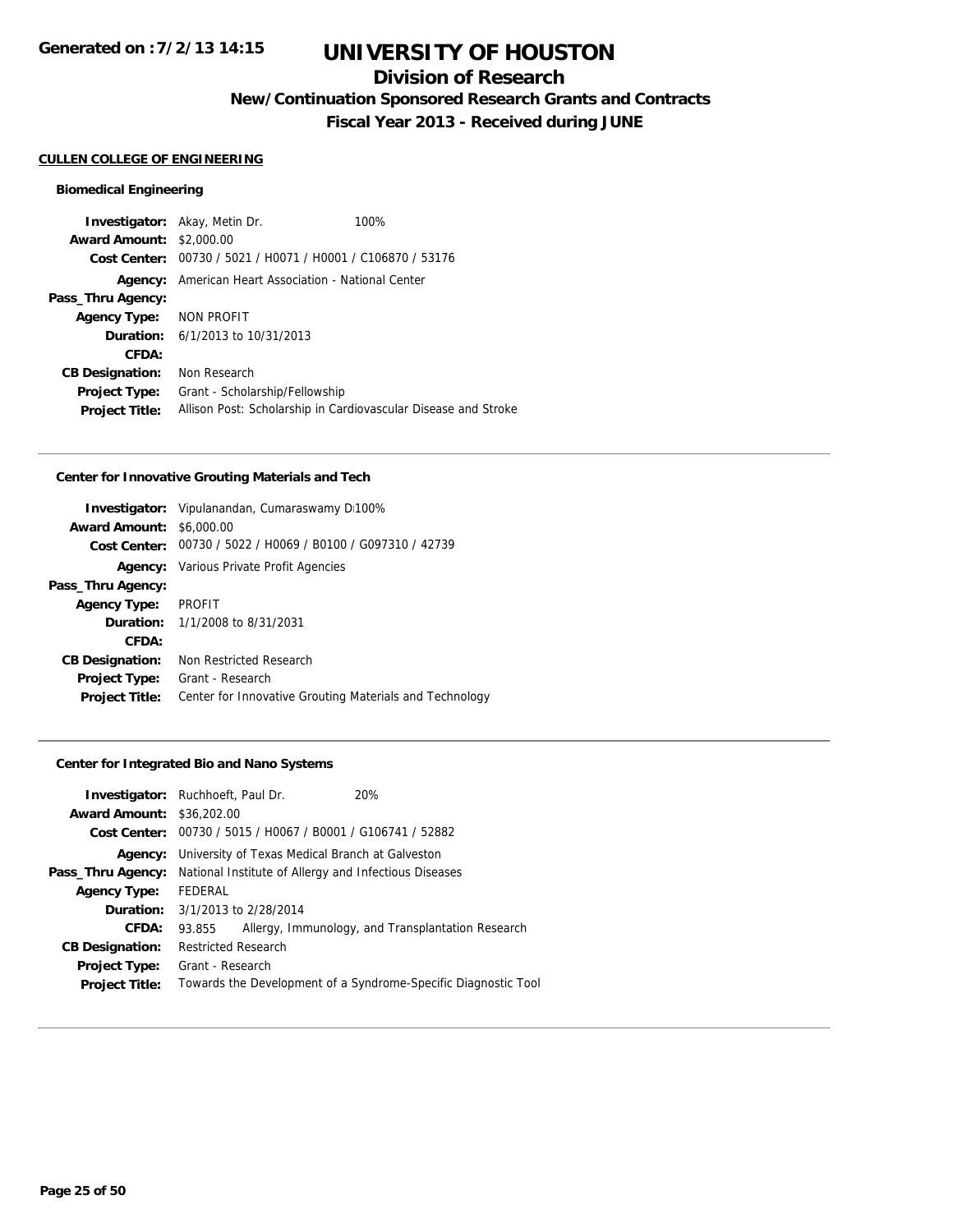## **Division of Research**

**New/Continuation Sponsored Research Grants and Contracts**

**Fiscal Year 2013 - Received during JUNE**

### **CULLEN COLLEGE OF ENGINEERING**

### **Center for Integrated Bio and Nano Systems**

|                                  | <b>Investigator:</b> Willson, Richard C. Dr.<br>10%            |  |  |
|----------------------------------|----------------------------------------------------------------|--|--|
| <b>Award Amount: \$18,101.00</b> |                                                                |  |  |
| <b>Cost Center:</b>              | 00730 / 5015 / H0067 / B0001 / G106741 / 52882                 |  |  |
| Agency:                          | University of Texas Medical Branch at Galveston                |  |  |
| Pass_Thru Agency:                | National Institute of Allergy and Infectious Diseases          |  |  |
| <b>Agency Type:</b>              | FEDERAL                                                        |  |  |
| <b>Duration:</b>                 | 3/1/2013 to 2/28/2014                                          |  |  |
| <b>CFDA:</b>                     | Allergy, Immunology, and Transplantation Research<br>93.855    |  |  |
| <b>CB Designation:</b>           | <b>Restricted Research</b>                                     |  |  |
| <b>Project Type:</b>             | Grant - Research                                               |  |  |
| <b>Project Title:</b>            | Towards the Development of a Syndrome-Specific Diagnostic Tool |  |  |

|                                  | <b>Investigator:</b> Ruchhoeft, Paul Dr.                       | 20%                                                             |  |
|----------------------------------|----------------------------------------------------------------|-----------------------------------------------------------------|--|
| <b>Award Amount: \$26,987.00</b> |                                                                |                                                                 |  |
|                                  | Cost Center: 00730 / 5015 / H0070 / B0001 / G106613 / 52696    |                                                                 |  |
|                                  | <b>Agency:</b> University of Texas Medical Branch at Galveston |                                                                 |  |
| Pass_Thru Agency:                | National Institute of Allergy and Infectious Diseases          |                                                                 |  |
| <b>Agency Type:</b>              | FEDERAL                                                        |                                                                 |  |
|                                  | <b>Duration:</b> $3/1/2013$ to $2/28/2014$                     |                                                                 |  |
| CFDA:                            | 93.855                                                         | Allergy, Immunology, and Transplantation Research               |  |
| <b>CB Designation:</b>           | <b>Restricted Research</b>                                     |                                                                 |  |
| <b>Project Type:</b>             | Grant - Research                                               |                                                                 |  |
| <b>Project Title:</b>            |                                                                | Towards the Development of a Syndrome-Specific Diagonostic Tool |  |
|                                  |                                                                |                                                                 |  |

|                                  | 10%<br><b>Investigator:</b> Willson, Richard C. Dr.             |  |  |
|----------------------------------|-----------------------------------------------------------------|--|--|
| <b>Award Amount: \$13,493.50</b> |                                                                 |  |  |
|                                  | Cost Center: 00730 / 5015 / H0070 / B0001 / G106613 / 52696     |  |  |
| Agency:                          | University of Texas Medical Branch at Galveston                 |  |  |
| Pass_Thru Agency:                | National Institute of Allergy and Infectious Diseases           |  |  |
| <b>Agency Type:</b>              | FEDERAL                                                         |  |  |
|                                  | <b>Duration:</b> 3/1/2013 to 2/28/2014                          |  |  |
| CFDA:                            | Allergy, Immunology, and Transplantation Research<br>93.855     |  |  |
| <b>CB Designation:</b>           | <b>Restricted Research</b>                                      |  |  |
| Project Type:                    | Grant - Research                                                |  |  |
| <b>Project Title:</b>            | Towards the Development of a Syndrome-Specific Diagonostic Tool |  |  |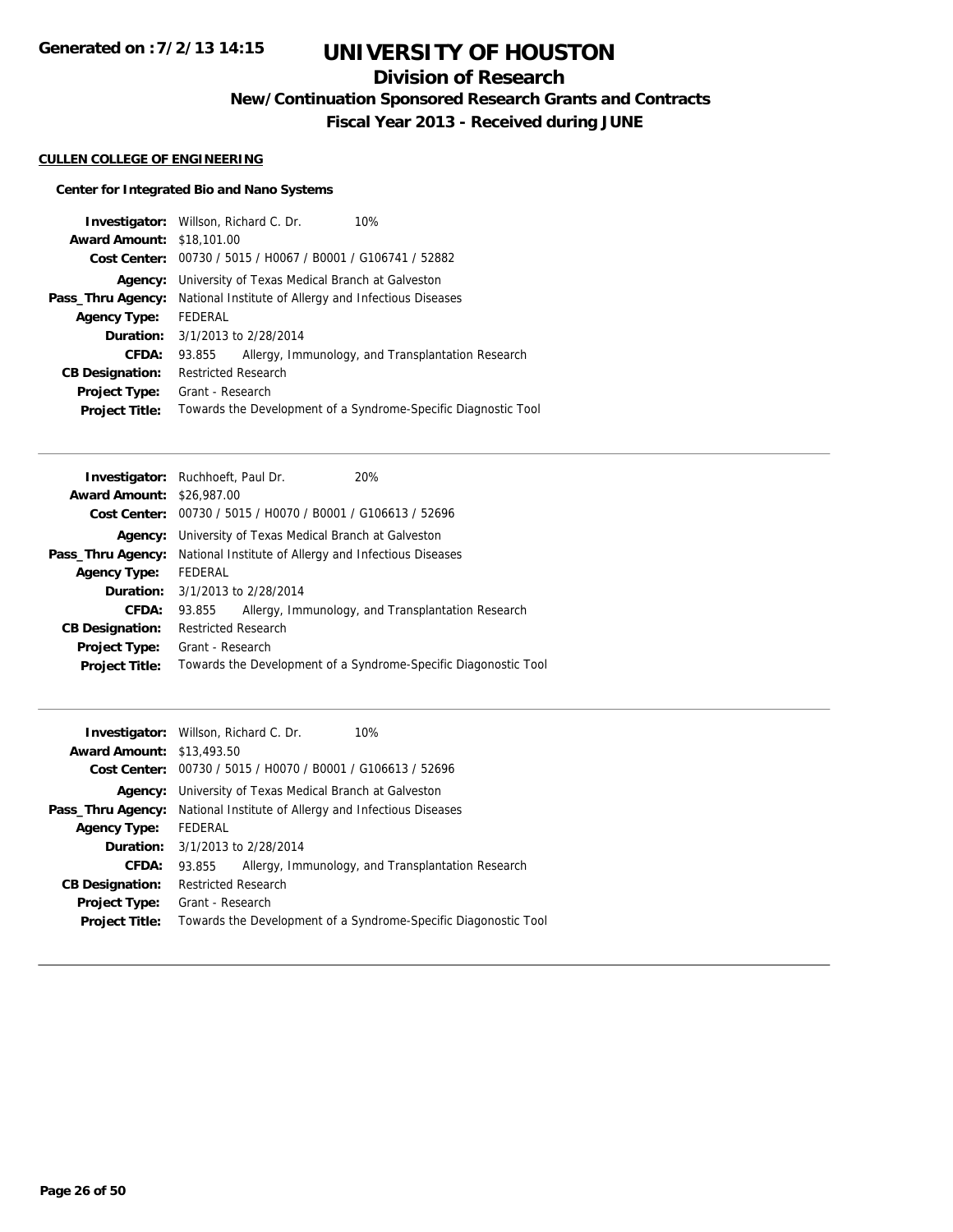# **UNIVERSITY OF HOUSTON**

## **Division of Research**

**New/Continuation Sponsored Research Grants and Contracts**

**Fiscal Year 2013 - Received during JUNE**

### **CULLEN COLLEGE OF ENGINEERING**

### **Center for Integrated Bio and Nano Systems**

| <b>Investigator:</b> Yao, Yan Dr. |                                                             | 20%                                                                                              |
|-----------------------------------|-------------------------------------------------------------|--------------------------------------------------------------------------------------------------|
| <b>Award Amount: \$1,000.00</b>   |                                                             |                                                                                                  |
|                                   | Cost Center: 00730 / 5021 / H0070 / B0001 / C106230 / 53244 |                                                                                                  |
| Agency:                           | Oak Ridge Associated Universities                           |                                                                                                  |
| Pass_Thru Agency:                 |                                                             |                                                                                                  |
| <b>Agency Type:</b>               | UNIVERSITY                                                  |                                                                                                  |
|                                   | <b>Duration:</b> $6/1/2013$ to $5/31/2014$                  |                                                                                                  |
| CFDA:                             |                                                             |                                                                                                  |
| <b>CB Designation:</b>            | <b>Restricted Research</b>                                  |                                                                                                  |
| Project Type:                     | Grant - Research                                            |                                                                                                  |
| <b>Project Title:</b>             |                                                             | Understanding the High Efficiency Origin of Two-Dimensional Conjugated Polymer Based Solar Cells |

|                                 | <b>Investigator:</b> Willson, Richard C. Dr.<br>10%            |  |  |
|---------------------------------|----------------------------------------------------------------|--|--|
| <b>Award Amount: \$1,316.40</b> |                                                                |  |  |
|                                 | Cost Center: 00730 / 5015 / H0104 / B0001 / G106955 / 53195    |  |  |
| Agency:                         | University of Texas Medical Branch at Galveston                |  |  |
| Pass_Thru Agency:               | National Institute of Allergy and Infectious Diseases          |  |  |
| <b>Agency Type:</b>             | FEDERAL                                                        |  |  |
|                                 | <b>Duration:</b> 3/1/2013 to 2/28/2014                         |  |  |
| <b>CFDA:</b>                    | Allergy, Immunology, and Transplantation Research<br>93.855    |  |  |
| <b>CB Designation:</b>          | <b>Restricted Research</b>                                     |  |  |
| <b>Project Type:</b>            | Grant - Research                                               |  |  |
| <b>Project Title:</b>           | Towards the Development of a Syndrome-Specific Diagnostic Tool |  |  |

| <b>Award Amount: \$2,632.80</b> | <b>Investigator:</b> Ruchhoeft, Paul Dr.<br>20%<br>Cost Center: 00730 / 5015 / H0104 / B0001 / G106955 / 53195 |  |  |
|---------------------------------|----------------------------------------------------------------------------------------------------------------|--|--|
| Agency:                         | University of Texas Medical Branch at Galveston                                                                |  |  |
| Pass_Thru Agency:               | National Institute of Allergy and Infectious Diseases                                                          |  |  |
| <b>Agency Type:</b>             | FEDERAL                                                                                                        |  |  |
|                                 | <b>Duration:</b> 3/1/2013 to 2/28/2014                                                                         |  |  |
| CFDA:                           | Allergy, Immunology, and Transplantation Research<br>93.855                                                    |  |  |
| <b>CB Designation:</b>          | <b>Restricted Research</b>                                                                                     |  |  |
| Project Type:                   | Grant - Research                                                                                               |  |  |
| <b>Project Title:</b>           | Towards the Development of a Syndrome-Specific Diagnostic Tool                                                 |  |  |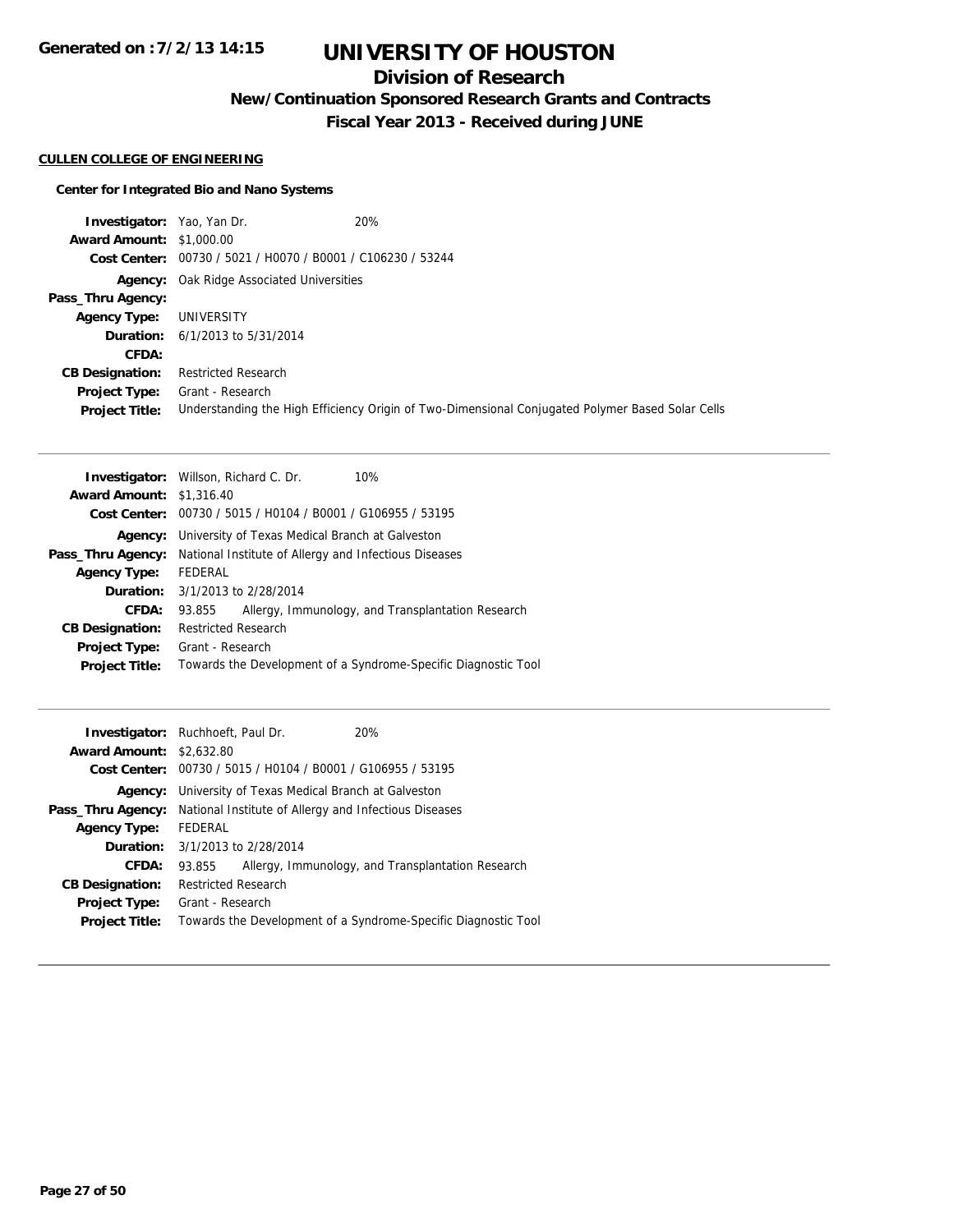## **Division of Research**

**New/Continuation Sponsored Research Grants and Contracts**

**Fiscal Year 2013 - Received during JUNE**

#### **CULLEN COLLEGE OF ENGINEERING**

|                                  | <b>Investigator:</b> Varadarajan, Navin Dr.                  | 100% |
|----------------------------------|--------------------------------------------------------------|------|
| <b>Award Amount: \$32,480.00</b> |                                                              |      |
|                                  | Cost Center: 00730 / 5018 / H0067 / B0001 / G103810 / 53089  |      |
| Agency:                          | University of Texas MD Anderson Cancer Center                |      |
| Pass_Thru Agency:                | Cancer Prevention and Research Institute of Texas            |      |
| <b>Agency Type:</b>              | <b>STATE</b>                                                 |      |
|                                  | <b>Duration:</b> 12/1/2011 to 11/30/2013                     |      |
| CFDA:                            |                                                              |      |
| <b>CB Designation:</b>           | <b>Restricted Research</b>                                   |      |
| <b>Project Type:</b>             | Grant - Research                                             |      |
| <b>Project Title:</b>            | T-Cell Therapy After Hematopoietic Stem Cell Transplantation |      |

|                                 | <b>Investigator:</b> Holley, Thomas Dr.                     | 100% |
|---------------------------------|-------------------------------------------------------------|------|
| <b>Award Amount: \$3,940.00</b> |                                                             |      |
|                                 | Cost Center: 00730 / 5021 / H0067 / B0001 / C106750 / 53159 |      |
| Agency:                         | Pandit Deendayal Petroleum University (PDPU)                |      |
| Pass_Thru Agency:               |                                                             |      |
| Agency Type: UNIVERSITY         |                                                             |      |
|                                 | <b>Duration:</b> $6/1/2013$ to $6/22/2013$                  |      |
| CFDA:                           |                                                             |      |
| <b>CB Designation:</b>          | <b>Restricted Research</b>                                  |      |
| <b>Project Type:</b>            | Grant - Research                                            |      |
| <b>Project Title:</b>           | Study in Houston 2013                                       |      |

|                                                                                | <b>Investigator:</b> Willson, Richard C. Dr.                   |  | 41%                                                            |
|--------------------------------------------------------------------------------|----------------------------------------------------------------|--|----------------------------------------------------------------|
| <b>Award Amount: \$74,214.10</b>                                               |                                                                |  |                                                                |
|                                                                                | Cost Center: 00730 / 5015 / H0067 / B0001 / G106741 / 52882    |  |                                                                |
|                                                                                | <b>Agency:</b> University of Texas Medical Branch at Galveston |  |                                                                |
| <b>Pass_Thru Agency:</b> National Institute of Allergy and Infectious Diseases |                                                                |  |                                                                |
| <b>Agency Type:</b>                                                            | FEDERAL                                                        |  |                                                                |
|                                                                                | <b>Duration:</b> 3/1/2013 to 2/28/2014                         |  |                                                                |
| <b>CFDA:</b>                                                                   | 93.855                                                         |  | Allergy, Immunology, and Transplantation Research              |
| <b>CB Designation:</b>                                                         | <b>Restricted Research</b>                                     |  |                                                                |
| Project Type:                                                                  | Grant - Research                                               |  |                                                                |
| <b>Project Title:</b>                                                          |                                                                |  | Towards the Development of a Syndrome-Specific Diagnostic Tool |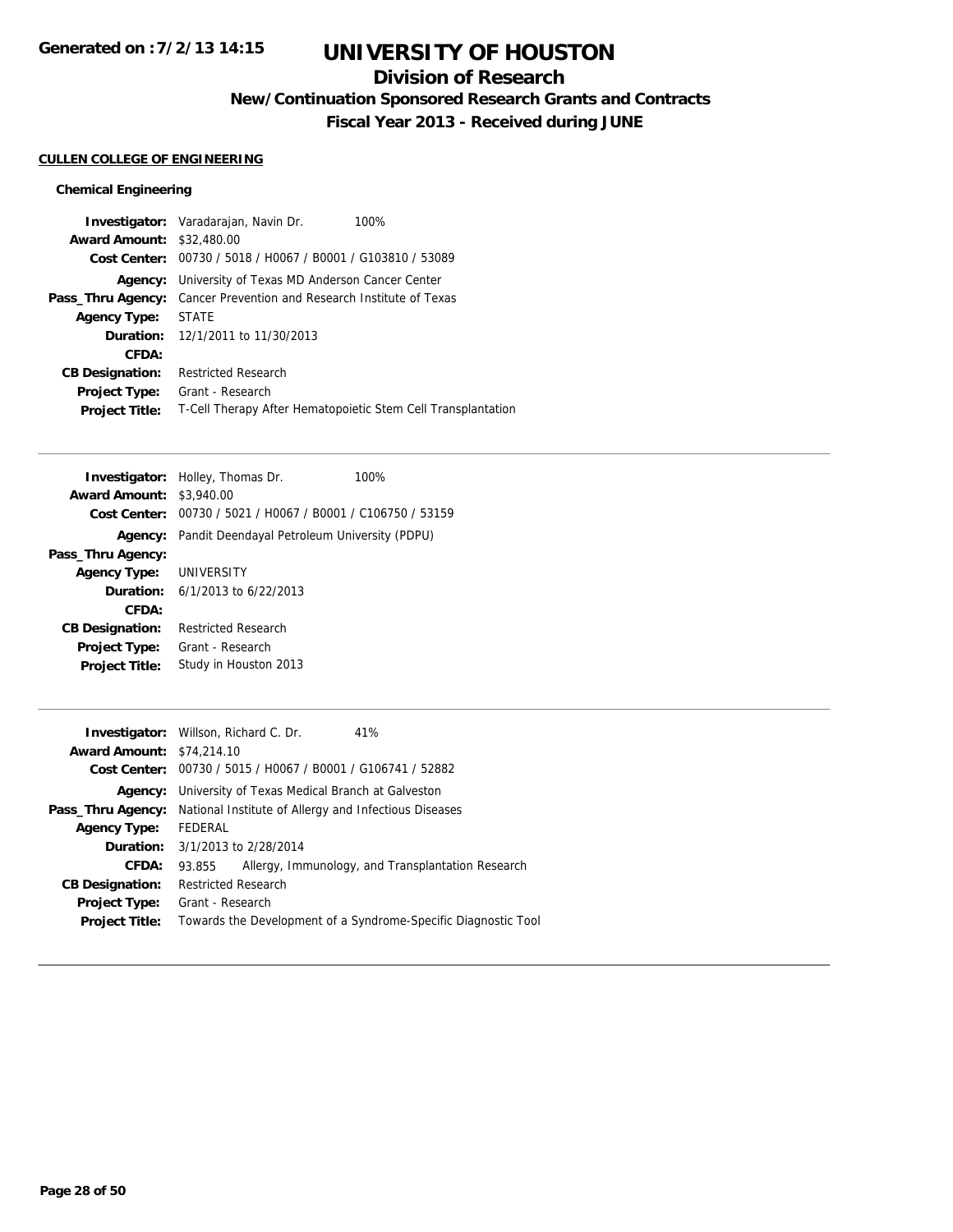## **Division of Research**

**New/Continuation Sponsored Research Grants and Contracts**

**Fiscal Year 2013 - Received during JUNE**

### **CULLEN COLLEGE OF ENGINEERING**

| <b>Investigator:</b> Stein, Gila Dr. |                                                             | 100%                                                                                |
|--------------------------------------|-------------------------------------------------------------|-------------------------------------------------------------------------------------|
| <b>Award Amount: \$5,000.00</b>      |                                                             |                                                                                     |
|                                      | Cost Center: 00730 / 5013 / H0067 / B0001 / G105218 / 51036 |                                                                                     |
|                                      | <b>Agency:</b> National Science Foundation                  |                                                                                     |
| Pass_Thru Agency:                    |                                                             |                                                                                     |
| <b>Agency Type:</b>                  | FEDERAL                                                     |                                                                                     |
|                                      | <b>Duration:</b> 5/21/2012 to 5/31/2017                     |                                                                                     |
|                                      | Mathematical and Physical Sciences<br>CFDA: 47.049          |                                                                                     |
| <b>CB Designation:</b>               | <b>Restricted Research</b>                                  |                                                                                     |
|                                      | <b>Project Type:</b> Grant - Research                       |                                                                                     |
| <b>Project Title:</b>                |                                                             | REU Supplement: CAREER: Controlling the Morphology of Polymer/Fullerene Solar Cells |

| <b>Investigator:</b> Willson, Richard C. Dr.<br>41%             |  |  |
|-----------------------------------------------------------------|--|--|
| <b>Award Amount: \$55,323,35</b>                                |  |  |
| Cost Center: 00730 / 5015 / H0070 / B0001 / G106613 / 52696     |  |  |
| University of Texas Medical Branch at Galveston                 |  |  |
| National Institute of Allergy and Infectious Diseases           |  |  |
| FEDERAL                                                         |  |  |
| <b>Duration:</b> 3/1/2013 to 2/28/2014                          |  |  |
| Allergy, Immunology, and Transplantation Research<br>93.855     |  |  |
| <b>Restricted Research</b>                                      |  |  |
| Grant - Research                                                |  |  |
| Towards the Development of a Syndrome-Specific Diagonostic Tool |  |  |
|                                                                 |  |  |

|                                  | <b>Investigator:</b> Harold, Michael Dr.                    | 50%                                                                                          |
|----------------------------------|-------------------------------------------------------------|----------------------------------------------------------------------------------------------|
| <b>Award Amount: \$99,809.50</b> |                                                             |                                                                                              |
|                                  | Cost Center: 00730 / 5022 / H0067 / B0001 / C106599 / 53225 |                                                                                              |
|                                  | <b>Agency:</b> Honda Motor Co. Ltd.                         |                                                                                              |
| Pass_Thru Agency:                |                                                             |                                                                                              |
| <b>Agency Type:</b>              | PROFIT                                                      |                                                                                              |
|                                  | <b>Duration:</b> $4/1/2013$ to $3/31/2014$                  |                                                                                              |
| CFDA:                            |                                                             |                                                                                              |
| <b>CB Designation:</b>           | <b>Restricted Research</b>                                  |                                                                                              |
| Project Type:                    | Contract - Research                                         |                                                                                              |
| <b>Project Title:</b>            |                                                             | Lean NOx Reduction Using Series LNT + SCR: Performance, Mechanism and Reaction Pathway Study |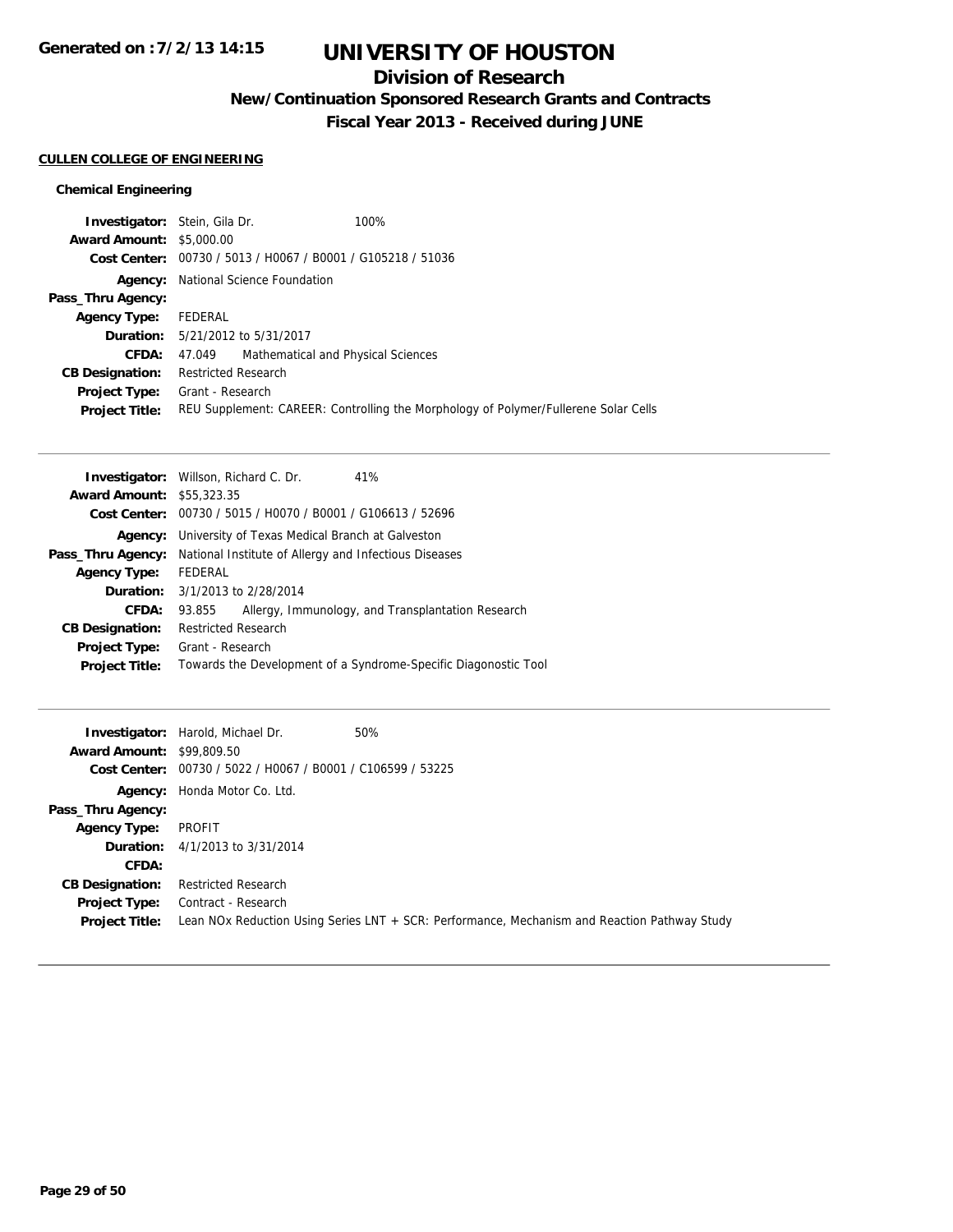# **UNIVERSITY OF HOUSTON**

## **Division of Research**

**New/Continuation Sponsored Research Grants and Contracts**

**Fiscal Year 2013 - Received during JUNE**

#### **CULLEN COLLEGE OF ENGINEERING**

| <b>Investigator:</b> Luss, Dan Dr. |                                                             | 50%                                                                                          |
|------------------------------------|-------------------------------------------------------------|----------------------------------------------------------------------------------------------|
| <b>Award Amount: \$99,809.50</b>   |                                                             |                                                                                              |
|                                    | Cost Center: 00730 / 5022 / H0067 / B0001 / C106599 / 53225 |                                                                                              |
|                                    | <b>Agency:</b> Honda Motor Co. Ltd.                         |                                                                                              |
| Pass_Thru Agency:                  |                                                             |                                                                                              |
| <b>Agency Type:</b>                | PROFIT                                                      |                                                                                              |
|                                    | <b>Duration:</b> 4/1/2013 to 3/31/2014                      |                                                                                              |
| CFDA:                              |                                                             |                                                                                              |
| <b>CB Designation:</b>             | <b>Restricted Research</b>                                  |                                                                                              |
| <b>Project Type:</b>               | Contract - Research                                         |                                                                                              |
| <b>Project Title:</b>              |                                                             | Lean NOx Reduction Using Series LNT + SCR: Performance, Mechanism and Reaction Pathway Study |

|                                  | 50%<br><b>Investigator:</b> Economou, Demetre J. Dr.        |  |
|----------------------------------|-------------------------------------------------------------|--|
| <b>Award Amount: \$71,200.00</b> |                                                             |  |
|                                  | Cost Center: 00730 / 5022 / H0067 / B0001 / G104466 / 50389 |  |
| Agency:                          | Tokyo Electron America                                      |  |
| Pass_Thru Agency:                |                                                             |  |
| <b>Agency Type:</b>              | <b>PROFIT</b>                                               |  |
| Duration:                        | 1/1/2010 to 12/31/2012                                      |  |
| CFDA:                            |                                                             |  |
| <b>CB Designation:</b>           | <b>Restricted Research</b>                                  |  |
| <b>Project Type:</b>             | Contract - Research                                         |  |
| <b>Project Title:</b>            | Diagnostics of an RLSA Plasma Source                        |  |
|                                  |                                                             |  |

|                                  | <b>Investigator:</b> Donnelly, Vincent Dr.<br>50%           |  |
|----------------------------------|-------------------------------------------------------------|--|
| <b>Award Amount: \$71,200.00</b> |                                                             |  |
|                                  | Cost Center: 00730 / 5022 / H0067 / B0001 / G104466 / 50389 |  |
|                                  | <b>Agency:</b> Tokyo Electron America                       |  |
| Pass_Thru Agency:                |                                                             |  |
| <b>Agency Type:</b>              | <b>PROFIT</b>                                               |  |
|                                  | <b>Duration:</b> $1/1/2010$ to $12/31/2012$                 |  |
| CFDA:                            |                                                             |  |
| <b>CB Designation:</b>           | <b>Restricted Research</b>                                  |  |
| <b>Project Type:</b>             | Contract - Research                                         |  |
| <b>Project Title:</b>            | Diagnostics of an RLSA Plasma Source                        |  |
|                                  |                                                             |  |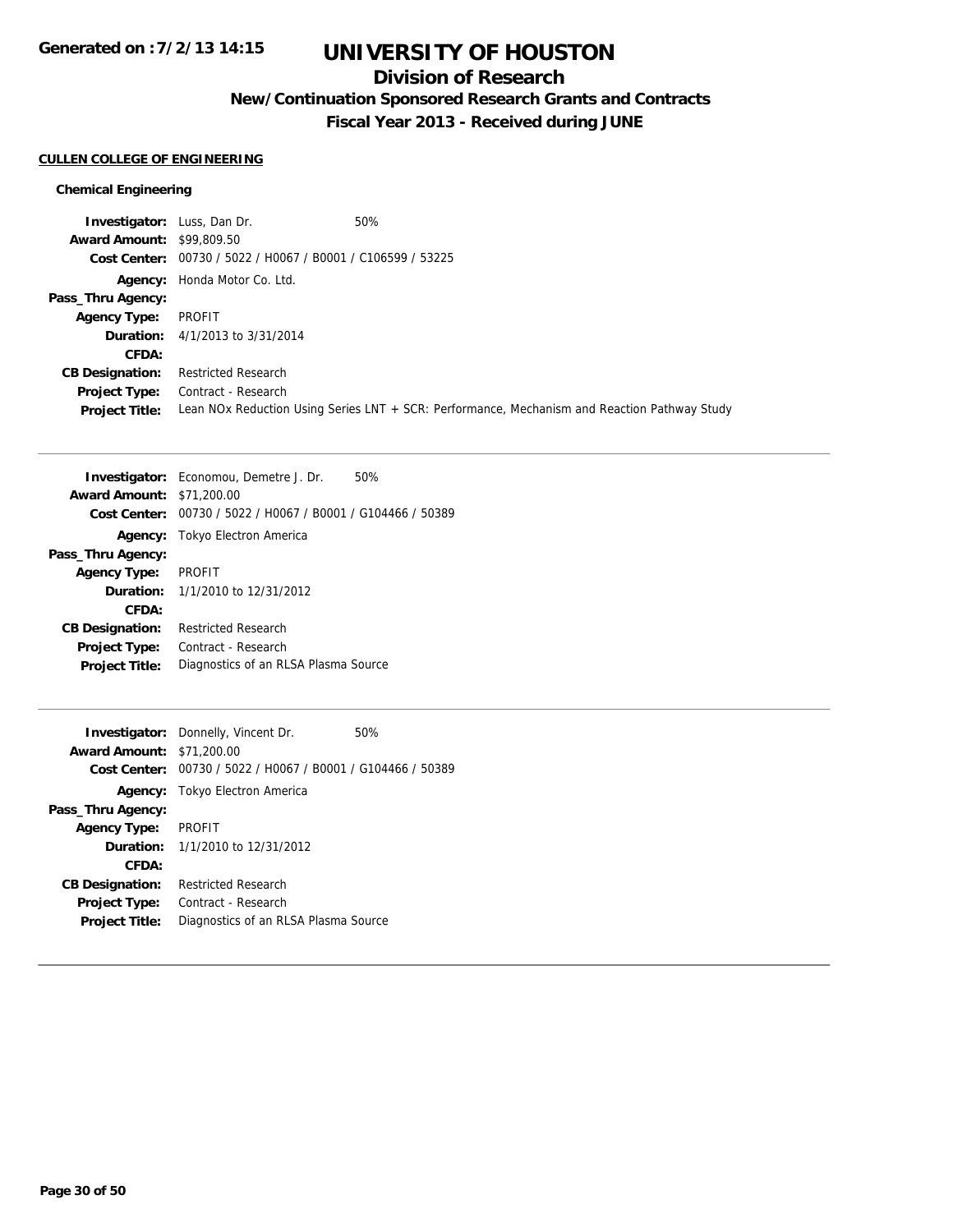## **Division of Research**

**New/Continuation Sponsored Research Grants and Contracts**

**Fiscal Year 2013 - Received during JUNE**

### **CULLEN COLLEGE OF ENGINEERING**

|                                   | <b>Investigator:</b> Varadarajan, Navin Dr.<br>100%            |
|-----------------------------------|----------------------------------------------------------------|
| <b>Award Amount: \$225,000.00</b> |                                                                |
| Cost Center:                      | 00730 / 5021 / H0067 / B0001 / C106044 / 53060                 |
| Agency:                           | Melanoma Research Alliance                                     |
| Pass_Thru Agency:                 |                                                                |
| Agency Type: NON PROFIT           |                                                                |
|                                   | <b>Duration:</b> 5/1/2013 to 4/30/2016                         |
| CFDA:                             |                                                                |
| <b>CB Designation:</b>            | <b>Restricted Research</b>                                     |
| <b>Project Type:</b>              | Grant - Research                                               |
| <b>Project Title:</b>             | Quantitative single-cell biomarkers for melanoma immunotherapy |

| <b>Investigator:</b> Stein, Gila Dr. |                                                             | 100%                                                                |
|--------------------------------------|-------------------------------------------------------------|---------------------------------------------------------------------|
| <b>Award Amount: \$200.748.00</b>    |                                                             |                                                                     |
|                                      | Cost Center: 00730 / 5013 / H0067 / B0001 / G104102 / 50569 |                                                                     |
| Agency:                              | National Science Foundation                                 |                                                                     |
| Pass_Thru Agency:                    |                                                             |                                                                     |
| <b>Agency Type:</b>                  | FEDERAL                                                     |                                                                     |
|                                      | <b>Duration:</b> $6/1/2012$ to $5/31/2017$                  |                                                                     |
| CFDA:                                | Mathematical and Physical Sciences<br>47.049                |                                                                     |
| <b>CB Designation:</b>               | <b>Restricted Research</b>                                  |                                                                     |
| <b>Project Type:</b>                 | Grant - Research                                            |                                                                     |
| <b>Project Title:</b>                |                                                             | CAREER: Controlling the Morphology of Polymer/Fullerene Solar Cells |
|                                      |                                                             |                                                                     |

| <b>Award Amount: \$4,125.00</b><br>Cost Center: | <b>Investigator:</b> Strych, Ulrich Dr.<br>00730 / 5022 / H0067 / B0001 / C105846 / 53075 | 16.5%                                                                                   |
|-------------------------------------------------|-------------------------------------------------------------------------------------------|-----------------------------------------------------------------------------------------|
| Agency:                                         | Med Center labs                                                                           |                                                                                         |
| Pass_Thru Agency:                               |                                                                                           |                                                                                         |
| <b>Agency Type:</b>                             | PROFIT                                                                                    |                                                                                         |
|                                                 | <b>Duration:</b> 4/1/2013 to 3/31/2014                                                    |                                                                                         |
| CFDA:                                           |                                                                                           |                                                                                         |
| <b>CB Designation:</b>                          | <b>Restricted Research</b>                                                                |                                                                                         |
| <b>Project Type:</b><br><b>Project Title:</b>   | Grant - Research                                                                          | Identification of real-time PCR primers for bacterial urinary tract infection organisms |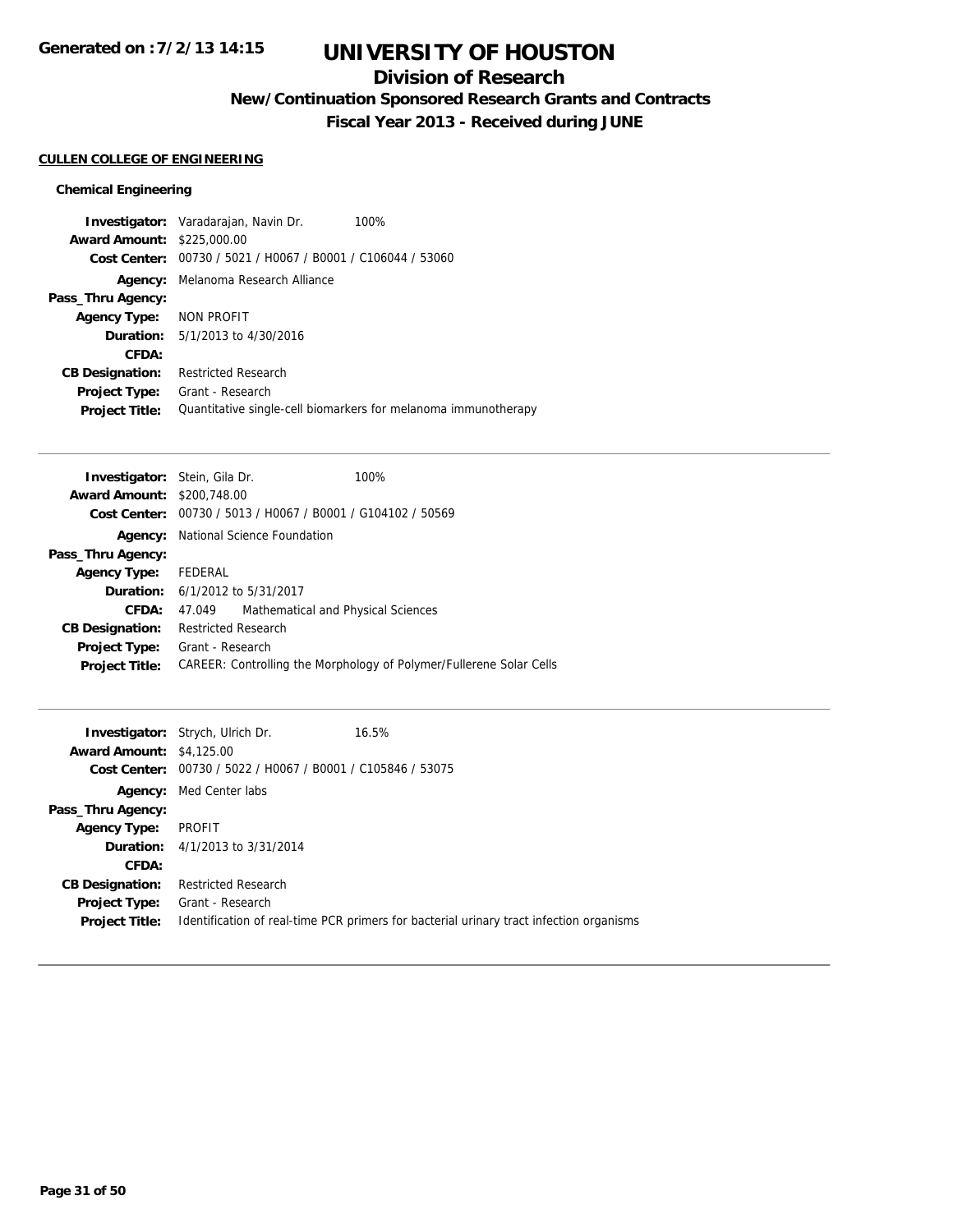## **Division of Research**

**New/Continuation Sponsored Research Grants and Contracts**

**Fiscal Year 2013 - Received during JUNE**

### **CULLEN COLLEGE OF ENGINEERING**

|                                 | <b>Investigator:</b> Willson, Richard C. Dr.   | 34%                                                                                     |
|---------------------------------|------------------------------------------------|-----------------------------------------------------------------------------------------|
| <b>Award Amount: \$8,500.00</b> |                                                |                                                                                         |
| Cost Center:                    | 00730 / 5022 / H0067 / B0001 / C105846 / 53075 |                                                                                         |
| Agency:                         | Med Center labs                                |                                                                                         |
| Pass_Thru Agency:               |                                                |                                                                                         |
| <b>Agency Type:</b>             | PROFIT                                         |                                                                                         |
|                                 | <b>Duration:</b> 4/1/2013 to 3/31/2014         |                                                                                         |
| CFDA:                           |                                                |                                                                                         |
| <b>CB Designation:</b>          | <b>Restricted Research</b>                     |                                                                                         |
| <b>Project Type:</b>            | Grant - Research                               |                                                                                         |
| <b>Project Title:</b>           |                                                | Identification of real-time PCR primers for bacterial urinary tract infection organisms |

| <b>Investigator:</b> Willson, Richard C. Dr.<br>100%        |  |  |
|-------------------------------------------------------------|--|--|
| <b>Award Amount: \$38,290.00</b>                            |  |  |
| Cost Center: 00730 / 5015 / H0067 / B0001 / G106956 / 53194 |  |  |
| University of Texas Medical Branch at Galveston             |  |  |
| National Institute of Allergy and Infectious Diseases       |  |  |
| FEDERAL                                                     |  |  |
| <b>Duration:</b> 3/1/2013 to 2/28/2014                      |  |  |
| Allergy, Immunology, and Transplantation Research<br>93.855 |  |  |
| <b>Restricted Research</b>                                  |  |  |
| Grant - Research                                            |  |  |
| <b>WRCE Diagnostics Development Core</b>                    |  |  |
|                                                             |  |  |

|                                 | <b>Investigator:</b> Kourentzi, Ekaterini Dr.<br>33%        |                                                                                         |
|---------------------------------|-------------------------------------------------------------|-----------------------------------------------------------------------------------------|
| <b>Award Amount: \$8,250.00</b> |                                                             |                                                                                         |
|                                 | Cost Center: 00730 / 5022 / H0067 / B0001 / C105846 / 53075 |                                                                                         |
| Agency:                         | Med Center labs                                             |                                                                                         |
| Pass_Thru Agency:               |                                                             |                                                                                         |
| <b>Agency Type:</b>             | PROFIT                                                      |                                                                                         |
|                                 | <b>Duration:</b> 4/1/2013 to 3/31/2014                      |                                                                                         |
| CFDA:                           |                                                             |                                                                                         |
| <b>CB Designation:</b>          | <b>Restricted Research</b>                                  |                                                                                         |
| <b>Project Type:</b>            | Grant - Research                                            |                                                                                         |
| <b>Project Title:</b>           |                                                             | Identification of real-time PCR primers for bacterial urinary tract infection organisms |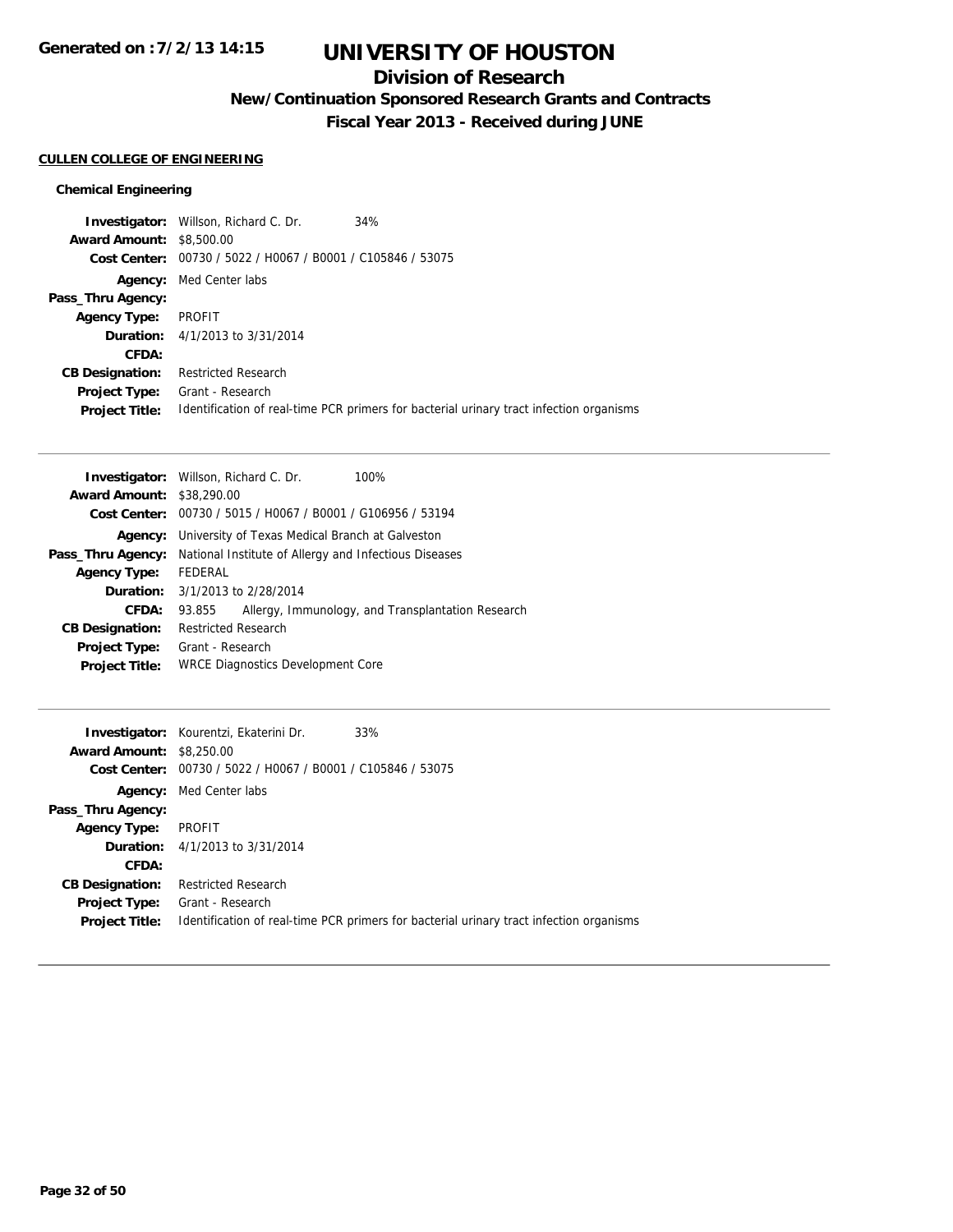## **Division of Research**

**New/Continuation Sponsored Research Grants and Contracts**

**Fiscal Year 2013 - Received during JUNE**

### **CULLEN COLLEGE OF ENGINEERING**

### **Chemical Engineering**

| <b>Award Amount: \$5,397.24</b><br>Cost Center: 00730 / 5015 / H0104 / B0001 / G106955 / 53195<br><b>Agency:</b> University of Texas Medical Branch at Galveston<br><b>Pass_Thru Agency:</b> National Institute of Allergy and Infectious Diseases<br>FEDERAL<br><b>Agency Type:</b><br><b>Duration:</b> 3/1/2013 to 2/28/2014<br>CFDA:<br>Allergy, Immunology, and Transplantation Research<br>93.855<br><b>Restricted Research</b><br><b>CB Designation:</b><br>Grant - Research<br><b>Project Type:</b><br>Towards the Development of a Syndrome-Specific Diagnostic Tool<br><b>Project Title:</b> | <b>Investigator:</b> Willson, Richard C. Dr. |  | 41% |
|-------------------------------------------------------------------------------------------------------------------------------------------------------------------------------------------------------------------------------------------------------------------------------------------------------------------------------------------------------------------------------------------------------------------------------------------------------------------------------------------------------------------------------------------------------------------------------------------------------|----------------------------------------------|--|-----|
|                                                                                                                                                                                                                                                                                                                                                                                                                                                                                                                                                                                                       |                                              |  |     |
|                                                                                                                                                                                                                                                                                                                                                                                                                                                                                                                                                                                                       |                                              |  |     |
|                                                                                                                                                                                                                                                                                                                                                                                                                                                                                                                                                                                                       |                                              |  |     |
|                                                                                                                                                                                                                                                                                                                                                                                                                                                                                                                                                                                                       |                                              |  |     |
|                                                                                                                                                                                                                                                                                                                                                                                                                                                                                                                                                                                                       |                                              |  |     |
|                                                                                                                                                                                                                                                                                                                                                                                                                                                                                                                                                                                                       |                                              |  |     |
|                                                                                                                                                                                                                                                                                                                                                                                                                                                                                                                                                                                                       |                                              |  |     |
|                                                                                                                                                                                                                                                                                                                                                                                                                                                                                                                                                                                                       |                                              |  |     |
|                                                                                                                                                                                                                                                                                                                                                                                                                                                                                                                                                                                                       |                                              |  |     |
|                                                                                                                                                                                                                                                                                                                                                                                                                                                                                                                                                                                                       |                                              |  |     |

|                                 | 100%<br><b>Investigator:</b> Robertson, Megan Prof.                                                        |
|---------------------------------|------------------------------------------------------------------------------------------------------------|
| <b>Award Amount: \$5,000.00</b> |                                                                                                            |
|                                 | <b>Cost Center:</b> $00730 / 5015 / 10067 / 80001 / 6105733 / 52245$                                       |
| Agency:                         | University of Texas at Austin                                                                              |
|                                 | <b>Pass_Thru Agency:</b> NASA - National Aeronautics and Space Administration - Headquarters (Wash., D.C.) |
| <b>Agency Type:</b>             | FEDERAL                                                                                                    |
|                                 | <b>Duration:</b> 9/1/2012 to 8/31/2014                                                                     |
| CFDA:                           | Aerospace Education Services Program<br>43.001                                                             |
| <b>CB Designation:</b>          | <b>Restricted Research</b>                                                                                 |
| Project Type:                   | Grant - Research                                                                                           |
| <b>Project Title:</b>           | Advanced Epoxy Resins for Space Applications                                                               |
|                                 |                                                                                                            |

### **Civil Engineering**

| <b>Investigator:</b> Glennie, Craig Dr. |                                          |                               | 10%                                                         |
|-----------------------------------------|------------------------------------------|-------------------------------|-------------------------------------------------------------|
| <b>Award Amount: \$7,992.20</b>         |                                          |                               |                                                             |
|                                         |                                          |                               | Cost Center: 00730 / 5013 / H0068 / B0001 / G106787 / 53242 |
|                                         | <b>Agency:</b> Morehead State University |                               |                                                             |
| Pass_Thru Agency:                       | National Science Foundation              |                               |                                                             |
| <b>Agency Type:</b>                     | FFDFRAL                                  |                               |                                                             |
| Duration:                               | 2/1/2013 to 8/31/2013                    |                               |                                                             |
| CFDA:                                   | 47 075                                   |                               | Social, Behavioral, and Economic Sciences                   |
| <b>CB Designation:</b>                  | <b>Restricted Research</b>               |                               |                                                             |
| Project Type:                           | Grant - Research                         |                               |                                                             |
| <b>Project Title:</b>                   |                                          | Mayapan LiDAR Mapping Project |                                                             |
|                                         |                                          |                               |                                                             |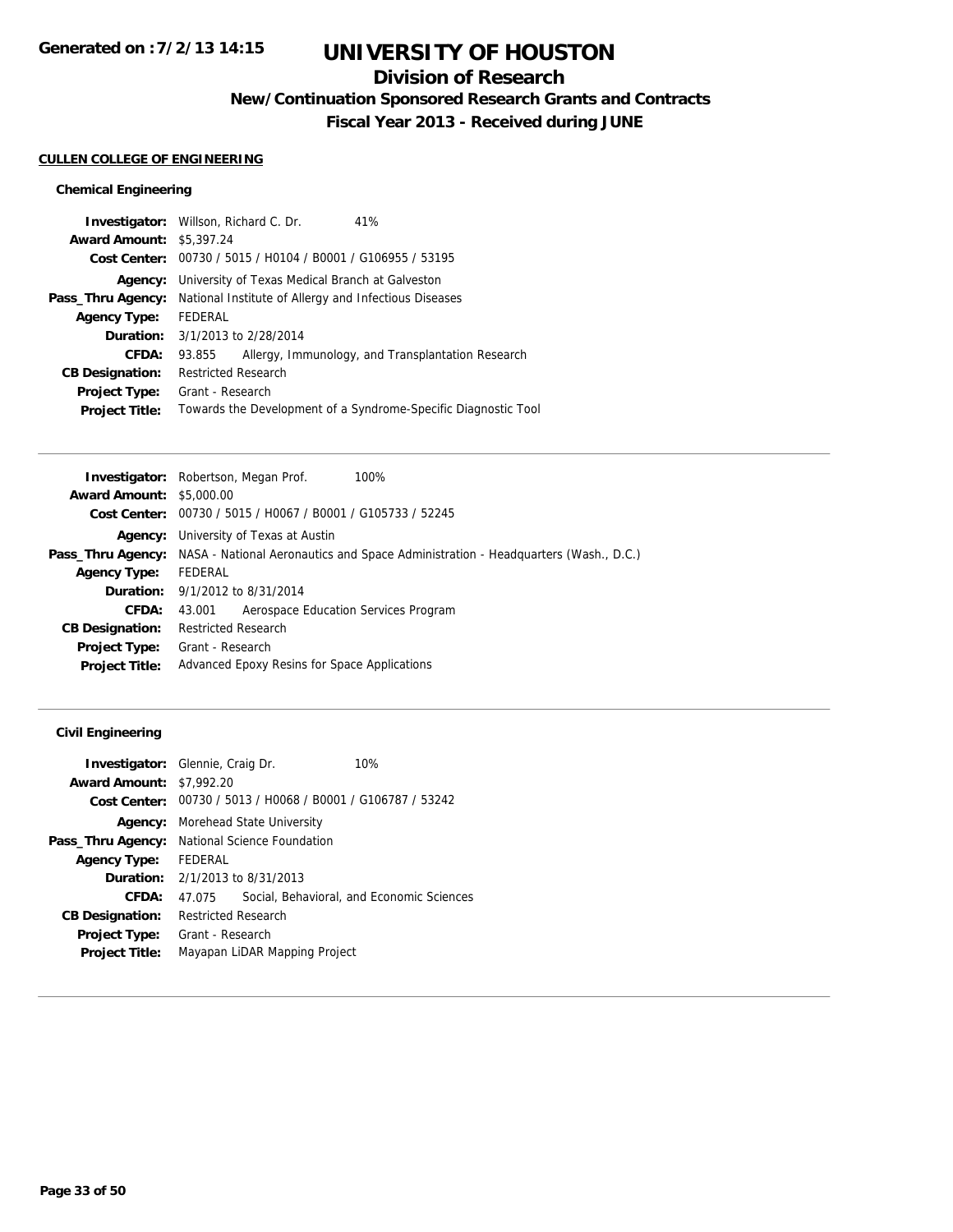## **Division of Research**

**New/Continuation Sponsored Research Grants and Contracts**

**Fiscal Year 2013 - Received during JUNE**

## **CULLEN COLLEGE OF ENGINEERING**

### **Civil Engineering**

|                                  | <b>Investigator:</b> Shrestha, Ramesh Dr.     | 60%                                                         |  |
|----------------------------------|-----------------------------------------------|-------------------------------------------------------------|--|
| <b>Award Amount: \$47,953.20</b> |                                               |                                                             |  |
|                                  |                                               | Cost Center: 00730 / 5013 / H0068 / B0001 / G106787 / 53242 |  |
|                                  | <b>Agency:</b> Morehead State University      |                                                             |  |
|                                  | Pass_Thru Agency: National Science Foundation |                                                             |  |
| <b>Agency Type:</b>              | FEDERAL                                       |                                                             |  |
|                                  | <b>Duration:</b> $2/1/2013$ to $8/31/2013$    |                                                             |  |
| CFDA:                            | 47.075                                        | Social, Behavioral, and Economic Sciences                   |  |
| <b>CB Designation:</b>           | <b>Restricted Research</b>                    |                                                             |  |
| <b>Project Type:</b>             | Grant - Research                              |                                                             |  |
| <b>Project Title:</b>            | Mayapan LiDAR Mapping Project                 |                                                             |  |
|                                  |                                               |                                                             |  |

|                                                      |  | 30%                                                                                                                                                                                                                                   |
|------------------------------------------------------|--|---------------------------------------------------------------------------------------------------------------------------------------------------------------------------------------------------------------------------------------|
|                                                      |  |                                                                                                                                                                                                                                       |
|                                                      |  |                                                                                                                                                                                                                                       |
|                                                      |  |                                                                                                                                                                                                                                       |
| <b>Pass_Thru Agency:</b> National Science Foundation |  |                                                                                                                                                                                                                                       |
| FEDERAL                                              |  |                                                                                                                                                                                                                                       |
|                                                      |  |                                                                                                                                                                                                                                       |
| 47 075                                               |  | Social, Behavioral, and Economic Sciences                                                                                                                                                                                             |
| <b>Restricted Research</b>                           |  |                                                                                                                                                                                                                                       |
| Grant - Research                                     |  |                                                                                                                                                                                                                                       |
| Mayapan LiDAR Mapping Project                        |  |                                                                                                                                                                                                                                       |
|                                                      |  | <b>Investigator:</b> Carter, William Dr.<br><b>Award Amount: \$23,976.60</b><br>Cost Center: 00730 / 5013 / H0068 / B0001 / G106787 / 53242<br><b>Agency:</b> Morehead State University<br><b>Duration:</b> $2/1/2013$ to $8/31/2013$ |

|                                  | 100%<br><b>Investigator:</b> Shrestha, Ramesh Dr.                                                                                              |
|----------------------------------|------------------------------------------------------------------------------------------------------------------------------------------------|
| <b>Award Amount: \$23,168.00</b> |                                                                                                                                                |
|                                  | Cost Center: 00730 / 5013 / H0068 / B0001 / G106704 / 52935                                                                                    |
|                                  | Agency: NASA - National Aeronautics and Space Administration - Johnson Space Center                                                            |
| Pass_Thru Agency:                |                                                                                                                                                |
| <b>Agency Type:</b>              | FEDERAL                                                                                                                                        |
|                                  | <b>Duration:</b> 4/1/2013 to 9/30/2013                                                                                                         |
| <b>CFDA:</b>                     | Aerospace Education Services Program<br>43.001                                                                                                 |
| <b>CB Designation:</b>           | <b>Restricted Research</b>                                                                                                                     |
| <b>Project Type:</b>             | Grant - Research                                                                                                                               |
| <b>Project Title:</b>            | Characterizing Post-Hurricane Coastal Change: Bathymetry in Galveston Bay Along the Bolivar Peninsula using LIDAR<br>and Hyperspectral Imagery |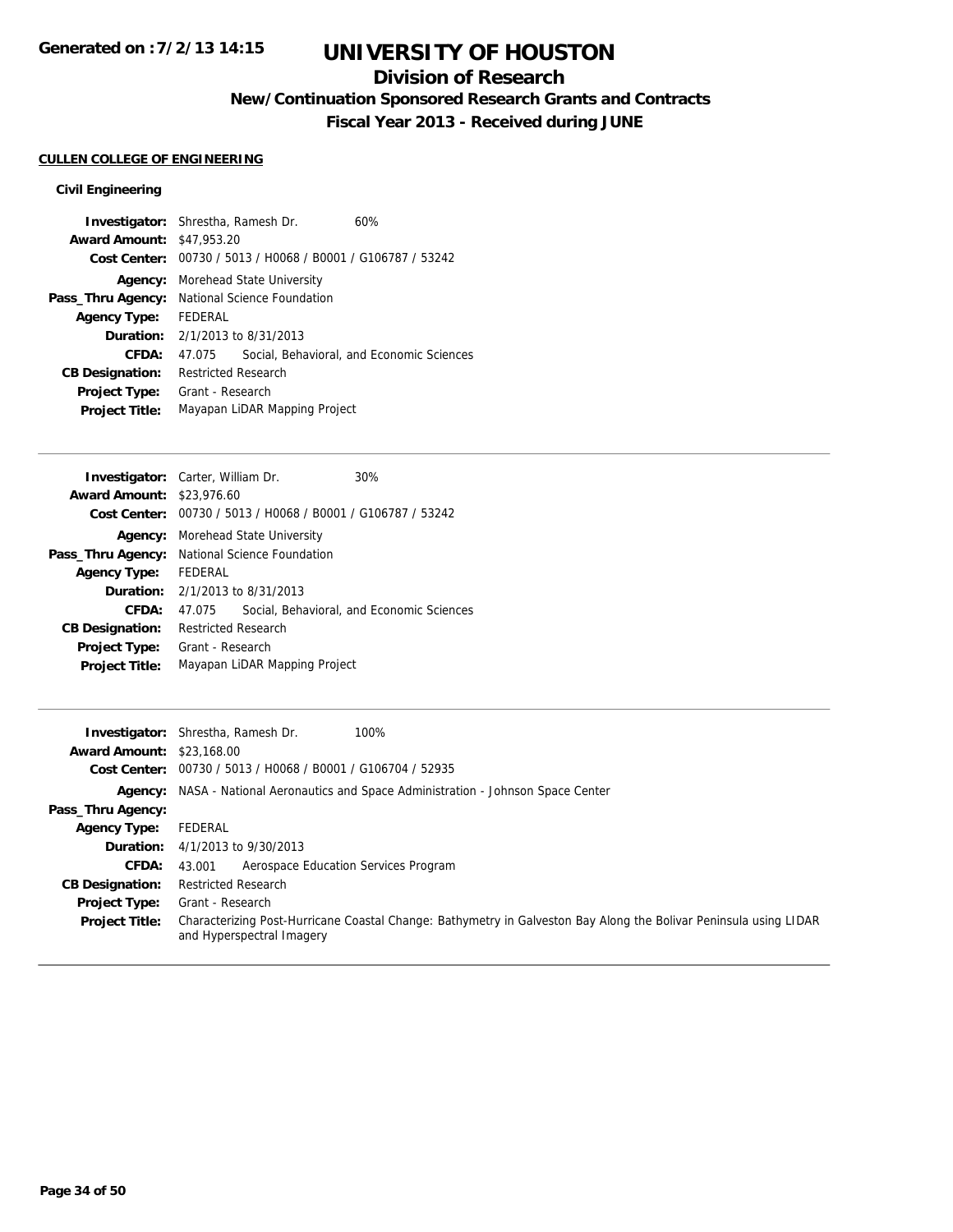## **Division of Research**

**New/Continuation Sponsored Research Grants and Contracts**

**Fiscal Year 2013 - Received during JUNE**

### **CULLEN COLLEGE OF ENGINEERING**

#### **Civil Engineering**

**Investigator:** Chellam, Shankar Dr. 100% **Award Amount:** \$40,000.00 **Cost Center:** 00730 / 5022 / H0068 / B0001 / C106670 / 52941 **Agency:** ConocoPhillips **Pass\_Thru Agency: Agency Type:** PROFIT **Duration:** 4/11/2013 to 4/30/2014 **CFDA: CB Designation:** Restricted Research **Project Type:** Grant - Research **Project Title:** SAGD Process Fluids Management Study

|                                 | <b>Investigator:</b> Chellam, Shankar Dr.<br>100%                                                                                             |
|---------------------------------|-----------------------------------------------------------------------------------------------------------------------------------------------|
| <b>Award Amount: \$6,000.00</b> |                                                                                                                                               |
|                                 | Cost Center: $00730 / 5013 / 40068 / 80001 / 6106615 / 53134$                                                                                 |
|                                 | <b>Agency:</b> National Science Foundation                                                                                                    |
| Pass_Thru Agency:               |                                                                                                                                               |
| <b>Agency Type:</b>             | FEDERAL                                                                                                                                       |
|                                 | <b>Duration:</b> $5/1/2013$ to $4/30/2014$                                                                                                    |
| <b>CFDA:</b>                    | <b>Engineering Grants</b><br>47.041                                                                                                           |
| <b>CB Designation:</b>          | <b>Restricted Research</b>                                                                                                                    |
| <b>Project Type:</b>            | Grant - Research                                                                                                                              |
| <b>Project Title:</b>           | REU supplement to 'Collaborative Research: Shape Effects on Microorganism Removal by Microfiltration and<br><b>Ultrafiltration Membranes'</b> |

|                             | 1%<br><b>Investigator:</b> Le, Han Quang Dr.                           |  |  |  |
|-----------------------------|------------------------------------------------------------------------|--|--|--|
| <b>Award Amount: \$1.42</b> |                                                                        |  |  |  |
|                             | Cost Center: 00730 / 5013 / H0455 / B0001 / G092569 / 38007            |  |  |  |
| Agency:                     | U.S. Department of Justice - National Institute of Justice             |  |  |  |
| Pass_Thru Agency:           |                                                                        |  |  |  |
| <b>Agency Type:</b>         | FEDERAL                                                                |  |  |  |
|                             | <b>Duration:</b> 9/1/2005 to 9/30/2008                                 |  |  |  |
| CFDA:                       | Justice Research, Development, and Evaluation Project Grants<br>16.560 |  |  |  |
| <b>CB Designation:</b>      | <b>Restricted Research</b>                                             |  |  |  |
| Project Type:               | Co-Op Agreement - Research                                             |  |  |  |
| <b>Project Title:</b>       | Establishment of the Southwest Public Safety Technology Center (SWTC)  |  |  |  |
|                             |                                                                        |  |  |  |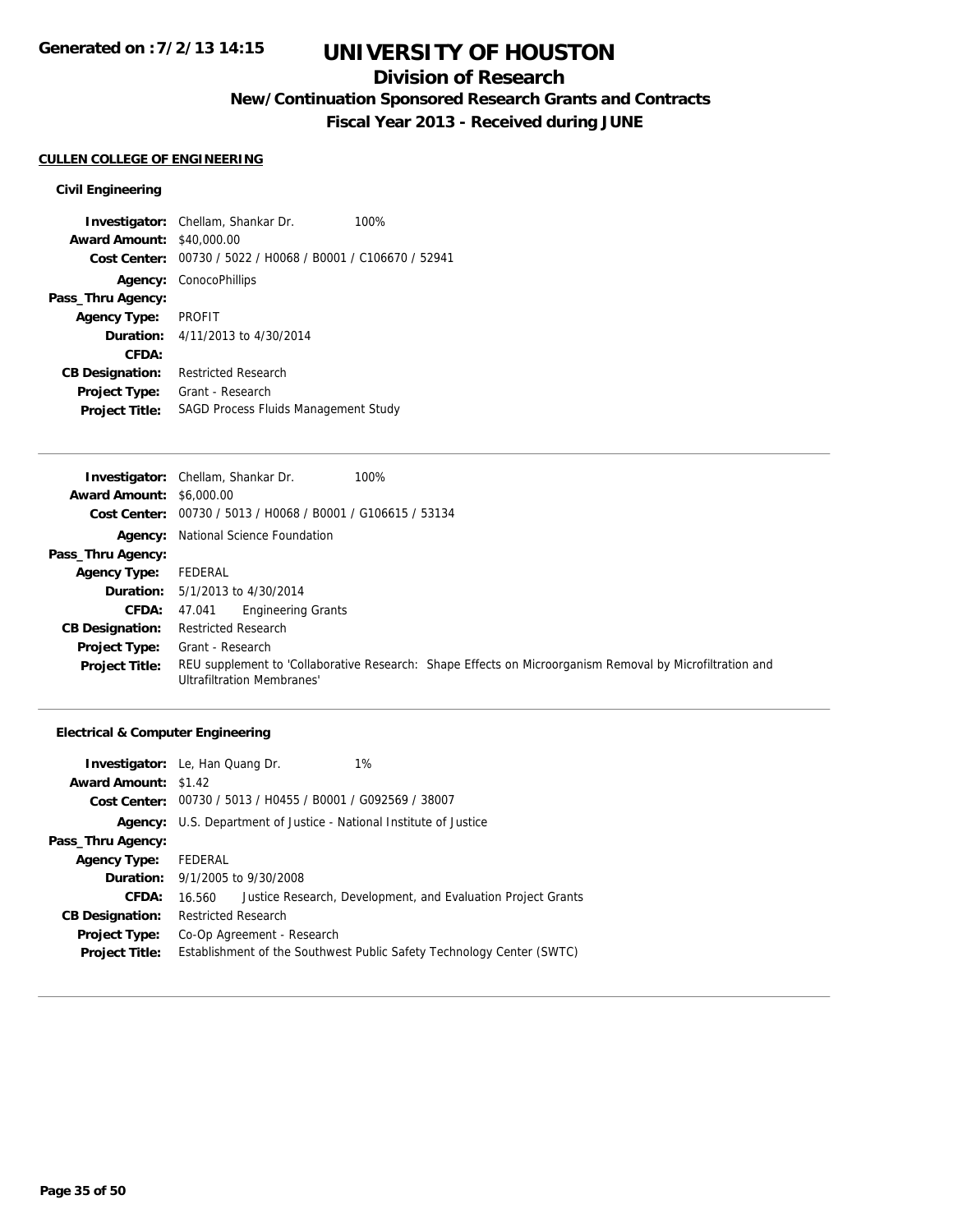# **UNIVERSITY OF HOUSTON**

## **Division of Research**

**New/Continuation Sponsored Research Grants and Contracts**

**Fiscal Year 2013 - Received during JUNE**

### **CULLEN COLLEGE OF ENGINEERING**

| <b>Investigator:</b> Chen, Ji Dr. |                                                             | 50%                                                                            |
|-----------------------------------|-------------------------------------------------------------|--------------------------------------------------------------------------------|
| <b>Award Amount: \$25,000.00</b>  |                                                             |                                                                                |
|                                   | Cost Center: 00730 / 5043 / H0070 / B0001 / G106823 / 53128 |                                                                                |
|                                   | <b>Agency:</b> Sandia National Laboratories                 |                                                                                |
|                                   | Pass_Thru Agency: U.S. Department of Energy                 |                                                                                |
| <b>Agency Type:</b>               | FEDERAL                                                     |                                                                                |
|                                   | <b>Duration:</b> $5/1/2013$ to $9/1/2013$                   |                                                                                |
| <b>CFDA:</b>                      | 81.105                                                      | National Industrial Competitiveness through Energy, Environment, and Economics |
| <b>CB Designation:</b>            | <b>Restricted Research</b>                                  |                                                                                |
| Project Type:                     | Contract - Research                                         |                                                                                |
| <b>Project Title:</b>             | Localization of Multiple Electromagnetic Sources            |                                                                                |

| <b>Award Amount: \$25,000.00</b><br>Cost Center: 00730 / 5043 / H0070 / B0001 / G106823 / 53128<br><b>Agency:</b> Sandia National Laboratories<br><b>Pass_Thru Agency:</b> U.S. Department of Energy<br>FEDERAL<br><b>Agency Type:</b><br><b>Duration:</b> $5/1/2013$ to $9/1/2013$<br>National Industrial Competitiveness through Energy, Environment, and Economics<br><b>CFDA:</b><br>81.105<br><b>Restricted Research</b><br><b>CB Designation:</b><br><b>Project Type:</b> Contract - Research<br>Localization of Multiple Electromagnetic Sources<br><b>Project Title:</b> | 50%<br><b>Investigator:</b> Jackson, David R. Dr. |
|----------------------------------------------------------------------------------------------------------------------------------------------------------------------------------------------------------------------------------------------------------------------------------------------------------------------------------------------------------------------------------------------------------------------------------------------------------------------------------------------------------------------------------------------------------------------------------|---------------------------------------------------|
|                                                                                                                                                                                                                                                                                                                                                                                                                                                                                                                                                                                  |                                                   |
|                                                                                                                                                                                                                                                                                                                                                                                                                                                                                                                                                                                  |                                                   |
|                                                                                                                                                                                                                                                                                                                                                                                                                                                                                                                                                                                  |                                                   |
|                                                                                                                                                                                                                                                                                                                                                                                                                                                                                                                                                                                  |                                                   |
|                                                                                                                                                                                                                                                                                                                                                                                                                                                                                                                                                                                  |                                                   |
|                                                                                                                                                                                                                                                                                                                                                                                                                                                                                                                                                                                  |                                                   |
|                                                                                                                                                                                                                                                                                                                                                                                                                                                                                                                                                                                  |                                                   |
|                                                                                                                                                                                                                                                                                                                                                                                                                                                                                                                                                                                  |                                                   |
|                                                                                                                                                                                                                                                                                                                                                                                                                                                                                                                                                                                  |                                                   |
|                                                                                                                                                                                                                                                                                                                                                                                                                                                                                                                                                                                  |                                                   |

| 21%<br><b>Investigator:</b> Ruchhoeft, Paul Dr.                                |  |
|--------------------------------------------------------------------------------|--|
| <b>Award Amount: \$38,012.10</b>                                               |  |
| Cost Center: 00730 / 5015 / H0067 / B0001 / G106741 / 52882                    |  |
| <b>Agency:</b> University of Texas Medical Branch at Galveston                 |  |
| <b>Pass_Thru Agency:</b> National Institute of Allergy and Infectious Diseases |  |
| FEDERAL                                                                        |  |
| <b>Duration:</b> 3/1/2013 to 2/28/2014                                         |  |
| Allergy, Immunology, and Transplantation Research<br>93.855                    |  |
| <b>Restricted Research</b>                                                     |  |
| Grant - Research                                                               |  |
| Towards the Development of a Syndrome-Specific Diagnostic Tool                 |  |
|                                                                                |  |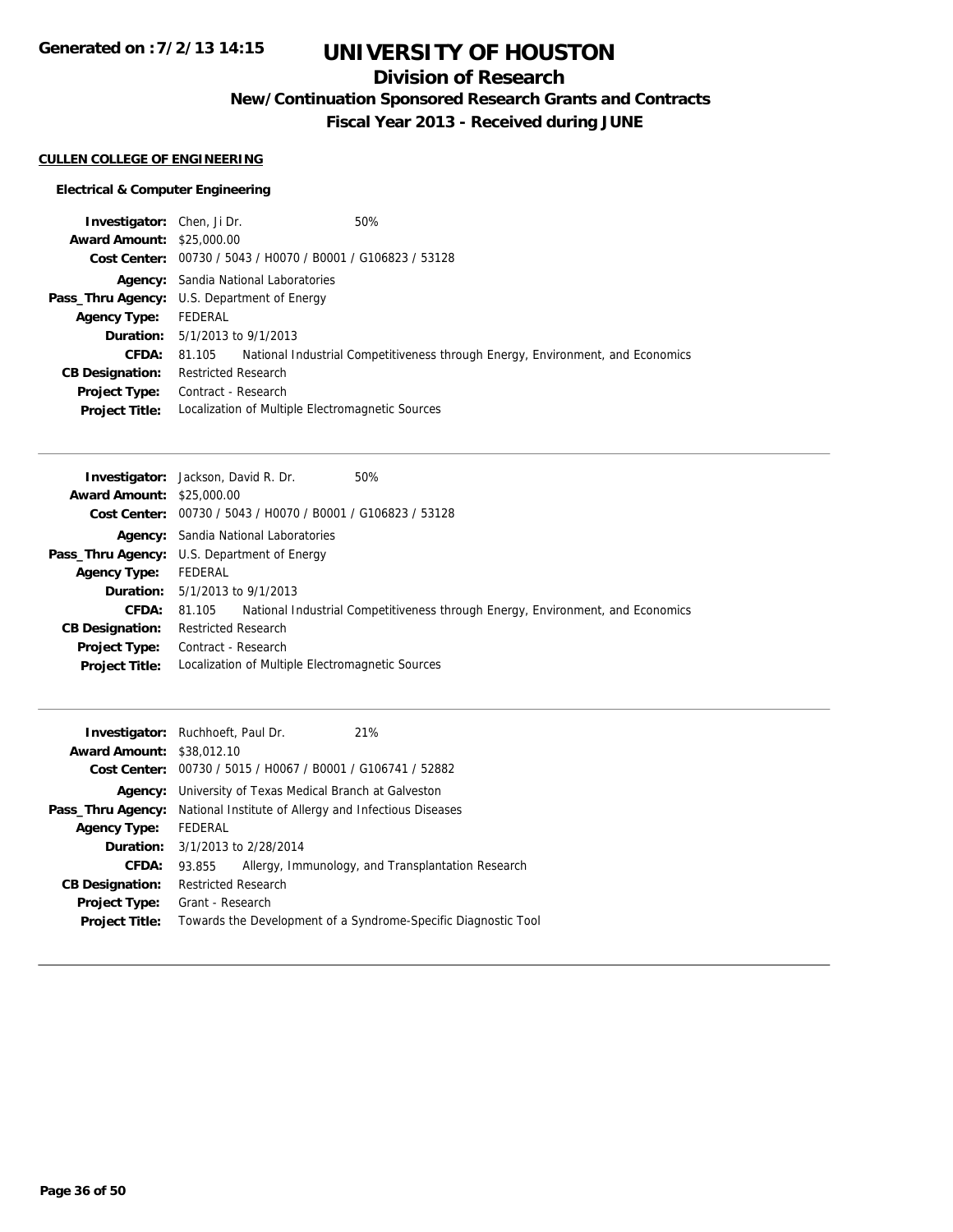# **UNIVERSITY OF HOUSTON**

## **Division of Research**

**New/Continuation Sponsored Research Grants and Contracts**

**Fiscal Year 2013 - Received during JUNE**

#### **CULLEN COLLEGE OF ENGINEERING**

| <b>Investigator:</b> Ruchhoeft, Paul Dr. |                                                       |                                                 | 21%                                                             |
|------------------------------------------|-------------------------------------------------------|-------------------------------------------------|-----------------------------------------------------------------|
| <b>Award Amount: \$28,336,35</b>         |                                                       |                                                 |                                                                 |
|                                          |                                                       |                                                 | Cost Center: 00730 / 5015 / H0070 / B0001 / G106613 / 52696     |
| Agency:                                  |                                                       | University of Texas Medical Branch at Galveston |                                                                 |
| Pass_Thru Agency:                        | National Institute of Allergy and Infectious Diseases |                                                 |                                                                 |
| <b>Agency Type:</b>                      | FEDERAL                                               |                                                 |                                                                 |
|                                          | <b>Duration:</b> 3/1/2013 to 2/28/2014                |                                                 |                                                                 |
| CFDA:                                    | 93.855                                                |                                                 | Allergy, Immunology, and Transplantation Research               |
| <b>CB Designation:</b>                   | <b>Restricted Research</b>                            |                                                 |                                                                 |
| <b>Project Type:</b>                     | Grant - Research                                      |                                                 |                                                                 |
| <b>Project Title:</b>                    |                                                       |                                                 | Towards the Development of a Syndrome-Specific Diagonostic Tool |

|                                  | <b>Investigator:</b> Contreras-Vidal, Jose Dr.<br>100%                                          |
|----------------------------------|-------------------------------------------------------------------------------------------------|
| <b>Award Amount: \$13,320.00</b> |                                                                                                 |
|                                  | Cost Center: 00730 / 5013 / H0070 / B0001 / G104795 / 50178                                     |
|                                  | <b>Agency:</b> National Science Foundation                                                      |
| Pass_Thru Agency:                |                                                                                                 |
| <b>Agency Type:</b>              | FEDERAL                                                                                         |
|                                  | <b>Duration:</b> 11/1/2011 to 5/31/2015                                                         |
| <b>CFDA:</b>                     | Computer and Information Science and Engineering (CISE)<br>47.070                               |
| <b>CB Designation:</b>           | <b>Restricted Research</b>                                                                      |
| Project Type:                    | Grant - Research                                                                                |
| <b>Project Title:</b>            | HCC: Medium: Collaborative Research: Improved Control and Sensory Feedback for Neuroprosthetics |

| <b>Investigator:</b> Yao, Yan Dr.<br><b>Award Amount: \$2,500.00</b> | Cost Center: 00730 / 5021 / H0070 / B0001 / C106230 / 53244 | 50%                                                                                              |
|----------------------------------------------------------------------|-------------------------------------------------------------|--------------------------------------------------------------------------------------------------|
|                                                                      | <b>Agency:</b> Oak Ridge Associated Universities            |                                                                                                  |
| Pass_Thru Agency:                                                    |                                                             |                                                                                                  |
| <b>Agency Type:</b>                                                  | UNIVERSITY                                                  |                                                                                                  |
|                                                                      | <b>Duration:</b> $6/1/2013$ to $5/31/2014$                  |                                                                                                  |
| <b>CFDA:</b>                                                         |                                                             |                                                                                                  |
| <b>CB Designation:</b>                                               | <b>Restricted Research</b>                                  |                                                                                                  |
| Project Type:<br><b>Project Title:</b>                               | Grant - Research                                            | Understanding the High Efficiency Origin of Two-Dimensional Conjugated Polymer Based Solar Cells |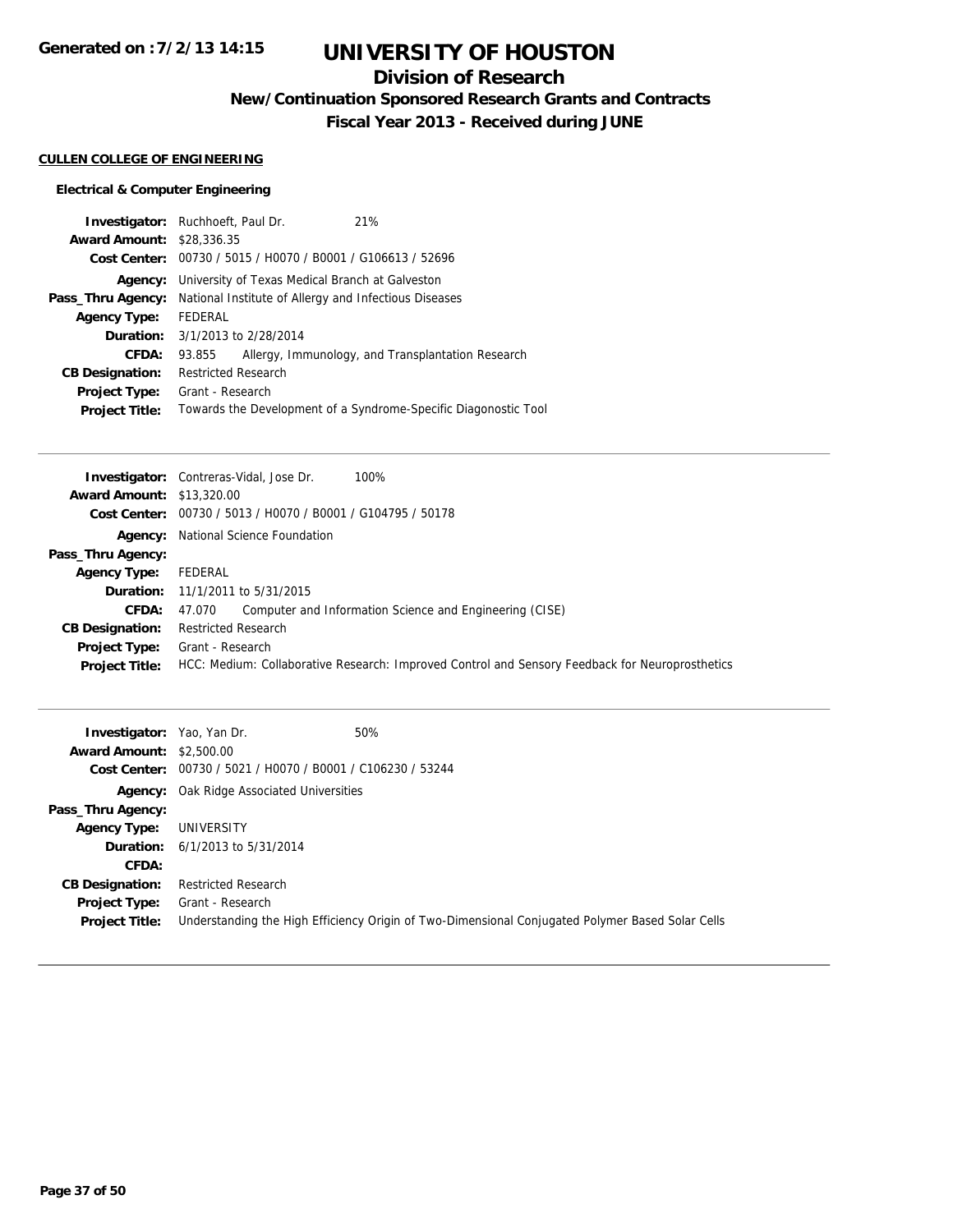# **UNIVERSITY OF HOUSTON**

## **Division of Research**

**New/Continuation Sponsored Research Grants and Contracts**

**Fiscal Year 2013 - Received during JUNE**

### **CULLEN COLLEGE OF ENGINEERING**

| <b>Investigator:</b> Pei, Shin Shem Dr.                                   | 28%                                                                   |
|---------------------------------------------------------------------------|-----------------------------------------------------------------------|
| <b>Award Amount: \$39.74</b>                                              |                                                                       |
| Cost Center: 00730 / 5013 / H0455 / B0001 / G092569 / 38007               |                                                                       |
| <b>Agency:</b> U.S. Department of Justice - National Institute of Justice |                                                                       |
|                                                                           |                                                                       |
| FEDERAL                                                                   |                                                                       |
| <b>Duration:</b> 9/1/2005 to 9/30/2008                                    |                                                                       |
| 16.560                                                                    | Justice Research, Development, and Evaluation Project Grants          |
| <b>Restricted Research</b>                                                |                                                                       |
| Co-Op Agreement - Research                                                |                                                                       |
|                                                                           | Establishment of the Southwest Public Safety Technology Center (SWTC) |
|                                                                           |                                                                       |

| <b>Investigator:</b> Long, Stuart A. Dr. |                                                                       |                                                             | 50%                                          |  |
|------------------------------------------|-----------------------------------------------------------------------|-------------------------------------------------------------|----------------------------------------------|--|
| <b>Award Amount: \$51,250.00</b>         |                                                                       |                                                             |                                              |  |
|                                          |                                                                       | Cost Center: 00730 / 5014 / H0070 / C0001 / G106138 / 53055 |                                              |  |
|                                          | <b>Agency:</b> Texas Workforce Commission                             |                                                             |                                              |  |
| Pass_Thru Agency:                        | Department of Health and Human Services, Office of Community Services |                                                             |                                              |  |
| <b>Agency Type:</b>                      | FEDERAL                                                               |                                                             |                                              |  |
|                                          |                                                                       | <b>Duration:</b> 4/12/2013 to 9/30/2013                     |                                              |  |
| CFDA:                                    | 93.558                                                                |                                                             | Temporary Assistance for Needy Families      |  |
| <b>CB Designation:</b>                   | Non Research                                                          |                                                             |                                              |  |
| <b>Project Type:</b>                     | Grant - Public Service                                                |                                                             |                                              |  |
| <b>Project Title:</b>                    |                                                                       |                                                             | UH Engineering Summer Camps: GRADE and MESET |  |

|                                  | <b>Investigator:</b> Claydon, Frank Dr.                               | 50%                                     |  |
|----------------------------------|-----------------------------------------------------------------------|-----------------------------------------|--|
| <b>Award Amount: \$51,250.00</b> |                                                                       |                                         |  |
|                                  | Cost Center: 00730 / 5014 / H0070 / C0001 / G106138 / 53055           |                                         |  |
|                                  | <b>Agency:</b> Texas Workforce Commission                             |                                         |  |
| Pass_Thru Agency:                | Department of Health and Human Services, Office of Community Services |                                         |  |
| <b>Agency Type:</b>              | FEDERAL                                                               |                                         |  |
|                                  | <b>Duration:</b> $4/12/2013$ to $9/30/2013$                           |                                         |  |
| <b>CFDA:</b>                     | 93.558                                                                | Temporary Assistance for Needy Families |  |
| <b>CB Designation:</b>           | Non Research                                                          |                                         |  |
| <b>Project Type:</b>             | Grant - Public Service                                                |                                         |  |
| <b>Project Title:</b>            | UH Engineering Summer Camps: GRADE and MESET                          |                                         |  |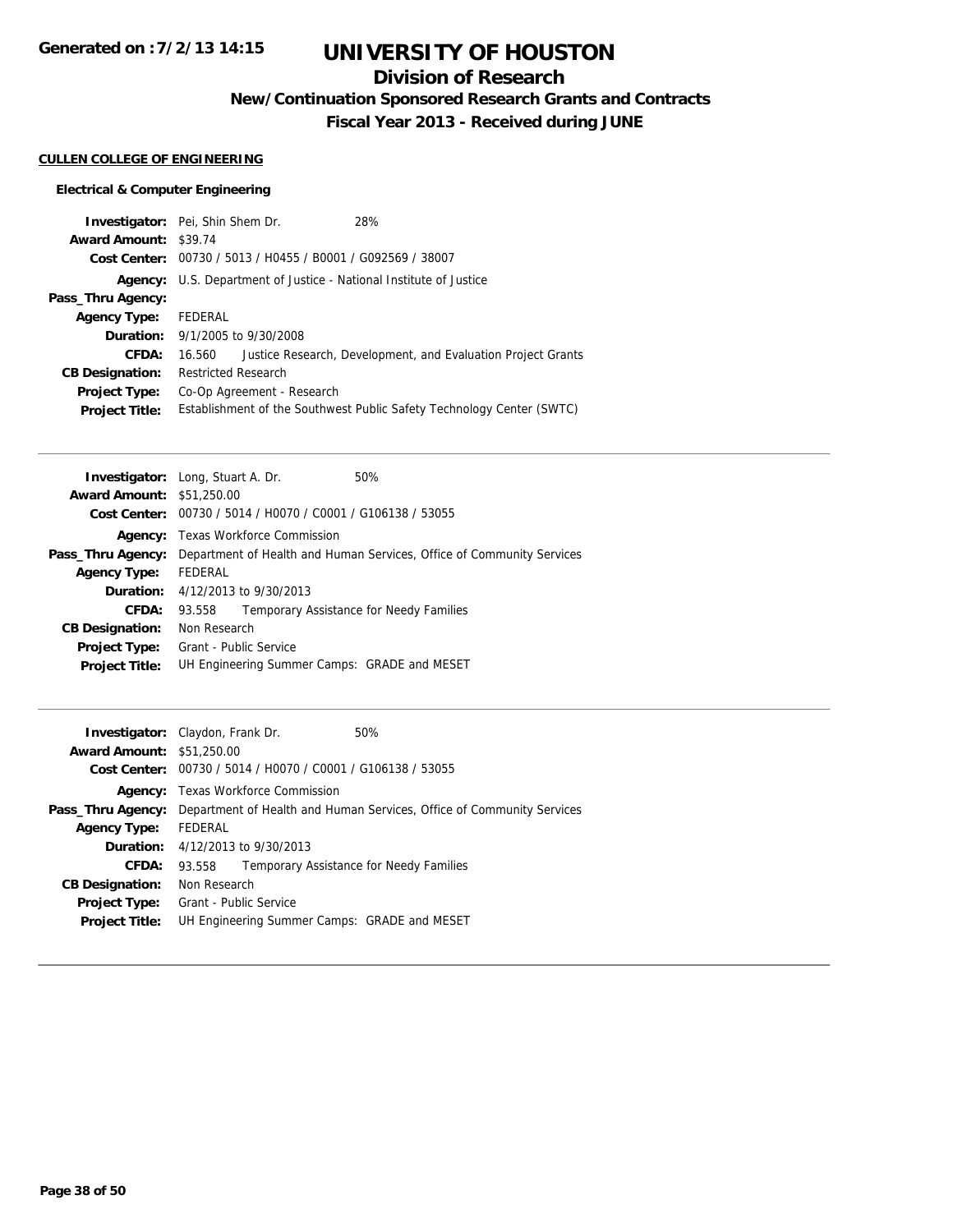## **Division of Research**

**New/Continuation Sponsored Research Grants and Contracts**

**Fiscal Year 2013 - Received during JUNE**

#### **CULLEN COLLEGE OF ENGINEERING**

#### **Electrical & Computer Engineering**

**Investigator:** Chen, Ji Dr. 100% **Award Amount:** \$6,400.00 **Cost Center:** 00730 / 5021 / H0070 / B0001 / C106960 / 53309 **Agency:** St. Jude Medical **Pass\_Thru Agency: Agency Type:** NON PROFIT **Duration:** 1/1/2013 to 12/12/2013 **CFDA: CB Designation:** Restricted Research **Project Type:** Grant - Research **Project Title:** RF-induced heating tests on catheter prototypes

|                                                                |                   |                                                                                                                               | 21%                                                                                                                                                            |
|----------------------------------------------------------------|-------------------|-------------------------------------------------------------------------------------------------------------------------------|----------------------------------------------------------------------------------------------------------------------------------------------------------------|
|                                                                |                   |                                                                                                                               |                                                                                                                                                                |
|                                                                |                   |                                                                                                                               |                                                                                                                                                                |
| <b>Agency:</b> University of Texas Medical Branch at Galveston |                   |                                                                                                                               |                                                                                                                                                                |
|                                                                |                   |                                                                                                                               |                                                                                                                                                                |
| FEDERAL                                                        |                   |                                                                                                                               |                                                                                                                                                                |
|                                                                |                   |                                                                                                                               |                                                                                                                                                                |
| 93.855                                                         |                   |                                                                                                                               | Allergy, Immunology, and Transplantation Research                                                                                                              |
|                                                                |                   |                                                                                                                               |                                                                                                                                                                |
|                                                                |                   |                                                                                                                               |                                                                                                                                                                |
|                                                                |                   |                                                                                                                               | Towards the Development of a Syndrome-Specific Diagnostic Tool                                                                                                 |
|                                                                | Pass_Thru Agency: | <b>Investigator:</b> Ruchhoeft, Paul Dr.<br><b>Award Amount: \$2,764.44</b><br><b>Restricted Research</b><br>Grant - Research | Cost Center: 00730 / 5015 / H0104 / B0001 / G106955 / 53195<br>National Institute of Allergy and Infectious Diseases<br><b>Duration:</b> 3/1/2013 to 2/28/2014 |

| <b>Investigator:</b> Han, Zhu Dr. |                                                             | 100%                                                                              |
|-----------------------------------|-------------------------------------------------------------|-----------------------------------------------------------------------------------|
| <b>Award Amount: \$48,591,00</b>  |                                                             |                                                                                   |
|                                   | Cost Center: 00730 / 5021 / H0070 / B0001 / G103074 / 52369 |                                                                                   |
|                                   | <b>Agency:</b> Qatar National Research Fund                 |                                                                                   |
| Pass_Thru Agency:                 |                                                             |                                                                                   |
| <b>Agency Type:</b>               | FOUNDATION                                                  |                                                                                   |
|                                   | <b>Duration:</b> $4/1/2012$ to $3/31/2013$                  |                                                                                   |
| CFDA:                             |                                                             |                                                                                   |
| <b>CB Designation:</b>            | <b>Restricted Research</b>                                  |                                                                                   |
| Project Type:                     | Grant - Research                                            |                                                                                   |
| <b>Project Title:</b>             |                                                             | A Context Aware Framework for Optimized Network Management in 4G Wireless Systems |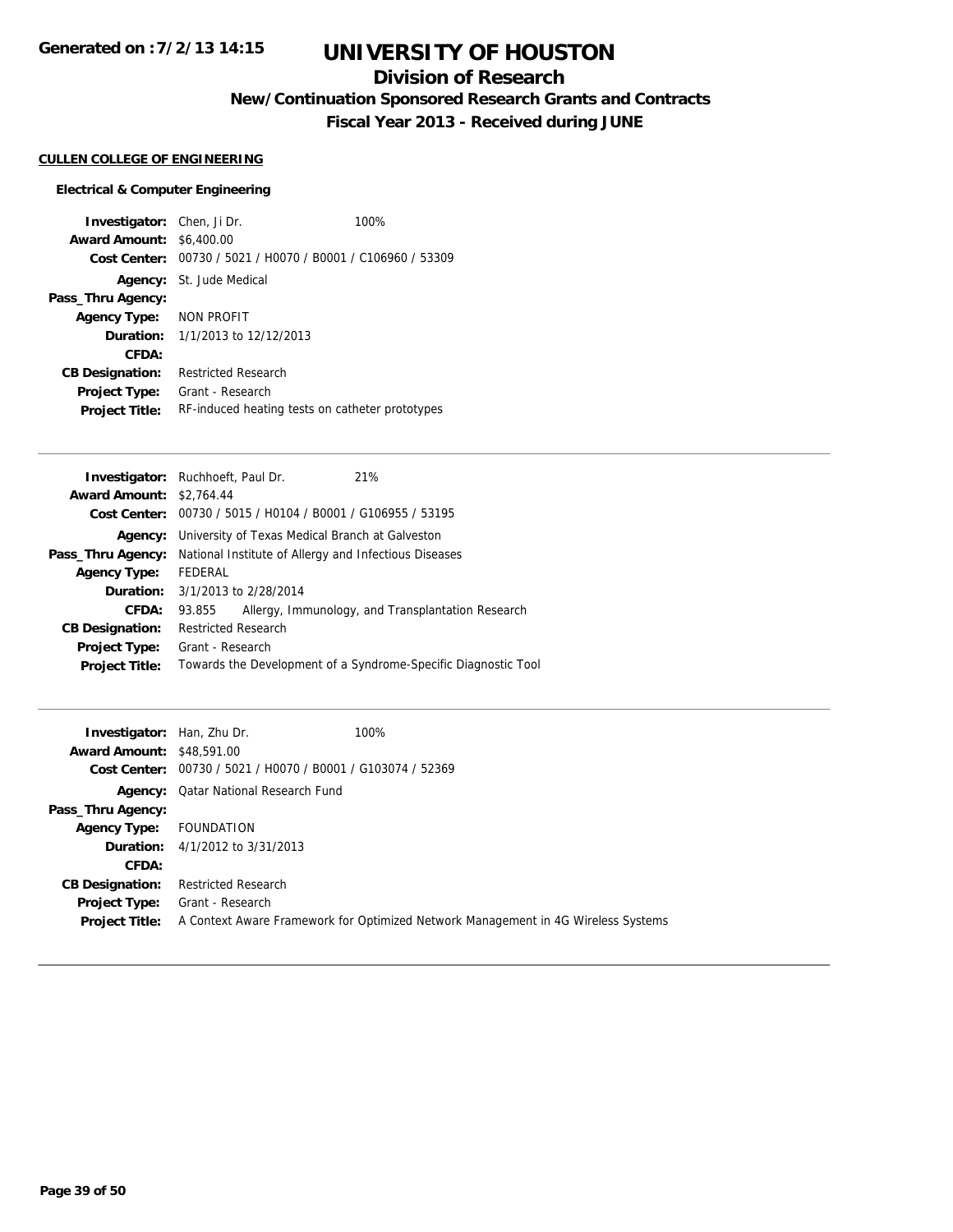## **Division of Research**

**New/Continuation Sponsored Research Grants and Contracts**

**Fiscal Year 2013 - Received during JUNE**

### **CULLEN COLLEGE OF ENGINEERING**

### **Mechanical Engineering**

|                                 | 30%<br><b>Investigator:</b> Hadjiev, Viktor Dr.                                                                                                                                           |
|---------------------------------|-------------------------------------------------------------------------------------------------------------------------------------------------------------------------------------------|
| <b>Award Amount: \$7,200.00</b> |                                                                                                                                                                                           |
|                                 | Cost Center: 00730 / 5043 / H0452 / B0001 / G105668 / 52082                                                                                                                               |
|                                 | <b>Agency:</b> Clarkson Aerospace Corporation                                                                                                                                             |
|                                 | <b>Pass_Thru Agency:</b> U.S. Air Force Research Laboratory                                                                                                                               |
| <b>Agency Type:</b>             | FEDERAL                                                                                                                                                                                   |
|                                 | <b>Duration:</b> 10/1/2012 to 11/29/2013                                                                                                                                                  |
| CFDA:                           | Air Force Defense Research Sciences Program<br>12.800                                                                                                                                     |
| <b>CB Designation:</b>          | <b>Restricted Research</b>                                                                                                                                                                |
| <b>Project Type:</b>            | Contract - Research                                                                                                                                                                       |
| <b>Project Title:</b>           | MATERIALS AND MANUFACTURING RESEARCH IN SUPPORT OF AIR FORCE SYSTEMS AND APPLICATIONS:<br>Simulation-Enhanced Raman Microscopy Characterization of Ultra High-Temperature Ceramics (UHTC) |

|                        | <b>Investigator:</b> White, Kenneth W. Dr.                  | 100% |
|------------------------|-------------------------------------------------------------|------|
| <b>Award Amount:</b>   | \$380,529.00                                                |      |
|                        | Cost Center: 00730 / 5022 / H0073 / B0001 / C106651 / 53076 |      |
|                        | <b>Agency:</b> Valytechnologies, Inc.                       |      |
| Pass_Thru Agency:      |                                                             |      |
| <b>Agency Type:</b>    | PROFIT                                                      |      |
|                        | <b>Duration:</b> $6/1/2013$ to $6/1/2016$                   |      |
| CFDA:                  |                                                             |      |
| <b>CB Designation:</b> | <b>Restricted Research</b>                                  |      |
| <b>Project Type:</b>   | Grant - Research                                            |      |
| <b>Project Title:</b>  | VTI-UH Structural Coating Interface Study                   |      |
|                        |                                                             |      |

|                                 | 50%<br><b>Investigator:</b> Kulkarni, Yashashree Dr.                                                        |
|---------------------------------|-------------------------------------------------------------------------------------------------------------|
| <b>Award Amount: \$7,500.00</b> |                                                                                                             |
|                                 | Cost Center: 00730 / 5013 / H0073 / B0001 / G106191 / 52525                                                 |
|                                 | <b>Agency:</b> National Science Foundation                                                                  |
| Pass_Thru Agency:               |                                                                                                             |
| <b>Agency Type:</b>             | FEDERAL                                                                                                     |
|                                 | <b>Duration:</b> 2/1/2013 to 1/31/2014                                                                      |
| <b>CFDA:</b>                    | <b>Engineering Grants</b><br>47.041                                                                         |
| <b>CB Designation:</b>          | <b>Restricted Research</b>                                                                                  |
| <b>Project Type:</b>            | Grant - Research                                                                                            |
| <b>Project Title:</b>           | XIIIth Pan American Congress of Applied Mechanics (Houston, May 22-24, 2013): Support for Young Researchers |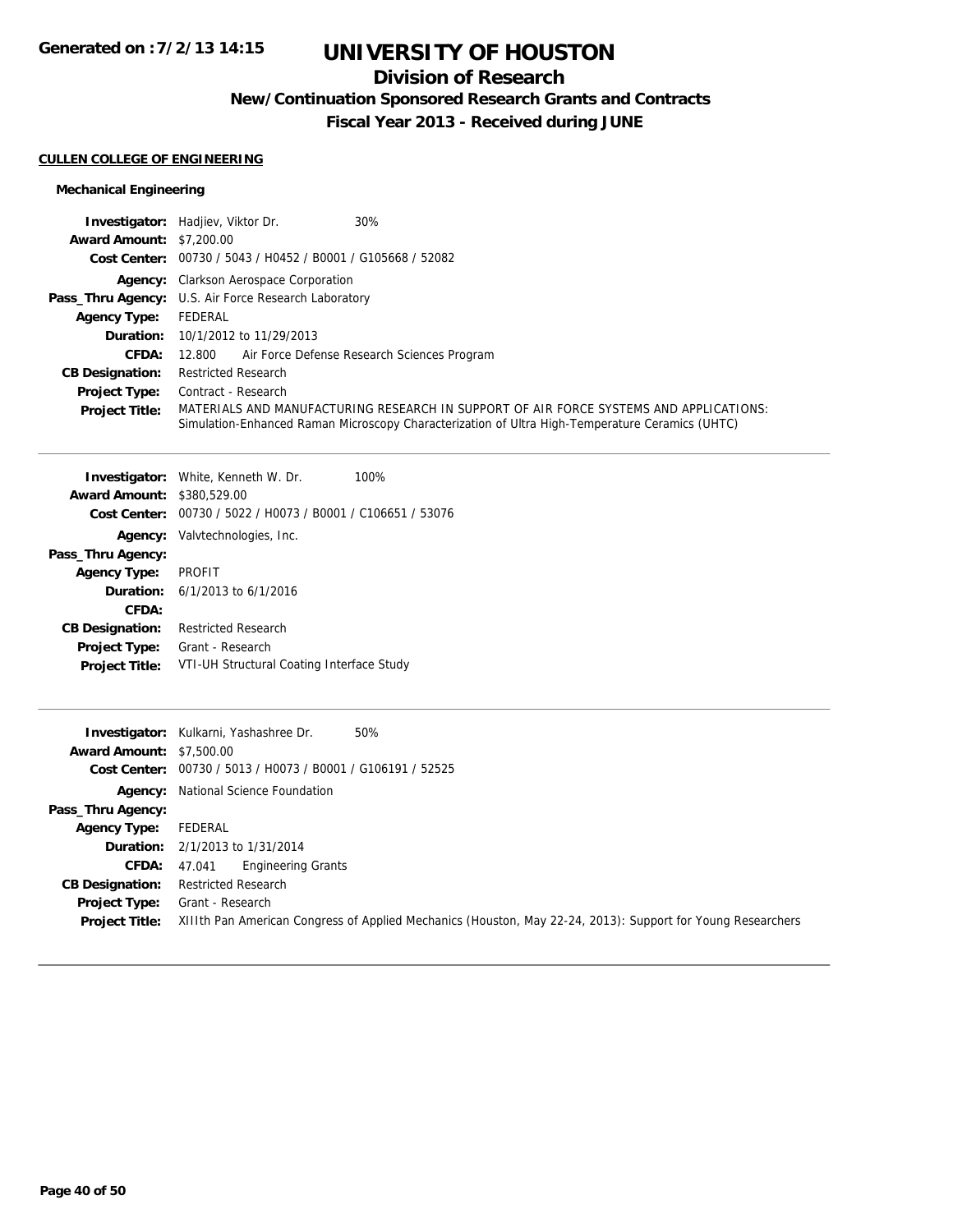## **Division of Research**

**New/Continuation Sponsored Research Grants and Contracts**

**Fiscal Year 2013 - Received during JUNE**

### **CULLEN COLLEGE OF ENGINEERING**

#### **Mechanical Engineering**

**Investigator:** Sharma, Pradeep Dr. 50% **Award Amount:** \$7,500.00 **Cost Center:** 00730 / 5013 / H0073 / B0001 / G106191 / 52525 **Agency:** National Science Foundation **Pass\_Thru Agency: Agency Type:** FEDERAL **Duration:** 2/1/2013 to 1/31/2014 **CFDA:** 47.041 Engineering Grants **CB Designation:** Restricted Research **Project Type:** Grant - Research **Project Title:** XIIIth Pan American Congress of Applied Mechanics (Houston, May 22-24, 2013): Support for Young Researchers

#### **SW Public Safety Technology Center**

|                              | 67%                                                                                                                                                                                                                                                                        |
|------------------------------|----------------------------------------------------------------------------------------------------------------------------------------------------------------------------------------------------------------------------------------------------------------------------|
| <b>Award Amount: \$95.10</b> |                                                                                                                                                                                                                                                                            |
|                              |                                                                                                                                                                                                                                                                            |
| Agency:                      |                                                                                                                                                                                                                                                                            |
|                              |                                                                                                                                                                                                                                                                            |
| FEDERAL                      |                                                                                                                                                                                                                                                                            |
|                              |                                                                                                                                                                                                                                                                            |
| 16.560                       | Justice Research, Development, and Evaluation Project Grants                                                                                                                                                                                                               |
|                              |                                                                                                                                                                                                                                                                            |
|                              |                                                                                                                                                                                                                                                                            |
|                              | Establishment of the Southwest Public Safety Technology Center (SWTC)                                                                                                                                                                                                      |
|                              | <b>Investigator:</b> Pei, Shin Shem Dr.<br>Cost Center: 00730 / 5013 / H0455 / B0001 / G092569 / 38007<br>U.S. Department of Justice - National Institute of Justice<br><b>Duration:</b> 9/1/2005 to 9/30/2008<br><b>Restricted Research</b><br>Co-Op Agreement - Research |

|                             | 1%<br><b>Investigator:</b> Le, Han Quang Dr.                           |  |
|-----------------------------|------------------------------------------------------------------------|--|
| <b>Award Amount: \$1.42</b> |                                                                        |  |
|                             | Cost Center: 00730 / 5013 / H0455 / B0001 / G092569 / 38007            |  |
| Agency:                     | U.S. Department of Justice - National Institute of Justice             |  |
| Pass_Thru Agency:           |                                                                        |  |
| <b>Agency Type:</b>         | FEDERAL                                                                |  |
|                             | <b>Duration:</b> 9/1/2005 to 9/30/2008                                 |  |
| CFDA:                       | Justice Research, Development, and Evaluation Project Grants<br>16.560 |  |
| <b>CB Designation:</b>      | <b>Restricted Research</b>                                             |  |
| <b>Project Type:</b>        | Co-Op Agreement - Research                                             |  |
| <b>Project Title:</b>       | Establishment of the Southwest Public Safety Technology Center (SWTC)  |  |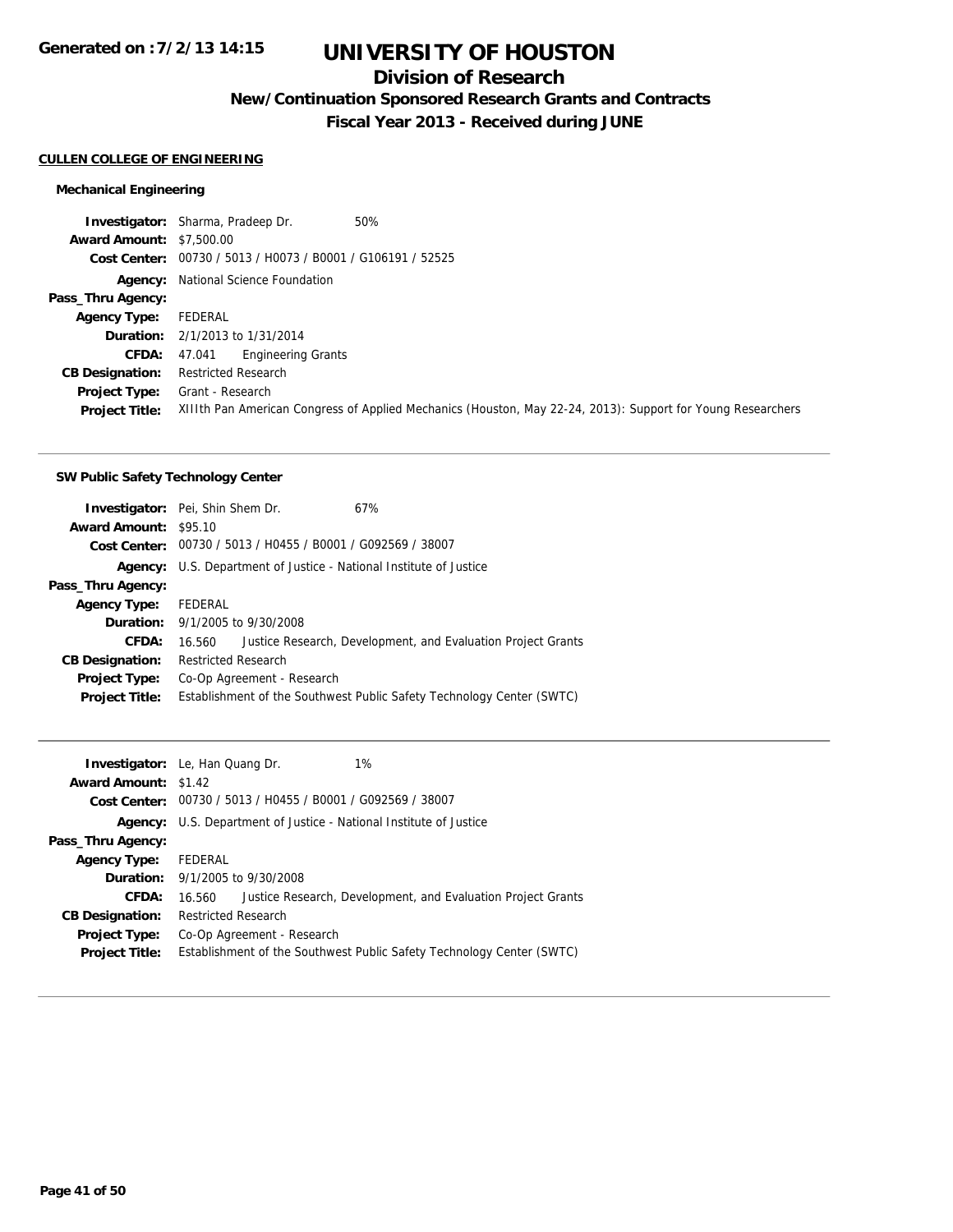## **Division of Research**

**New/Continuation Sponsored Research Grants and Contracts**

**Fiscal Year 2013 - Received during JUNE**

#### **DIVISION OF RESEARCH**

#### **Biology of Behavior Institute**

**Investigator:** Wiernasz, Diane Dr. 25% **Award Amount:** \$22,109.75 **Cost Center:** 00730 / 5013 / H0104 / B0001 / G104024 / 50831 **Agency:** National Science Foundation **Pass\_Thru Agency: Agency Type:** FEDERAL **Duration:** 5/1/2012 to 4/30/2017 **CFDA:** 47.074 Biological Sciences **CB Designation:** Restricted Research **Project Type:** Grant - Research **Project Title:** LTREB: Sources of variation in lifetime fitness of harvester ants.

|                      |                            | 25%                                                                                                                                                                                                                                                                                       |
|----------------------|----------------------------|-------------------------------------------------------------------------------------------------------------------------------------------------------------------------------------------------------------------------------------------------------------------------------------------|
|                      |                            |                                                                                                                                                                                                                                                                                           |
|                      |                            |                                                                                                                                                                                                                                                                                           |
|                      |                            |                                                                                                                                                                                                                                                                                           |
|                      |                            |                                                                                                                                                                                                                                                                                           |
| Agency Type: FEDERAL |                            |                                                                                                                                                                                                                                                                                           |
|                      |                            |                                                                                                                                                                                                                                                                                           |
|                      | <b>Biological Sciences</b> |                                                                                                                                                                                                                                                                                           |
|                      |                            |                                                                                                                                                                                                                                                                                           |
|                      |                            |                                                                                                                                                                                                                                                                                           |
|                      |                            | LTREB: Sources of variation in lifetime fitness of harvester ants.                                                                                                                                                                                                                        |
|                      |                            | <b>Investigator:</b> Cole, Blaine J. Dr.<br><b>Award Amount: \$22,109.75</b><br><b>Cost Center:</b> $00730 / 5013 / 40104 / 80001 / 6104024 / 50831$<br>National Science Foundation<br><b>Duration:</b> 5/1/2012 to 4/30/2017<br>47.074<br><b>Restricted Research</b><br>Grant - Research |

#### **Center for Advanced Materials**

|                             | 1%<br><b>Investigator:</b> Le, Han Quang Dr.                           |  |  |
|-----------------------------|------------------------------------------------------------------------|--|--|
| <b>Award Amount: \$1.42</b> |                                                                        |  |  |
|                             | Cost Center: 00730 / 5013 / H0455 / B0001 / G092569 / 38007            |  |  |
| Agency:                     | U.S. Department of Justice - National Institute of Justice             |  |  |
| Pass_Thru Agency:           |                                                                        |  |  |
| <b>Agency Type:</b>         | FEDERAL                                                                |  |  |
|                             | <b>Duration:</b> 9/1/2005 to 9/30/2008                                 |  |  |
| CFDA:                       | Justice Research, Development, and Evaluation Project Grants<br>16.560 |  |  |
| <b>CB Designation:</b>      | <b>Restricted Research</b>                                             |  |  |
| Project Type:               | Co-Op Agreement - Research                                             |  |  |
| <b>Project Title:</b>       | Establishment of the Southwest Public Safety Technology Center (SWTC)  |  |  |
|                             |                                                                        |  |  |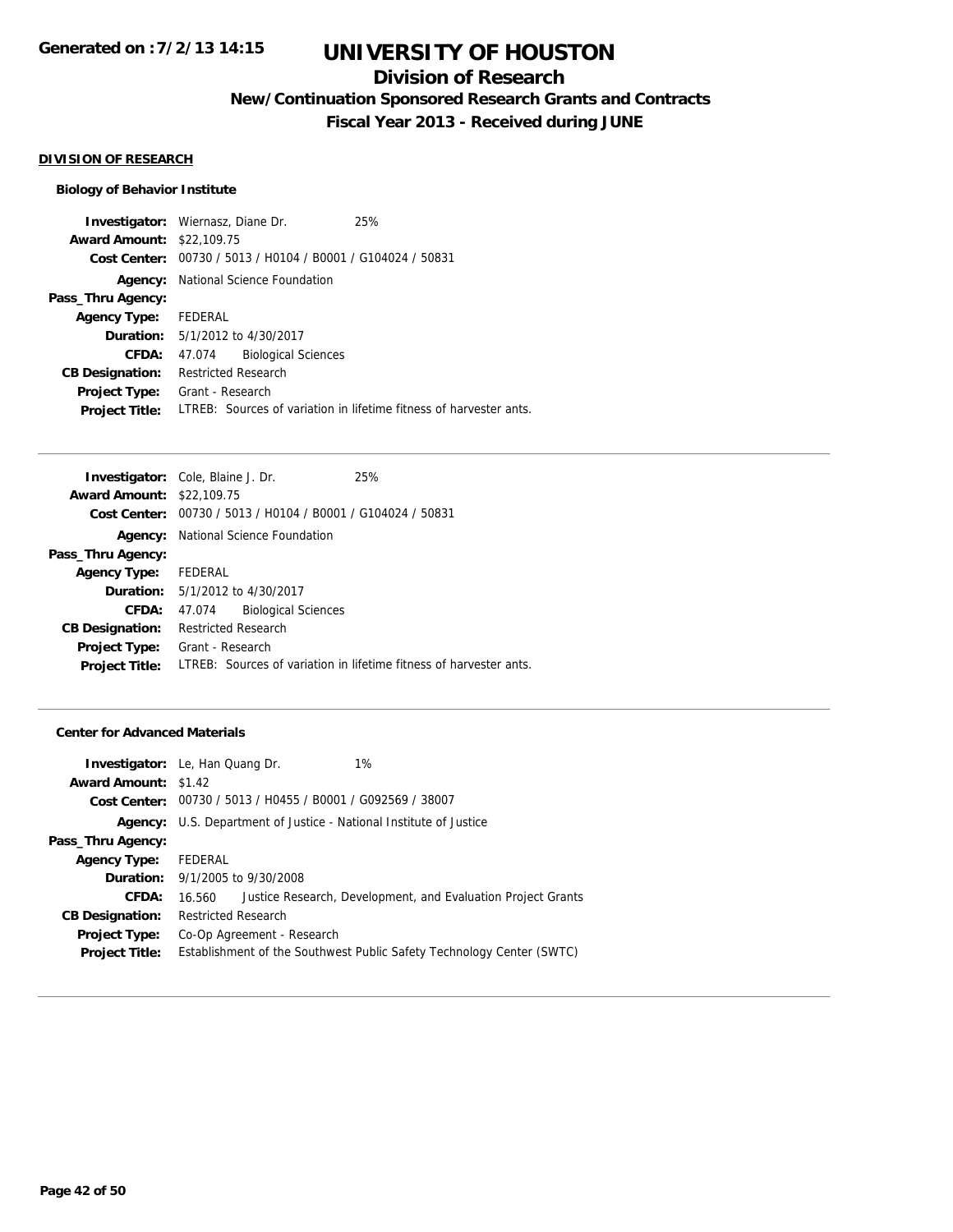## **Division of Research**

**New/Continuation Sponsored Research Grants and Contracts**

**Fiscal Year 2013 - Received during JUNE**

#### **DIVISION OF RESEARCH**

#### **Center for Advanced Materials**

|                             | <b>Investigator:</b> Pei, Shin Shem Dr.                    |  | 2%                                                                    |
|-----------------------------|------------------------------------------------------------|--|-----------------------------------------------------------------------|
| <b>Award Amount: \$2.84</b> |                                                            |  |                                                                       |
|                             |                                                            |  | Cost Center: 00730 / 5013 / H0455 / B0001 / G092569 / 38007           |
| Agency:                     | U.S. Department of Justice - National Institute of Justice |  |                                                                       |
| Pass_Thru Agency:           |                                                            |  |                                                                       |
| <b>Agency Type:</b>         | FEDERAL                                                    |  |                                                                       |
|                             | <b>Duration:</b> $9/1/2005$ to $9/30/2008$                 |  |                                                                       |
| CFDA:                       | 16.560                                                     |  | Justice Research, Development, and Evaluation Project Grants          |
| <b>CB Designation:</b>      | <b>Restricted Research</b>                                 |  |                                                                       |
| <b>Project Type:</b>        | Co-Op Agreement - Research                                 |  |                                                                       |
| <b>Project Title:</b>       |                                                            |  | Establishment of the Southwest Public Safety Technology Center (SWTC) |

#### **Center for Biomedical & Environmental Genomics**

| <b>Award Amount: \$2,500.00</b><br>Cost Center: | <b>Investigator:</b> Fofanov, Yuriy Dr.<br>00730 / 5022 / H0104 / B0001 / C107053 / 53332 | 25%                                                                                            |
|-------------------------------------------------|-------------------------------------------------------------------------------------------|------------------------------------------------------------------------------------------------|
| Agency:                                         | ChemTreat, Inc.                                                                           |                                                                                                |
| Pass_Thru Agency:                               |                                                                                           |                                                                                                |
| <b>Agency Type:</b>                             | PROFIT                                                                                    |                                                                                                |
|                                                 | <b>Duration:</b> $4/1/2013$ to $4/1/2014$                                                 |                                                                                                |
| CFDA:                                           |                                                                                           |                                                                                                |
| <b>CB Designation:</b>                          | <b>Restricted Research</b>                                                                |                                                                                                |
| <b>Project Type:</b><br><b>Project Title:</b>   | Grant - Research                                                                          | Analysis of Industrial Metagenomics and Analysis of Bacterial-Induced Corrosion and Biofouling |

|                                  | 50%<br><b>Investigator:</b> Chapman, Barbara M. Dr.                                                           |
|----------------------------------|---------------------------------------------------------------------------------------------------------------|
| <b>Award Amount: \$21,500.00</b> |                                                                                                               |
|                                  | Cost Center: 00730 / 5043 / H0546 / B0001 / G105937 / 51951                                                   |
|                                  | <b>Agency: UT-Battelle, LLC</b>                                                                               |
|                                  | <b>Pass_Thru Agency:</b> U.S. Department of Energy                                                            |
| <b>Agency Type:</b>              | FEDERAL                                                                                                       |
|                                  | <b>Duration:</b> 11/1/2012 to 9/30/2013                                                                       |
| CFDA:                            | Department of Energy<br>81.000                                                                                |
| <b>CB Designation:</b>           | <b>Restricted Research</b>                                                                                    |
| <b>Project Type:</b>             | Contract - Research                                                                                           |
| <b>Project Title:</b>            | OpenSHMEM: Support for Standardization Effort, Enhanced Reference Implementation, and Publication of Standard |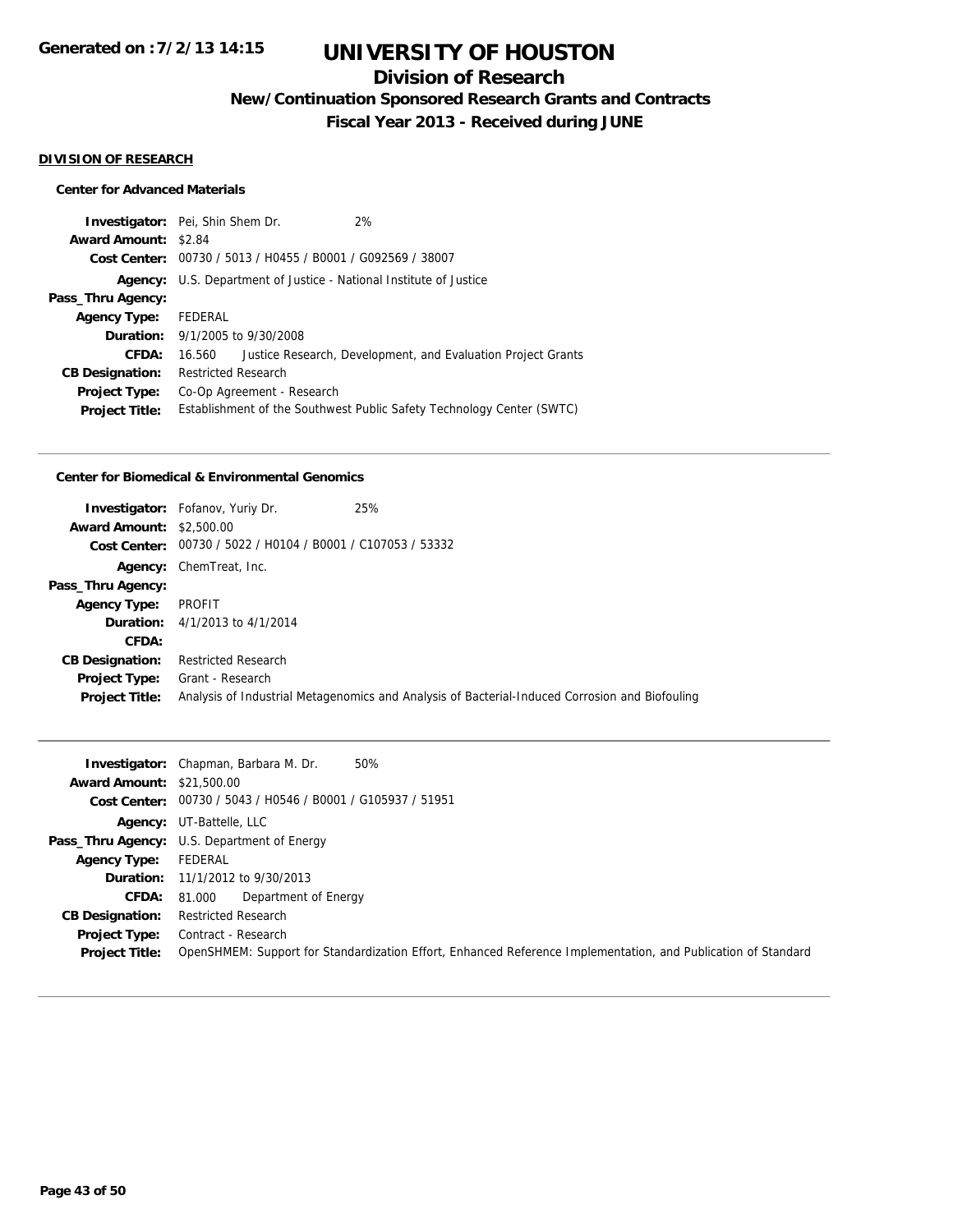## **Division of Research**

**New/Continuation Sponsored Research Grants and Contracts**

**Fiscal Year 2013 - Received during JUNE**

#### **DIVISION OF RESEARCH**

### **TcSUH**

|                                  | 70%<br><b>Investigator:</b> Hadjiev, Viktor Dr.                                                                                                                                           |
|----------------------------------|-------------------------------------------------------------------------------------------------------------------------------------------------------------------------------------------|
| <b>Award Amount: \$16,800.00</b> |                                                                                                                                                                                           |
|                                  | Cost Center: 00730 / 5043 / H0452 / B0001 / G105668 / 52082                                                                                                                               |
|                                  | <b>Agency:</b> Clarkson Aerospace Corporation                                                                                                                                             |
|                                  | <b>Pass_Thru Agency:</b> U.S. Air Force Research Laboratory                                                                                                                               |
| <b>Agency Type:</b>              | FEDERAL                                                                                                                                                                                   |
|                                  | <b>Duration:</b> 10/1/2012 to 11/29/2013                                                                                                                                                  |
| <b>CFDA:</b>                     | Air Force Defense Research Sciences Program<br>12.800                                                                                                                                     |
| <b>CB Designation:</b>           | <b>Restricted Research</b>                                                                                                                                                                |
| <b>Project Type:</b>             | Contract - Research                                                                                                                                                                       |
| <b>Project Title:</b>            | MATERIALS AND MANUFACTURING RESEARCH IN SUPPORT OF AIR FORCE SYSTEMS AND APPLICATIONS:<br>Simulation-Enhanced Raman Microscopy Characterization of Ultra High-Temperature Ceramics (UHTC) |

|                                 | 32.5%<br><b>Investigator:</b> Peng, Haibing Dr.                                                          |
|---------------------------------|----------------------------------------------------------------------------------------------------------|
| <b>Award Amount: \$7,412.93</b> |                                                                                                          |
|                                 | Cost Center: 00730 / 5013 / H0112 / B0001 / G105456 / 51499                                              |
|                                 | <b>Agency:</b> National Science Foundation                                                               |
| Pass_Thru Agency:               |                                                                                                          |
| <b>Agency Type:</b>             | FEDERAL                                                                                                  |
|                                 | <b>Duration:</b> 8/1/2012 to 7/31/2014                                                                   |
| CFDA:                           | <b>Engineering Grants</b><br>47.041                                                                      |
| <b>CB Designation:</b>          | <b>Restricted Research</b>                                                                               |
| <b>Project Type:</b>            | Grant - Research                                                                                         |
| <b>Project Title:</b>           | Layered two-dimensional nanostructures as the building blocks for high frequency nano-electronic devices |
|                                 |                                                                                                          |

| <b>Investigator:</b> Ren, Zhifeng Dr.   |                                        |                                                             | 50%                                                |
|-----------------------------------------|----------------------------------------|-------------------------------------------------------------|----------------------------------------------------|
| <b>Award Amount: \$110.625.00</b>       |                                        |                                                             |                                                    |
|                                         |                                        | Cost Center: 00730 / 5013 / H0452 / B0001 / G106779 / 53093 |                                                    |
|                                         | <b>Agency:</b> Ohio State University   |                                                             |                                                    |
| <b>Pass_Thru Agency:</b> U.S. Air Force |                                        |                                                             |                                                    |
| Agency Type: FEDERAL                    |                                        |                                                             |                                                    |
|                                         | <b>Duration:</b> 1/1/2013 to 9/14/2013 |                                                             |                                                    |
| CFDA:                                   |                                        |                                                             | 12.800 Air Force Defense Research Sciences Program |
| <b>CB Designation:</b>                  | Restricted Research                    |                                                             |                                                    |
| <b>Project Type:</b>                    | Grant - Research                       |                                                             |                                                    |
| <b>Project Title:</b>                   |                                        | MURI: Cryogenic Peltier Cooling                             |                                                    |
|                                         |                                        |                                                             |                                                    |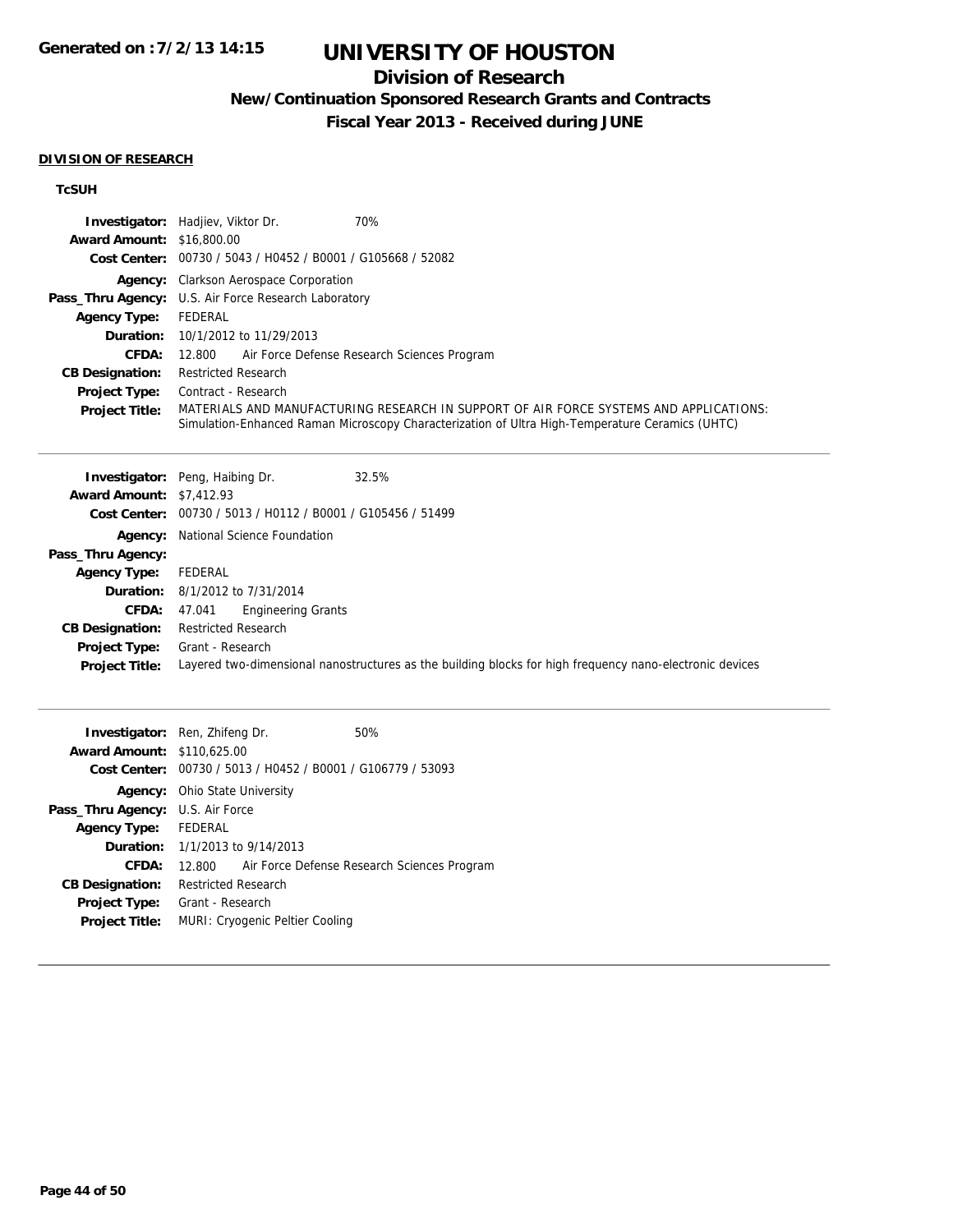# **UNIVERSITY OF HOUSTON**

## **Division of Research**

**New/Continuation Sponsored Research Grants and Contracts**

**Fiscal Year 2013 - Received during JUNE**

#### **DIVISION OF RESEARCH**

### **TcSUH**

|                                 | 17.5%<br><b>Investigator:</b> Guloy, Arnold M. Dr.                                                       |
|---------------------------------|----------------------------------------------------------------------------------------------------------|
| <b>Award Amount: \$3,991.58</b> |                                                                                                          |
| <b>Cost Center:</b>             | 00730 / 5013 / H0112 / B0001 / G105456 / 51499                                                           |
|                                 | <b>Agency:</b> National Science Foundation                                                               |
| Pass_Thru Agency:               |                                                                                                          |
| <b>Agency Type:</b>             | FEDERAL                                                                                                  |
|                                 | <b>Duration:</b> 8/1/2012 to 7/31/2014                                                                   |
| CFDA:                           | Engineering Grants<br>47.041                                                                             |
| <b>CB Designation:</b>          | <b>Restricted Research</b>                                                                               |
| <b>Project Type:</b>            | Grant - Research                                                                                         |
| <b>Project Title:</b>           | Layered two-dimensional nanostructures as the building blocks for high frequency nano-electronic devices |

|                               | 50%                                                                                                                                                                                                                         |
|-------------------------------|-----------------------------------------------------------------------------------------------------------------------------------------------------------------------------------------------------------------------------|
|                               |                                                                                                                                                                                                                             |
|                               |                                                                                                                                                                                                                             |
| St. Luke's Episcopal Hospital |                                                                                                                                                                                                                             |
|                               |                                                                                                                                                                                                                             |
| NON PROFIT                    |                                                                                                                                                                                                                             |
|                               |                                                                                                                                                                                                                             |
|                               |                                                                                                                                                                                                                             |
| <b>Restricted Research</b>    |                                                                                                                                                                                                                             |
| Grant - Research              |                                                                                                                                                                                                                             |
|                               | Simulation & Optimization of High Intensity Focus Ultrasound Surgery                                                                                                                                                        |
|                               | <b>Investigator:</b> Hor, Pei-Herng Dr.<br><b>Award Amount: \$25,612.28</b><br>00730 / 5021 / H0112 / B0001 / G100470 / 45459<br>Cost Center:<br>Agency:<br>Pass_Thru Agency:<br><b>Duration:</b> $6/1/2009$ to $5/31/2014$ |

|                                  | <b>Investigator:</b> Bassler, Kevin E. Dr.<br>40%                               |
|----------------------------------|---------------------------------------------------------------------------------|
| <b>Award Amount: \$44,660.00</b> |                                                                                 |
|                                  | Cost Center: 00730 / 5013 / H0112 / B0001 / G104757 / 51548                     |
|                                  | <b>Agency:</b> University of Notre Dame                                         |
|                                  | <b>Pass_Thru Agency:</b> Defense Advanced Research Projects Agency              |
| <b>Agency Type:</b>              | FEDERAL                                                                         |
|                                  | <b>Duration:</b> 8/1/2012 to 1/1/2014                                           |
| <b>CFDA:</b>                     | 12.910 Research and Technology Development                                      |
| <b>CB Designation:</b>           | Restricted Research                                                             |
| Project Type:                    | Grant - Research                                                                |
| <b>Project Title:</b>            | Ensemble-Based Modeling of Large Graphs and Its Applications to Social Networks |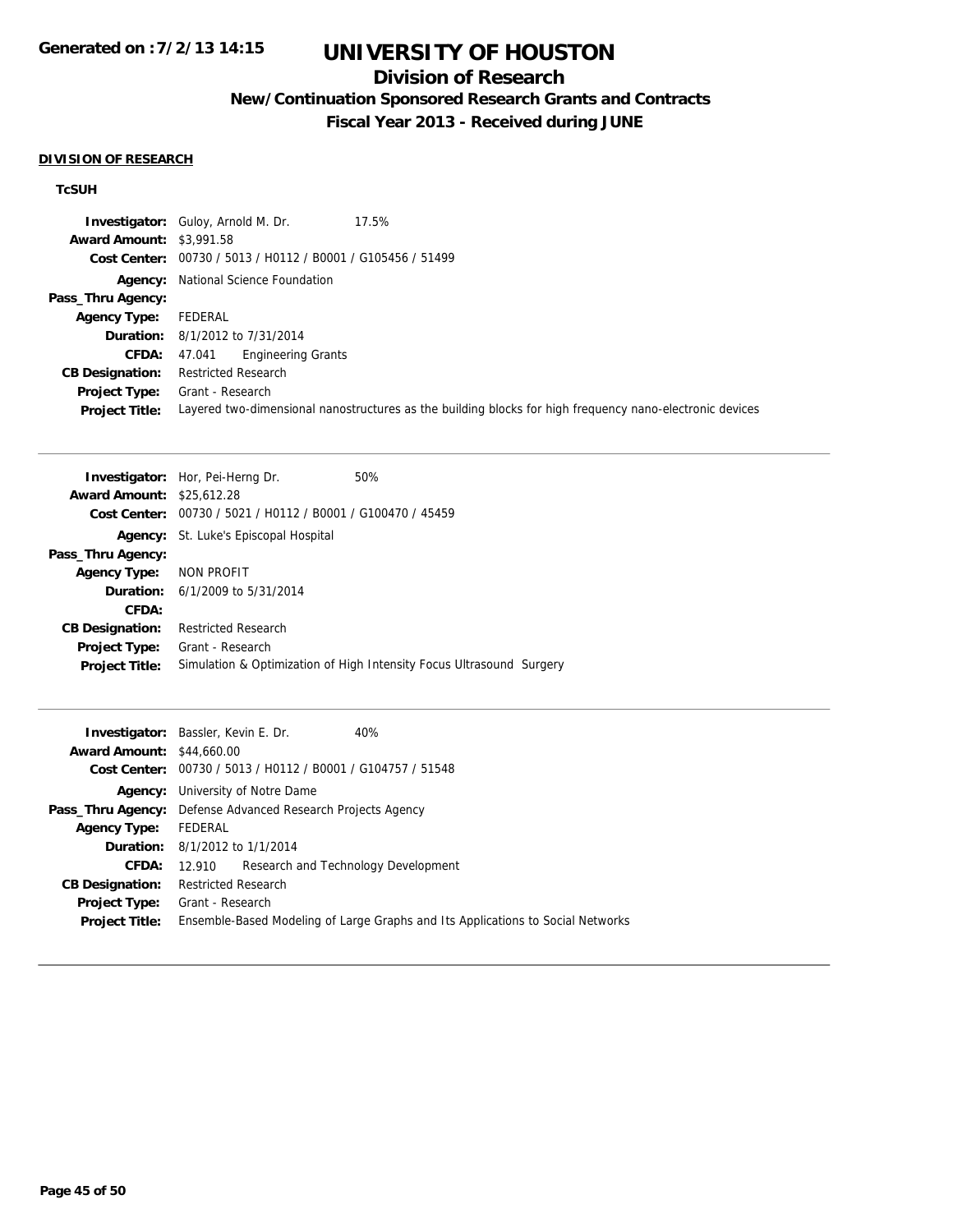## **Division of Research**

**New/Continuation Sponsored Research Grants and Contracts**

**Fiscal Year 2013 - Received during JUNE**

#### **DIVISION OF RESEARCH**

#### **TcSUH**

| <b>Investigator:</b> Yao, Yan Dr. |                                                             | 30%                                                                                              |
|-----------------------------------|-------------------------------------------------------------|--------------------------------------------------------------------------------------------------|
| <b>Award Amount: \$1,500.00</b>   |                                                             |                                                                                                  |
|                                   | Cost Center: 00730 / 5021 / H0070 / B0001 / C106230 / 53244 |                                                                                                  |
|                                   | <b>Agency:</b> Oak Ridge Associated Universities            |                                                                                                  |
| Pass_Thru Agency:                 |                                                             |                                                                                                  |
| <b>Agency Type:</b>               | UNIVERSITY                                                  |                                                                                                  |
|                                   | <b>Duration:</b> 6/1/2013 to 5/31/2014                      |                                                                                                  |
| CFDA:                             |                                                             |                                                                                                  |
| <b>CB Designation:</b>            | <b>Restricted Research</b>                                  |                                                                                                  |
| <b>Project Type:</b>              | Grant - Research                                            |                                                                                                  |
| <b>Project Title:</b>             |                                                             | Understanding the High Efficiency Origin of Two-Dimensional Conjugated Polymer Based Solar Cells |

| <b>Investigator:</b> Meen, James Dr.<br>70%                                   |
|-------------------------------------------------------------------------------|
| <b>Award Amount: \$18,200.00</b>                                              |
| Cost Center: 00730 / 5043 / H0452 / B0001 / G106026 / 52087                   |
| <b>Agency:</b> Clarkson Aerospace Corporation                                 |
| <b>Pass_Thru Agency:</b> U.S. Air Force                                       |
| FEDERAL                                                                       |
| <b>Duration:</b> 10/1/2012 to 11/29/2013                                      |
| 12,800 Air Force Defense Research Sciences Program                            |
| <b>Restricted Research</b>                                                    |
| Contract - Research                                                           |
| Minority Leaders Program, Materials and Manufacturing Nanotechnology Research |
|                                                                               |

### **Texas Learning/Computation Center**

|                                  | <b>Investigator:</b> Pinsky, Lawrence S. Dr.<br>50%                                                   |
|----------------------------------|-------------------------------------------------------------------------------------------------------|
| <b>Award Amount: \$95,533,53</b> |                                                                                                       |
|                                  | Cost Center: 00730 / 5043 / H0112 / B0001 / G104670 / 50110                                           |
|                                  | <b>Agency:</b> Wyle Science Technology and Engineering Group                                          |
|                                  | Pass_Thru Agency: NASA - National Aeronautics and Space Administration - Marshall Space Flight Center |
| <b>Agency Type:</b>              | FEDERAL                                                                                               |
|                                  | <b>Duration:</b> 11/28/2011 to 9/30/2013                                                              |
| CFDA:                            | National Aeronautics and Space Administration<br>43.000                                               |
| <b>CB Designation:</b>           | <b>Restricted Research</b>                                                                            |
| Project Type:                    | Contract - Research                                                                                   |
| <b>Project Title:</b>            | Medipix 3 Collaboration and support for on orbit technology development and demonstration             |
|                                  |                                                                                                       |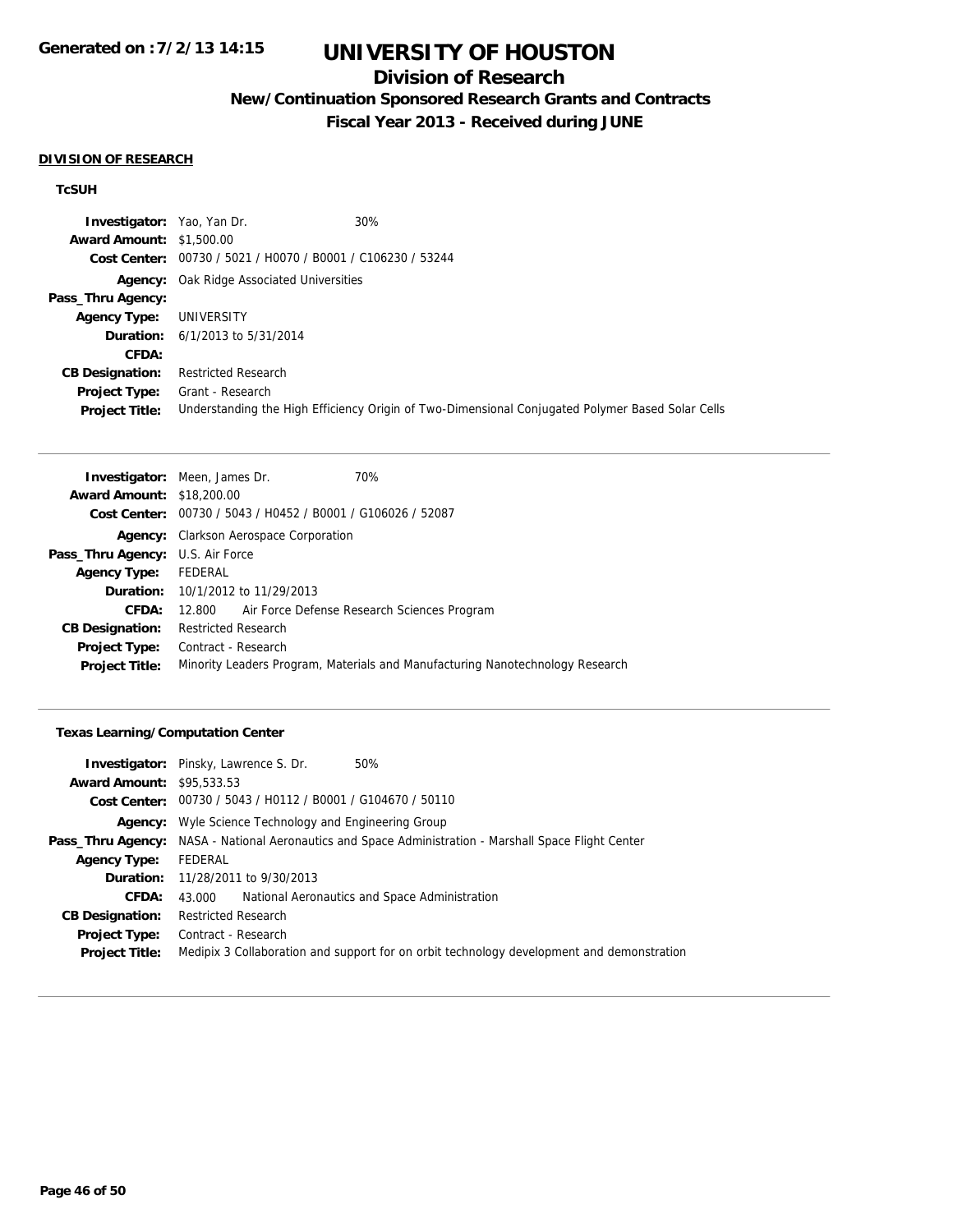## **Division of Research**

**New/Continuation Sponsored Research Grants and Contracts**

**Fiscal Year 2013 - Received during JUNE**

#### **DIVISION OF RESEARCH**

## **TIMES**

| <b>Investigator:</b> Fletcher, Jack Dr. |                     |                                          | 33%                                                                     |  |
|-----------------------------------------|---------------------|------------------------------------------|-------------------------------------------------------------------------|--|
| <b>Award Amount: \$27,844.41</b>        |                     |                                          |                                                                         |  |
|                                         |                     |                                          | Cost Center: 00730 / 5013 / H0288 / B0001 / G103717 / 49978             |  |
|                                         |                     |                                          | <b>Agency:</b> National Institute of Child Health and Human Development |  |
| Pass_Thru Agency:                       |                     |                                          |                                                                         |  |
| <b>Agency Type:</b>                     | FEDERAL             |                                          |                                                                         |  |
|                                         |                     | <b>Duration:</b> 12/1/2011 to 11/30/2016 |                                                                         |  |
| CFDA:                                   | 93.865              |                                          | Center for Research for Mothers and Children                            |  |
| <b>CB Designation:</b>                  | Restricted Research |                                          |                                                                         |  |
| <b>Project Type:</b>                    | Grant - Research    |                                          |                                                                         |  |
| <b>Project Title:</b>                   |                     |                                          | Learning Disabilities Research Center                                   |  |
|                                         |                     |                                          |                                                                         |  |

|                                  | <b>Investigator:</b> Stuebing, Karla Dr. | 12%                                                                     |
|----------------------------------|------------------------------------------|-------------------------------------------------------------------------|
| <b>Award Amount: \$10.125.24</b> |                                          |                                                                         |
|                                  |                                          | Cost Center: 00730 / 5013 / H0288 / B0001 / G103717 / 49978             |
|                                  |                                          | <b>Agency:</b> National Institute of Child Health and Human Development |
| Pass_Thru Agency:                |                                          |                                                                         |
| Agency Type: FEDERAL             |                                          |                                                                         |
|                                  | <b>Duration:</b> 12/1/2011 to 11/30/2016 |                                                                         |
| CFDA:                            | 93.865                                   | Center for Research for Mothers and Children                            |
| <b>CB Designation:</b>           | <b>Restricted Research</b>               |                                                                         |
| <b>Project Type:</b>             | Grant - Research                         |                                                                         |
| <b>Project Title:</b>            | Learning Disabilities Research Center    |                                                                         |

| <b>Investigator:</b> Francis, David Dr.<br><b>Award Amount:</b> | \$10,125.24                | Cost Center: 00730 / 5013 / H0288 / B0001 / G103717 / 49978 | 12%                                                      |
|-----------------------------------------------------------------|----------------------------|-------------------------------------------------------------|----------------------------------------------------------|
| Agency:                                                         |                            |                                                             | National Institute of Child Health and Human Development |
| Pass_Thru Agency:                                               |                            |                                                             |                                                          |
| <b>Agency Type:</b>                                             | FEDERAL                    |                                                             |                                                          |
|                                                                 |                            | <b>Duration:</b> 12/1/2011 to 11/30/2016                    |                                                          |
| CFDA:                                                           | 93.865                     |                                                             | Center for Research for Mothers and Children             |
| <b>CB Designation:</b>                                          | <b>Restricted Research</b> |                                                             |                                                          |
| <b>Project Type:</b><br><b>Project Title:</b>                   | Grant - Research           | Learning Disabilities Research Center                       |                                                          |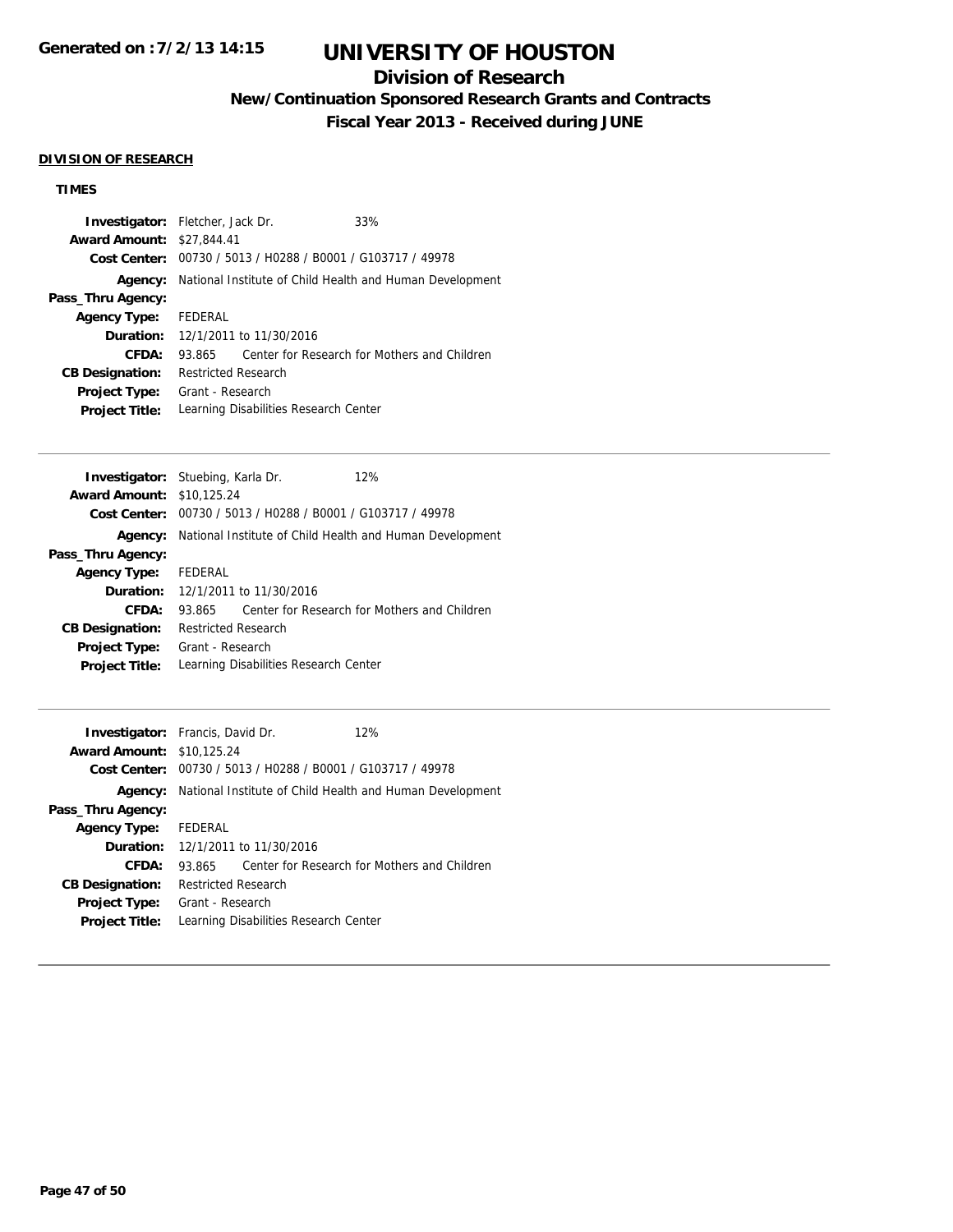## **Division of Research**

**New/Continuation Sponsored Research Grants and Contracts**

**Fiscal Year 2013 - Received during JUNE**

#### **DIVISION OF RESEARCH**

### **TIMES**

|         | 12%                                                                                                                         |                                                                                                                                                                                                                                                                             |
|---------|-----------------------------------------------------------------------------------------------------------------------------|-----------------------------------------------------------------------------------------------------------------------------------------------------------------------------------------------------------------------------------------------------------------------------|
|         |                                                                                                                             |                                                                                                                                                                                                                                                                             |
|         |                                                                                                                             |                                                                                                                                                                                                                                                                             |
|         |                                                                                                                             |                                                                                                                                                                                                                                                                             |
|         |                                                                                                                             |                                                                                                                                                                                                                                                                             |
| FEDERAL |                                                                                                                             |                                                                                                                                                                                                                                                                             |
|         |                                                                                                                             |                                                                                                                                                                                                                                                                             |
| 93.865  |                                                                                                                             |                                                                                                                                                                                                                                                                             |
|         |                                                                                                                             |                                                                                                                                                                                                                                                                             |
|         |                                                                                                                             |                                                                                                                                                                                                                                                                             |
|         |                                                                                                                             |                                                                                                                                                                                                                                                                             |
|         | <b>Investigator:</b> Cirino, Paul Dr.<br><b>Award Amount: \$10.125.24</b><br><b>Restricted Research</b><br>Grant - Research | Cost Center: 00730 / 5013 / H0288 / B0001 / G103717 / 49978<br><b>Agency:</b> National Institute of Child Health and Human Development<br><b>Duration:</b> 12/1/2011 to 11/30/2016<br>Center for Research for Mothers and Children<br>Learning Disabilities Research Center |

#### **GRADUATE COLLEGE OF SOCIAL WORK**

### **Community Projects - Social Work**

| <b>Investigator:</b> Steinberg, Catherine Dr.                         | 25%                                                                                 |
|-----------------------------------------------------------------------|-------------------------------------------------------------------------------------|
| <b>Award Amount: \$2,409.00</b>                                       |                                                                                     |
| Cost Center: 00730 / 5015 / H0087 / B0001 / G106839 / 52975           |                                                                                     |
| <b>Agency:</b> University of Texas Medical School at Houston          |                                                                                     |
| <b>Pass_Thru Agency:</b> Health Resources and Services Administration |                                                                                     |
| FEDERAL                                                               |                                                                                     |
| <b>Duration:</b> 7/1/2012 to 5/31/2013                                |                                                                                     |
|                                                                       | 93.110 Maternal and Child Health Federal Consolidated Programs                      |
| <b>Restricted Research</b>                                            |                                                                                     |
| Grant - Research                                                      |                                                                                     |
|                                                                       | LoneStar Leadership Education in Neurodevelopmental and Related Disabilities (LEND) |
|                                                                       |                                                                                     |

### **Dean, Social Work**

| <b>Investigator:</b> Colby, Ira Dr. |                                                                       | 10%                                                                                 |
|-------------------------------------|-----------------------------------------------------------------------|-------------------------------------------------------------------------------------|
| <b>Award Amount: \$963.60</b>       |                                                                       |                                                                                     |
|                                     |                                                                       | Cost Center: 00730 / 5015 / H0087 / B0001 / G106839 / 52975                         |
|                                     | <b>Agency:</b> University of Texas Medical School at Houston          |                                                                                     |
|                                     | <b>Pass_Thru Agency:</b> Health Resources and Services Administration |                                                                                     |
| <b>Agency Type:</b>                 | FEDERAL                                                               |                                                                                     |
|                                     | <b>Duration:</b> 7/1/2012 to 5/31/2013                                |                                                                                     |
| CFDA:                               |                                                                       | 93.110 Maternal and Child Health Federal Consolidated Programs                      |
| <b>CB Designation:</b>              | <b>Restricted Research</b>                                            |                                                                                     |
| <b>Project Type:</b>                | Grant - Research                                                      |                                                                                     |
| <b>Project Title:</b>               |                                                                       | LoneStar Leadership Education in Neurodevelopmental and Related Disabilities (LEND) |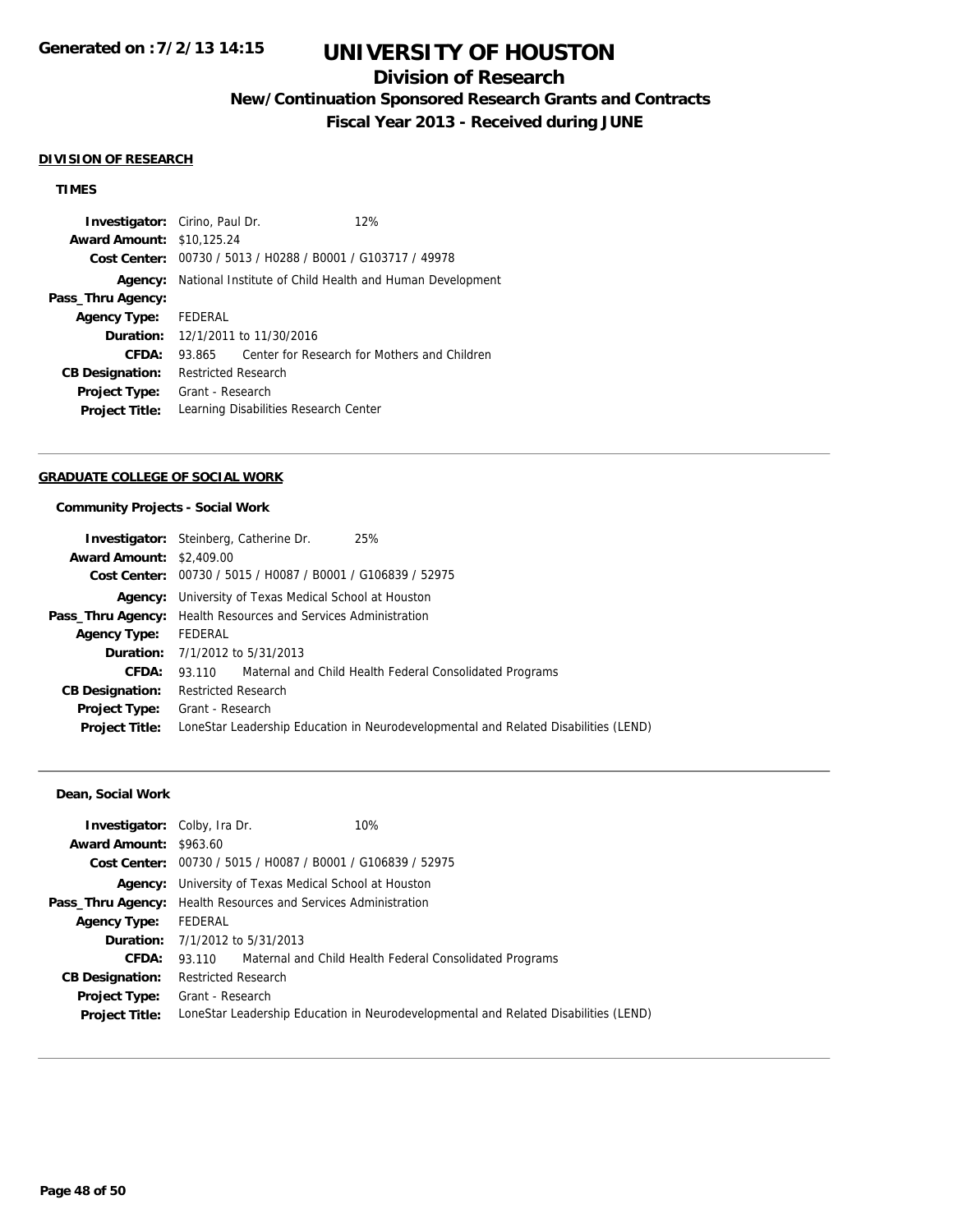## **Division of Research**

**New/Continuation Sponsored Research Grants and Contracts**

**Fiscal Year 2013 - Received during JUNE**

## **HONORS COLLEGE**

### **Dean, Honors College**

|                                 | <b>Investigator:</b> Price, Daniel Dr.         | 4%                                                             |
|---------------------------------|------------------------------------------------|----------------------------------------------------------------|
| <b>Award Amount: \$6,070.64</b> |                                                |                                                                |
| Cost Center:                    | 00730 / 5021 / H0429 / B0001 / G106085 / 53151 |                                                                |
| Agency:                         | <b>Rice University</b>                         |                                                                |
| Pass_Thru Agency:               | Houston Endowment, Inc.                        |                                                                |
| <b>Agency Type:</b>             | <b>FOUNDATION</b>                              |                                                                |
|                                 | <b>Duration:</b> 4/3/2013 to 5/31/2014         |                                                                |
| CFDA:                           |                                                |                                                                |
| <b>CB Designation:</b>          | Restricted Research                            |                                                                |
| <b>Project Type:</b>            | Grant - Research                               |                                                                |
| <b>Project Title:</b>           |                                                | Houston Aerosol Characterization and Health Experiment (HACHE) |

### **SENIOR V.P. FOR ACADEMIC AFFAIRS AND PROVOST**

### **KUHF - Radio**

|                                  | <b>Investigator:</b> Shumate, Lisa Trapani Ms.<br>100%      |
|----------------------------------|-------------------------------------------------------------|
| <b>Award Amount: \$18,972.00</b> |                                                             |
|                                  | Cost Center: 00730 / 5021 / H0018 / C0001 / C106125 / 52271 |
| Agency:                          | Corporation for Public Broadcasting                         |
| Pass_Thru Agency:                |                                                             |
| Agency Type:                     | NON PROFIT                                                  |
|                                  | <b>Duration:</b> $10/1/2012$ to $9/30/2014$                 |
| CFDA:                            |                                                             |
| <b>CB Designation:</b>           | Non Research                                                |
| <b>Project Type:</b>             | Grant - Public Service                                      |
| <b>Project Title:</b>            | Radio Community Service Grant FY2013                        |
|                                  |                                                             |